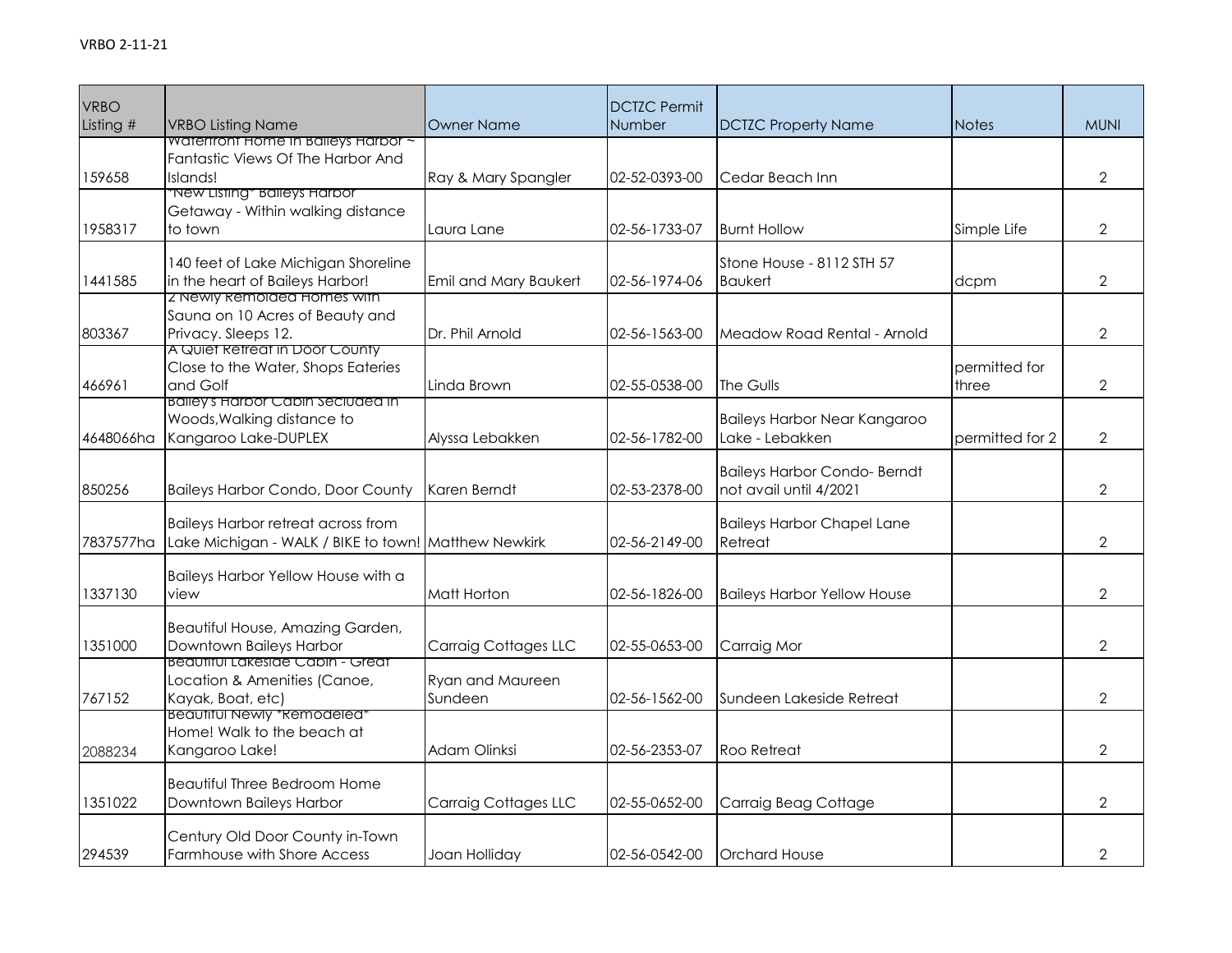| 9403707ha | <b>Charming Wooded Cottage</b><br>Minutes from Downtown                               | Pam Schmitz                                          | 02-56-2178-00 | <b>Baileys Harbor on the Rocks</b>                        | Permitted for<br>two             | $\overline{2}$ |
|-----------|---------------------------------------------------------------------------------------|------------------------------------------------------|---------------|-----------------------------------------------------------|----------------------------------|----------------|
| 221533    | Comfort and Beauty tucked<br>between the Trees                                        | East Shorewood Cottage<br>Homeowners Assoc.          | 02-55-0130-00 | <b>East Shorewood Cottages</b>                            | permitted for<br>10 <sup>°</sup> | $\overline{2}$ |
| 1102901   | Comfortably Elegant Laketront<br>Home On 5 Secluded Lake Frontage<br>Acres            | Deb Homan                                            | 02-56-1468-00 | Merlin's Lake House - Homan                               |                                  | $\mathcal{P}$  |
| 663478    | Cozy waterfront living at bargain<br>price!                                           | Sunset Shores Resort<br>Condo Assoc                  | 02-56-1952-00 | Sunset Shores Resort - Tiger Lily                         | permitted for<br>five            | $\overline{2}$ |
| 1436478   | Welcome to Pelican Lookout as<br>seen on HGTV's Lakefront Bargain<br>Hunt Renovation! | Pelican Bay LLC                                      | 02-56-2016-00 | Baileys Large Home for Families -<br>Nguyen               |                                  | $\overline{2}$ |
| 824979    | Door County Cabin in the Woods,<br><b>Baileys Harbor</b>                              | Karen Berndt                                         | 02-56-1564-00 | Door County Cabin in the<br>Wooods & Tranquil Condo       | permitted for 2                  | $\overline{2}$ |
| 221526    | Enjoy the Quaint Lakefront Cottage                                                    | East Shorewood Cottage<br>Homeowners Assoc.          | 02-55-0130-00 | <b>East Shorewood Cottages</b>                            | permitted for<br>10              | $\overline{2}$ |
| 661048    | Enjoy the quiet side of the Door<br>County peninsula, 190' of Lake<br>Michigan shore  | Janet Batzli                                         | 02-55-0557-00 | The Haven on North Bay                                    |                                  | $\overline{2}$ |
| 221540    | Enjoy the True Get-Away at<br>Evergreen                                               | East Shorewood Cottage<br>Homeowners Assoc.          | 02-55-0130-00 | <b>East Shorewood Cottages</b>                            | permitted for<br>10              | $\overline{2}$ |
| 1913205   | Escape to Kangaroo Lake with 300<br>feet of private shoreline!                        | 7251 HWY 57 LLC -<br>William and Heather<br>Anderson | 02-56-2259-06 | Kangaroo East Shore Lodge                                 |                                  | $\overline{2}$ |
| 1046385   | Executive vacation home on<br>Kangaroo Lake                                           | Anne Tretinyak                                       | 02-56-1829-00 | Tretinyak - Blue on Roo-7571<br>South Kangaroo Lake Drive |                                  | $\overline{2}$ |
| 230613    | Fabulous Log Cabin on Kangaroo<br>Lake in Door County WI                              | William Andersen                                     | 02-55-0394-00 | Log Cabin on Kangaroo Lake                                |                                  | $\overline{2}$ |
| 1351028   | Fabulous New Two Bed, Two Bath<br>Cottage On Kangaroo Lake                            | Carraig Cottages LLC                                 | 02-56-1052-00 | Carraigeen Cottage                                        |                                  | $\overline{2}$ |
| 221452    | Get away at this Quaint Cottage<br><b>Tucked Behind Beautiful Fern Bed</b>            | East Shorewood Cottage<br>Homeowners Assoc.          | 02-55-0130-00 | <b>East Shorewood Cottages</b>                            | permitted for<br>10              | $\overline{2}$ |
| 221542    | Get away from it all at this charming<br>updated cottage!                             | East Shorewood Cottage<br>Homeowners Assoc.          | 02-55-0130-00 | <b>East Shorewood Cottages</b>                            | permitted for<br>10              | $\overline{2}$ |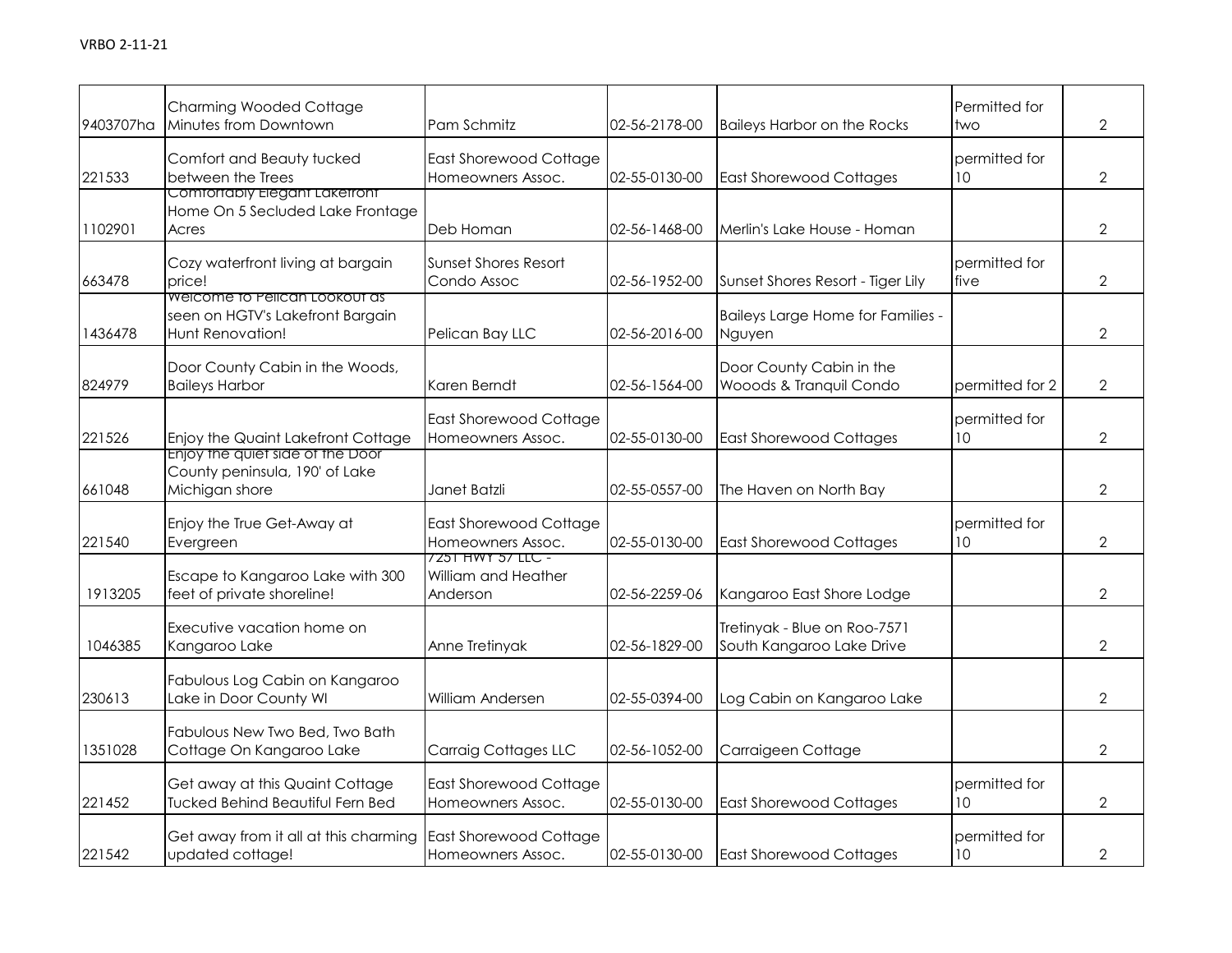|                  | Havngard House- a historic and hip<br>house in the center of Door County                      |                                           |               |                                                        |                                      |                |
|------------------|-----------------------------------------------------------------------------------------------|-------------------------------------------|---------------|--------------------------------------------------------|--------------------------------------|----------------|
| 1623317          | action!                                                                                       | Kurt Heggland                             | 02-56-2104-00 | <b>Havngard House</b>                                  |                                      | $\overline{2}$ |
| 1891001          | <b>Howard House</b>                                                                           | Jacinda Dufin                             | 02-56-1935-20 | <b>Howard House</b>                                    | Esposito-<br><b>DOCO</b><br>Vacation | $\overline{2}$ |
| 93251            | Lake Living at its best                                                                       | <b>Sunset Shores Resort</b><br>Condo Assn | 02-56-1950-00 | Sunset Shores Resort - Chalet Unit<br>#3               |                                      | $\overline{2}$ |
| 1190668          | Lake-house With the Best View Of<br>Cana Island And It's Lighthouse You<br>Can Find!          | Stephen Clemnti Jr.                       | 02-56-1820-00 | <b>Boreal Beach House</b>                              | permitted for 2                      | $\overline{2}$ |
| 4924765ha        | Lakeview Cottage in Downtown<br><b>Baileys Harbor</b>                                         | Pamela Schmitz                            | 02-56-1876-00 | <b>Baileys Harbor Beach House</b>                      |                                      | $\overline{2}$ |
| 723507           | Large Home on Kangaroo Lake                                                                   | William and Heather<br>Andersen           | 02-56-1543-06 | Kangaroo Lake Retreat                                  | dcpm                                 | $\overline{2}$ |
| 1368115          | Luxury Waterfront Retreat In The<br>Boreal Forest ~ Perfect For Groups<br><b>And Families</b> | Cana Cove LLC - Kevin<br>Kleinert         | 02-56-1694-00 | Cana Cove                                              |                                      | $\overline{2}$ |
| 82233            | Million Dollar View, Affordable Price                                                         | <b>Judy Stang</b>                         | 02-56-1949-00 | Lakeside Cottage Sunset Shores<br>Resort               |                                      | $\overline{2}$ |
| 640511           | New Million Dollar Property, 250'<br>Private Shoreline on 3.5 Acres                           | Chris Warecki                             | 02-56-1312-00 | All Creatures Lane - Warecki                           | permitted for 3                      | $\overline{2}$ |
| 467927           | ☆ Remodeled, 2 Acres w/200'<br>Private Waterfront, Huge Deck, 5 ☆                             | Chris Warecki                             | 02-56-1312-00 | All Creatures Lane - Warecki                           | permitted for 3                      | $\overline{2}$ |
| 1357038          | Newly renovated with over 250 feet<br>of Shoreline!                                           | Eva McKee                                 | 02-56-1850-06 | Secluded Waterfront Home on<br>North Bay               | dcpm                                 | $\overline{2}$ |
| 4706534ha        | North Unit Cabin Bailey's Harbor<br>Door County Near Kangaroo Lake                            | Alyssa Lebakken                           | 02-56-1782-00 | <b>Baileys Harbor Near Kangaroo</b><br>Lake - Lebakken | permitted for 2                      | $\overline{2}$ |
| 460436           | Peace in the Pines                                                                            | Ricardo M Ochoa                           | 02-56-1297-00 | Peace in the Pines                                     |                                      | $\overline{2}$ |
| 1826669          | PineSide Cottage - Just what you're<br>looking for in Door County!                            | Jean Leigh and Denise<br>Lesiak           | 02-56-2340-00 | Pine Side - Open 9/2020                                |                                      | $\overline{2}$ |
| 7968596ha Harbor | Private cottage situated on a rock<br>bluff located in downtown Baileys                       | Pam Schmitz                               | 02-56-2178-00 | <b>Baileys Harbor on the Rocks</b>                     | Permitted for<br>two                 | $\mathbf 2$    |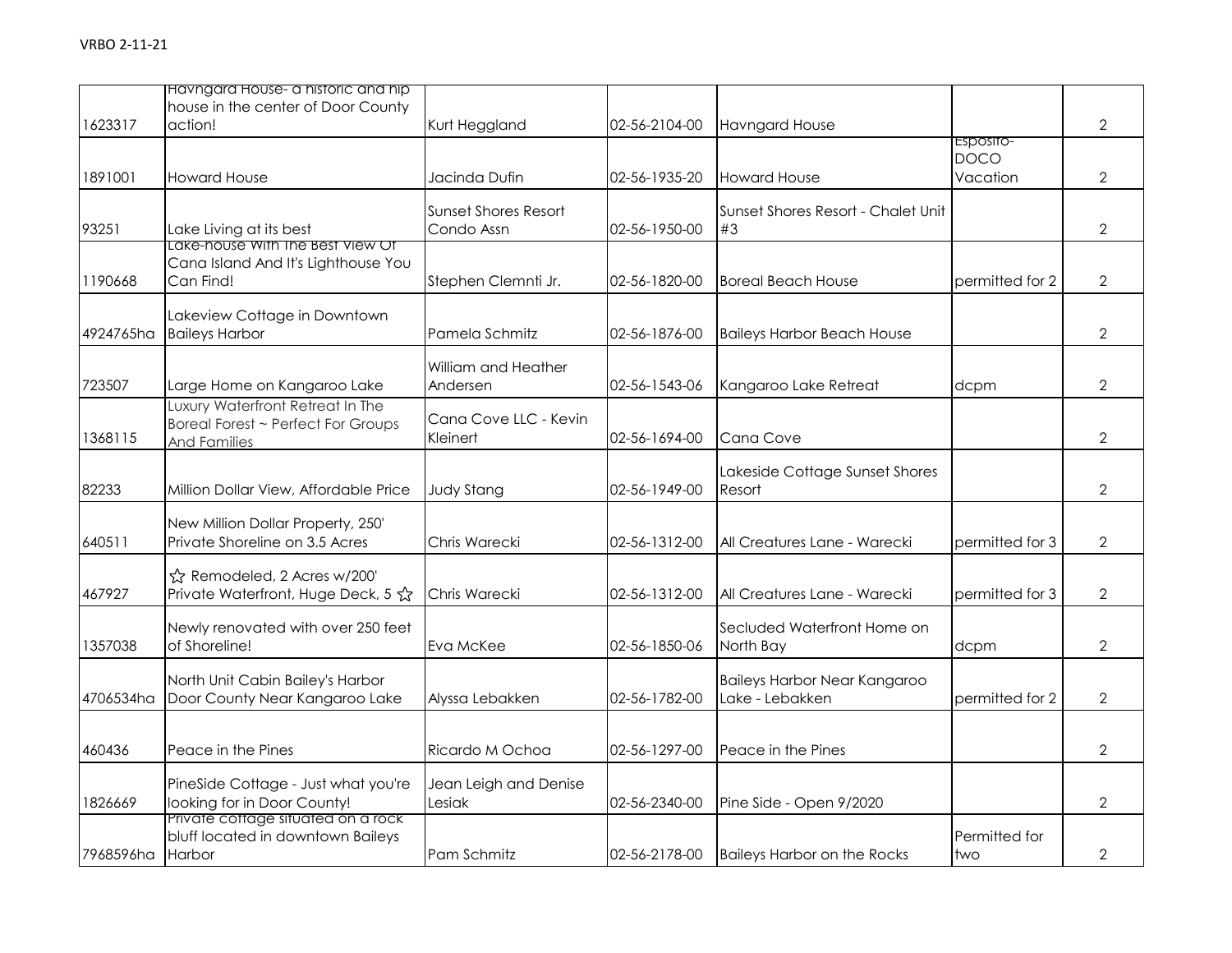| 220857  | Private Peninsula                                                                          | Dennis & Jeff Hickey                            | 02-56-0200-06         | <b>Heggland House</b>              |                     | $\overline{2}$ |
|---------|--------------------------------------------------------------------------------------------|-------------------------------------------------|-----------------------|------------------------------------|---------------------|----------------|
| 854909  | Private Water front estate!                                                                | Cole Family LLC                                 | 02-56-1607-06         | <b>Schook Shack</b>                | dcpm                | $\overline{2}$ |
| 1077847 | Quintessential Door County cottage<br>just steps from the water!                           | Jeffrey & Tamara Wiswell                        | 02-56-1696-06         | Kangaroo Lake Road Cottage         | dcpm                | $\overline{2}$ |
| 699521  | <b>TZ 250 RELAXING WAIERFRONI,</b><br>SPACIOUS NEWLY REMODELED<br>HOME W/ 6 WOODED ACRES A | Chris Warecki                                   | 02-56-1312-00         | All Creatures Lane - Warecki       | permitted for 3     | $\overline{2}$ |
| 1997550 | Rustic Log Home located near<br><b>Baileys Harbor</b>                                      | Linette Haleen - Todd<br>Haleen - Lisa Geobel   | 02-56-2313-00         | Lakeshore Vacation Rentals LLC     |                     | $\overline{2}$ |
| 1596072 | South Lane Cottage #1, with a living<br>room view of Lake Michigan.                        | Matt Horton                                     | 02-56-1826-00         | <b>Baileys Harbor Yellow House</b> | permitted for 3     | $\overline{2}$ |
| 221546  | Spring, Summer or Fall, Great Place<br>to Get Away from it All                             | East Shorewood Cottage<br>Homeowners Assoc.     | 02-55-0130-00         | <b>East Shorewood Cottages</b>     | permitted for<br>10 | $\overline{2}$ |
| 219987  | Stay at this cozy cottage perfect for<br>couples!                                          | East Shorewood Cottage<br>Homeowners Assoc.     | 02-55-0130-00         | <b>East Shorewood Cottages</b>     | permitted for<br>10 | $\overline{2}$ |
| 1209428 | Stone Cottage, Nestled In The<br>Woods in Door County - Call for rates                     | Dennis & Tamara Zee/<br>William & Lesley O'Kane | 02-56-1824-00         | <b>Stone Cottage</b>               | charnetski          | $\overline{2}$ |
| 791464  | stone klage on 4.2 wooded<br>Acres/Firepit, 4 Bedrooms, 2.5 Baths,<br>Sleeps 14 & Pets     | Stone Ridge                                     | 02-56-0272-13         | Mel Fogel                          | dreamland           | $\overline{2}$ |
| 1279183 | Stunning and Spectacular on Lake<br>Michigan!                                              | Alexandra Pape                                  | 02-56-1903-00         | Lyons Woods                        |                     | $\overline{2}$ |
| 1960481 | Stunning Lake Michigan Home,<br>Sleeps 20! Close to Cave<br>Point/Whitefish Dunes!         | Dune Alright                                    | 02-56-2268-07         | Rebecca Taylor                     | Simple Life         | $\overline{2}$ |
| 418647  | Three Bedroom Lake House with<br><b>Boat Dock</b>                                          | <b>Family Style Contractor</b><br>LLC           | 02-56-0339-06         | Our Place on Kangaroo Lake         | dcpm                | $\overline{2}$ |
| 1270494 | Tranquility and Serenity/Family<br>Retreat                                                 | Michael Servais                                 | 02-56-1893-00         | <b>Island View Lake House</b>      |                     | $\overline{2}$ |
| 160403  | Updated interior, perfect getaway!                                                         | <b>Sunset Shores Resort</b><br>Condo Assn       | $02 - 56 - 1951 - 00$ | Sunset Shores Resort Sunflower     |                     | $\overline{2}$ |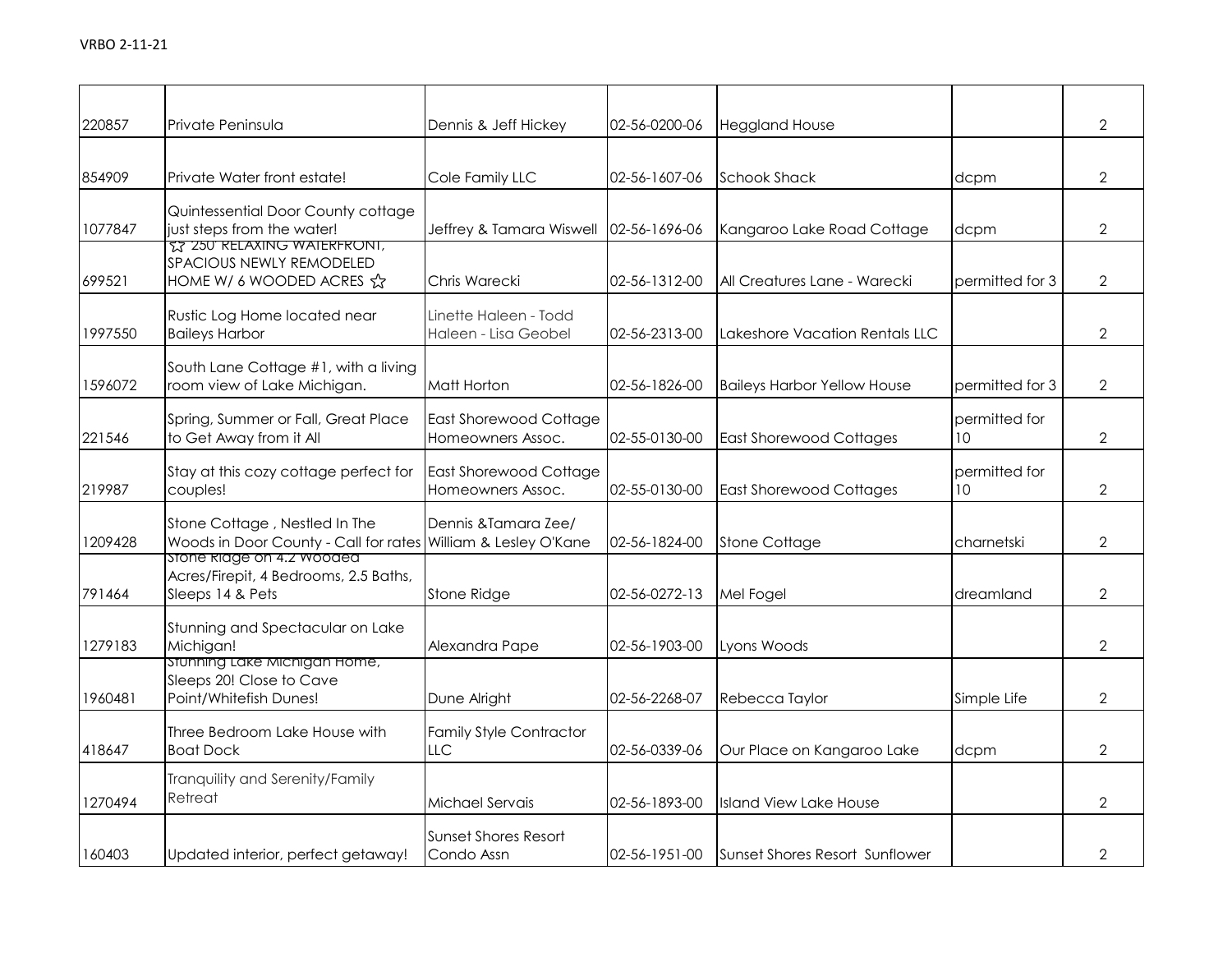| 221528    | Watch the Amazing Door County<br>Sunsets from Hickoy's Porch                                  | <b>East Shorewood Cottage</b><br>Homeowners Assoc. | 02-55-0130-00 | <b>East Shorewood Cottages</b> | permitted for<br>10                    | $\overline{2}$ |
|-----------|-----------------------------------------------------------------------------------------------|----------------------------------------------------|---------------|--------------------------------|----------------------------------------|----------------|
| 400026    | Waterfront 2-Story Log Cottage,<br>Decks, Beach, Canoe & Firepit                              | Donna & Peter Steffen                              | 02-56-0899-00 | Steffan Log House              |                                        | $\overline{2}$ |
| 4840107ha | Waterfront Baileys Harbor Studio on<br>Lake Michigan!                                         | James Dillenburg                                   | 02-56-1257-00 | <b>Shalom Stone</b>            |                                        | $\overline{2}$ |
| 221358    | Waterfront Log Cabin with Boat<br>House and Pier                                              | Natalie & Terry McAllister                         | 02-56-0885-06 | Rocky Bottom Ledge             | dcpm                                   | $\overline{2}$ |
| 309037    | Water's Edge Cottage                                                                          | <b>Tim Hodkiewicz</b>                              | 02-55-0497-00 | Water's Edge Cottage           | <b>Part of Sunset</b><br><b>Shores</b> | $\overline{2}$ |
| 1563963   | Wild Cedars - Cana Island - Lake<br>Michigan - Distinctive New Home                           | Stephen Clemnti Jr.                                | 02-56-1820-00 | <b>Boreal Beach House</b>      | permitted for 2                        | $\overline{2}$ |
| 882335    | <b>WIIAWOOD BEACH HOUSE HAS A LArge</b><br>Private Sandy Beach On The Shore<br>Of Lake Michig | Laura Thometz                                      | 02-56-1640-06 | Wildwood Beach Home            | dcpm                                   | $\overline{2}$ |
| 221522    | Your Family will Love the Beautitul<br>Lake View at This Comfortable<br>Cottage               | East Shorewood Cottage<br>Homeowners Assoc.        | 02-55-0130-00 | <b>East Shorewood Cottages</b> | permitted for<br>10                    | $\overline{2}$ |
|           |                                                                                               |                                                    |               |                                |                                        |                |
| 1244408   | Clay Banks Retreat                                                                            | Door County Clay Banks<br>Retreat                  | 06-56-1866-00 | Darelynn M Louscher            |                                        | 6              |
| 2051294   | Peaceful Door County Cabin retreat<br>on the shores of Lake Michigan                          | Andy Low                                           | 06-56-2350-00 | Lake Michigan Cabin Low        |                                        | 6              |
|           |                                                                                               |                                                    |               |                                |                                        |                |
| 2055784   | Beautiful 1 bedroom unit at resort,<br>sleeps 4                                               |                                                    |               |                                |                                        | 8              |
| 1206658   | 2 Bedroom, 1 Bath Home Away<br>From Home - Overlooks the lake                                 | Jonathon Pesek - Pesek<br>Realty                   | 08-53-1856-00 | Landmark Resort - Pesek        |                                        | 8              |
| 1457421   | <b>Bay View Escape In Door County</b>                                                         | Zanky Properties LLC                               | 08-53-2007-00 | Ladmark Zanky                  |                                        | 8              |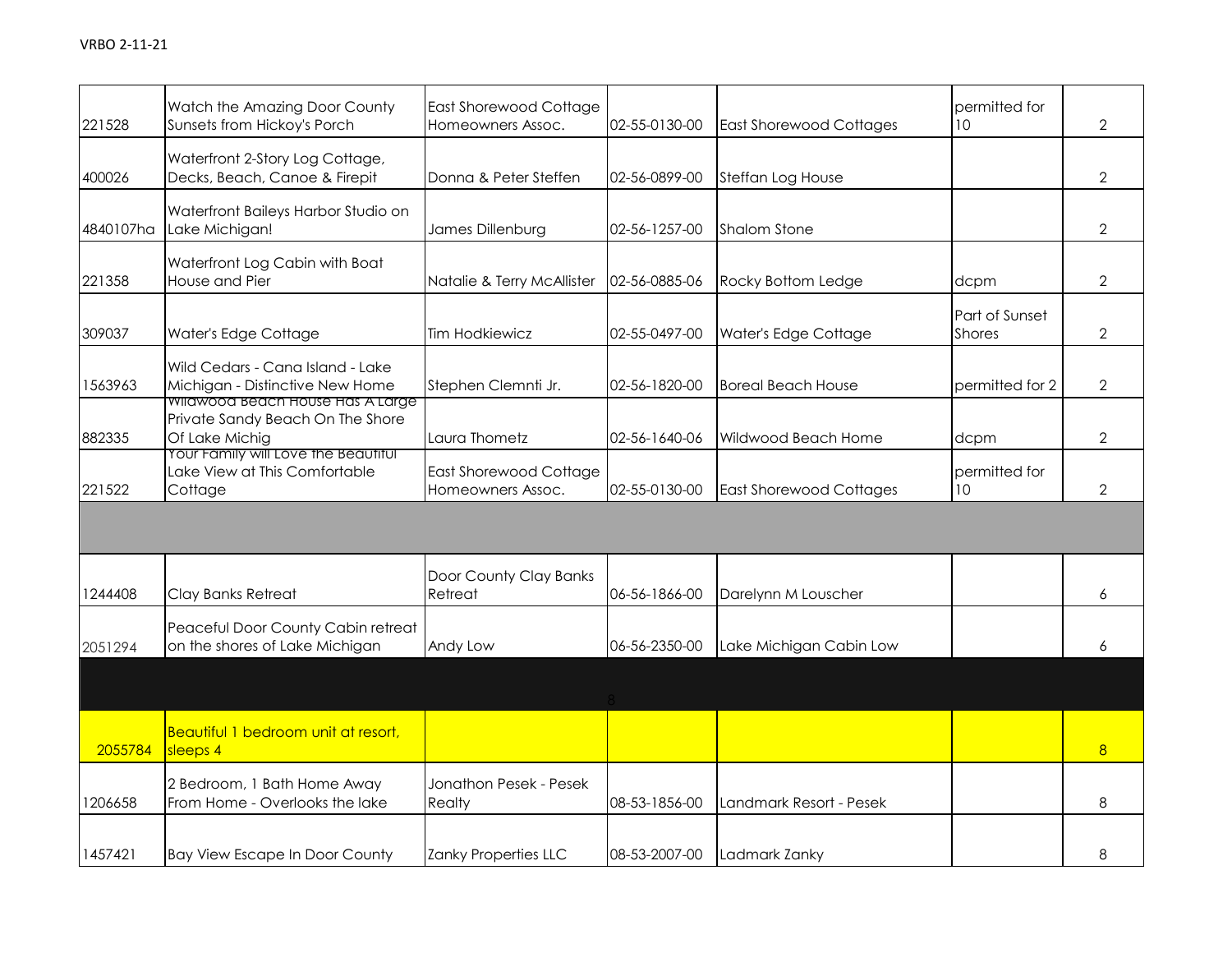| 1684505   | Blue Skies Bungalow at the<br>Landmark Resort!                                                            | Lucille and Todd Baker                            | 08-53-2156-00 | Landmark Resort -Blue Skies<br>Bungalow #4213        |                 | 8 |
|-----------|-----------------------------------------------------------------------------------------------------------|---------------------------------------------------|---------------|------------------------------------------------------|-----------------|---|
| 9254419ha | Condo w/Resort Amenities, 1Mi to<br>Beach + Golf                                                          | Mister Kaplan<br>Investments LLC - John<br>Jordan | 08-53-2212-00 | Landmark Resort-Mister Kaplan<br>Invest Unit 1220    | evolve          | 8 |
| 963491    | Cozy 1br Woodview! Landmark<br>Resort                                                                     | <b>Brian Wiegand</b>                              | 08-53-1688-00 | Landmark Resort - Door County<br>Getaweays           | permitted for 4 | 8 |
| 1696273   | Door County Getaway @Landmark<br>Resort                                                                   | Michal & A. Monika Chiu                           | 08-53-2031-00 | Landmark Resort #2230 & #2308 -<br>Chiu              | permitted for 2 | 8 |
| 1629282   | Door County Happy Place                                                                                   | Michal & A. Monika Chiu                           | 08-53-2031-00 | Landmark Resort #2230 & #2308 -<br>Chiu              | permitted for2  | 8 |
| 1880751   | Door County Paradise-2 Bedroom At<br>The Landmark Resort #2332                                            | Jerold and Jennifer<br>Schuetz                    | 08-53-2267-00 | Landmark Resort - Schuetz - Unit<br>2332             |                 | 8 |
| 1050857   | ESCAPE! COZY WOODVIEW!<br>Landmark Resort, EGG HARBOR -<br>Updated, Cozy, 1 Bdrm Woodview C Brian Wiegand |                                                   | 08-53-1688-00 | Landmark Resort - Door County<br>Getaweays           | permitted for 4 | 8 |
| 1737228   | Hotel Condo with Great Water Views Dennis Joyce                                                           |                                                   | 08-53-2231-00 | Landmark Resort - Joyce #2317                        |                 | 8 |
| 423455    | Landmark 2-BR King Beds, 2-Bath                                                                           | Curtis Rudy                                       | 08-53-1346-00 | Landmark - Rudy - Units 1303,<br>4218 and 2332       | permitted for 2 | 8 |
| 7692101ha | Landmark Resort Condo w/<br>Spectacular Views!                                                            | Good Faith Financial                              | 08-53-1970-00 | Landmark Resort Good Faith<br>Financial Unit #2324   | Evolve          | 8 |
| 7083628ha | Landmark Resort, 2 bedroom, 1<br>bath sleeps 6. Lowest rates.                                             | Harry & Sharon Achino                             | 08-53-1140-00 | Achino - Landmark                                    |                 | 8 |
| 7521534ha | Light & Bright Bay View Retreat                                                                           | Nomad Ventures LLC                                | 08-53-1990-00 | Landmark Resort - Nomad<br>Ventures LLC - #1110      | permitted for 3 | 8 |
| 843029    | Magnificent Water View Condo-<br>Completely Remodeled!                                                    | Jeffrey Petsinger                                 | 08-53-1617-00 | Landmark Resort - Petsinger                          |                 | 8 |
| 1183567   | Modern, newly updated condo in<br>scenic Egg Harbor! Heart of Door<br>County                              | David and Carrie<br>Counihan                      | 08-53-1783-00 | Landmark Resort - #3202-<br>Counihan                 |                 | 8 |
| 9264023ha | NEW! 'The Landmark' Resort Condo -<br>1 Mi to Beach!                                                      | Whitefishbayside llc                              | 08-53-2224-00 | Landmark Resort -<br>Whitfishbayside LLC - Unit 2224 |                 | 8 |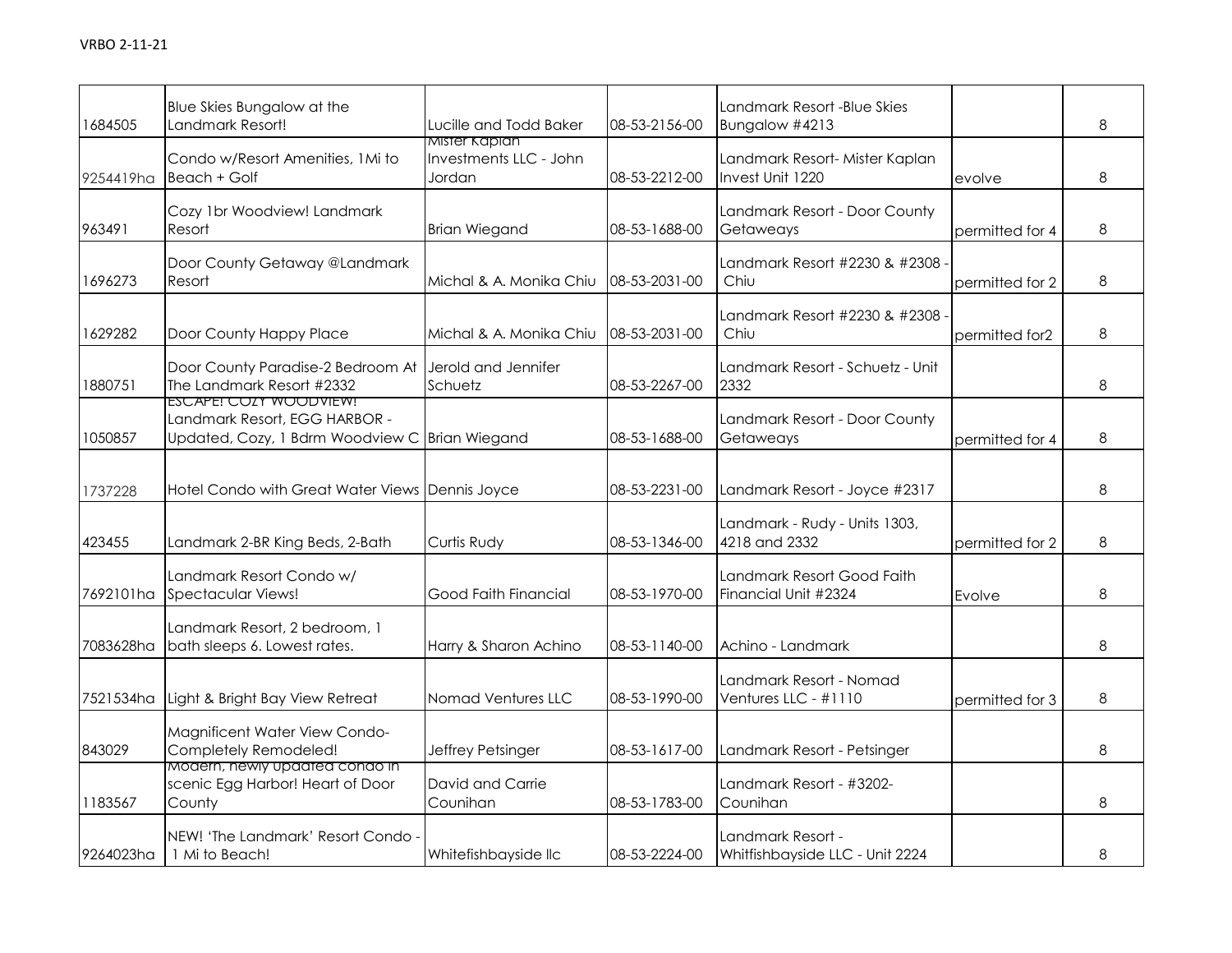| 7849217ha | Newly Updated Lake View Escape                                                        | Nomad Ventures LLC                                                 | 08-53-1990-00 | Landmark Resort - Nomad<br>Ventures LLC - #1110                    | permitted for 3 | 8 |
|-----------|---------------------------------------------------------------------------------------|--------------------------------------------------------------------|---------------|--------------------------------------------------------------------|-----------------|---|
| 2054943   | Periwinkle Place @ Landmark Resort<br>~ Rates include cleaning                        | Landmark Resort- Our<br>Door County Life LLC<br>#1336 - Periwinkle | 08-53-1626-00 | Our Door County Life LLC                                           |                 | 8 |
| 1281266   | <u>Quaint Door County Haven at the </u><br>Landmark Resort (Family-friendly<br>Condo) | Mark Lorenzo                                                       | 08-53-1832-00 | Quaint Door County Haven-<br>Landmark Lorenzo                      |                 | 8 |
| 1497704   | Waterview condo located at The<br>Landmark Resort!                                    | Michael White                                                      | 08-53-1834-07 | Landmark Resort - White - Unit<br>1102                             | simple life     | 8 |
| 7849206ha | Serene Lake View Condo                                                                | Nomad Ventures LLC                                                 | 08-53-1990-00 | Landmark Resort - Nomad<br>Ventures LLC - #1110                    | permitted for 3 | 8 |
| 1452844   | Spectacular Water View Condo, at<br>The Landmark Resort                               | Tod & Kathleen Kerscher                                            | 08-53-2013-00 | Landmark Resort - Kerscher                                         |                 | 8 |
| 513963    | Stunning waterview condo at the<br>Landmark Resort in Egg Harbor                      | <b>Curtis &amp; Carrie Downes</b>                                  | 08-53-1344-00 | Landmark Downes #2207                                              |                 | 8 |
| 809045    | Stylish 2 bdrm 2 ba recently<br>remodeled with many amenities for<br>you to enjoy!    | Landmark Resort- Callen                                            | 08-53-1623-00 | John and Sue Callen                                                |                 | 8 |
| 1989151   | The Blue Whale @ Landmark Resort~<br>Rates include cleaning                           | Our Door County Life LLC 08-53-2059-00                             |               | Landmark Resort - Our Door<br>County Life LLC #1334- Blue<br>Whale |                 | 8 |
| 476628    | Updated 1 bedroom king, book<br>now for winter fun in door county                     | Michael Kostiuk                                                    | 08-53-0676-00 | Landmark Resort -MJK Rentals                                       |                 | 8 |
| 1646828   | 4 bedroom sunset views!                                                               | Brian & Krista Callaghan<br>Aymee and David                        | 08-56-2056-06 | Chateau Sunset                                                     | dcpm            | 8 |
| 1507889   | 5 bedroom waterfront home with<br>stunning views!                                     | <b>Balison - Balison Joint</b><br>Revocable Trust                  | 08-56-2034-06 | White Cliff Landing                                                | dcpm            | 8 |
| 1453926   | 5 Star Home on the Bay! Huge Deck-<br>Amazing Sunsets!                                | Kurt Schmelter                                                     | 08-56-2033-00 | Lulus Bayside                                                      |                 | 8 |
| 822530    | A newly renovated cottage on the<br>green bay waters                                  | Daniel & Wanda Kupsco                                              | 08-56-1566-06 | <b>Sunset Sanctuary</b>                                            | dcpm            | 8 |
| 403451    | Bayside Log Home Waterfront, WiFi,<br>3 bedrooms, Direct TV, Fire Pit                 | Laurel Key                                                         | 08-56-1037-13 | <b>Bayside Log Home</b>                                            | Dreamland       | 8 |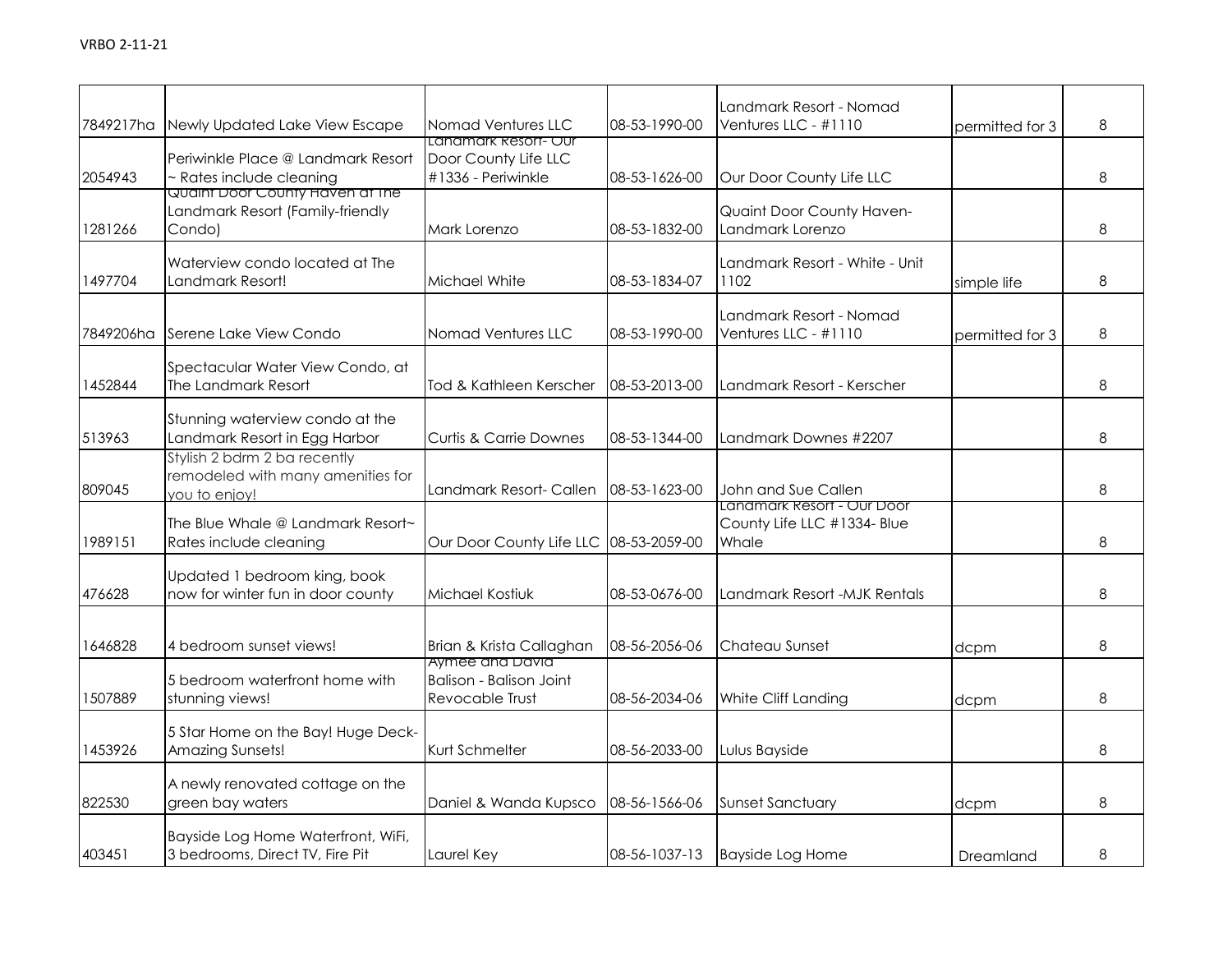| 2060081   | <b>Bluebell Cottage: Luxury Waterfront</b><br>Home with Private Pier                                        | Gregory and Lynn Bell                              | 08-56-2351-00 | Bluebell Cottage - 7161<br>Horseshoe Bay |             | 8 |
|-----------|-------------------------------------------------------------------------------------------------------------|----------------------------------------------------|---------------|------------------------------------------|-------------|---|
| 1518746   | <b>BRAND NEW CUSTOM BUILT HOME -</b><br>Egg Harbor Retreat                                                  | John and Susie Plumb                               | 08-56-1895-00 | Secret Meadow                            |             | 8 |
| 1454913   | Charming, *Pet Friendly* Door<br>County Cabin on the Bay!                                                   | Jeff Garber                                        | 08-56-1396-07 | <b>Stones Throw</b>                      | simple life | 8 |
| 1603674   | Close To It, Far From It                                                                                    | Lane Samuelon                                      | 08-56-2053-00 | Samuleson - 5707 Hyline Trail            |             | 8 |
| 1276892   | Diamond in the Wooods                                                                                       | Elaine DeMarb                                      | 08-56-1860-00 | Diamond in the Woods                     |             | 8 |
| 4647662ha | Egg Harbor Home w/Deck on 2<br>Acres - 12 Min to Lake                                                       | Kerri Zergoski                                     | 08-56-1768-00 | Lodge 42                                 | Evolve      | 8 |
| 2052675   | Egg Harbor White House                                                                                      | James Schleicher                                   | 08-56-2331-00 | Egg Harbor White House                   |             | 8 |
| 1891588   | Enjoy Amazing Sunsets from this<br>Gorgeous Waterfront Home!                                                | Andrew & Brenda Werth                              | 08-56-2246-00 | Sunny Side Up                            |             | 8 |
| 1810674   | Enjoy Waterfront Seclusion in Classic<br>Cottage, sleeps 12 in 6 bedrooms<br>Experience real Door County in | <b>Robert Cowles</b>                               | 08-56-1375-00 | Cherry Lodge                             |             | 8 |
| 1814709   | waterfront, secluded classic<br>cottage-sleeps 12!<br>Go back in time to Granamas                           | <b>Robert Cowles</b>                               | 08-56-1376-00 | The Annex                                |             | 8 |
| 1454914   | cottage! Quaint Door County Cabin<br>with sunset views over the shores of                                   | <b>Jeff Garber</b>                                 | 08-56-1395-07 | <b>Stoney Shore</b>                      | simple life | 8 |
| 7080871ha | Gray Gull Cottage-Waterfront Home                                                                           | Monument Point Lane LLP 08-55-0797-00              |               | <b>Grey Gull</b>                         |             | 8 |
| 1214889   | Great place! Egg Harbor - Log<br>Cabin w/ 40 Acres - private walking<br>trails                              | <b>Blue Chair Capital, Mike</b><br>and Becky Boyer | 08-56-1821-00 | Boyer Log Home                           |             | 8 |
| 1445907   | Hand Hewn Log Cabin Newly<br>Renovated, rustic-modern design                                                | Maureen Gribble                                    | 08-56-1925-00 | Shady Grove - Gribble                    |             | 8 |
| 1024755   | Immaculate 3 Bed / 2.5 Bath Hand-<br>Hewn Log Cabin in Wooded Setting<br>of Egg Harbor                      | Patrick and Shari Hayes                            | 08-56-1711-00 | Hazy Hideaway                            |             | 8 |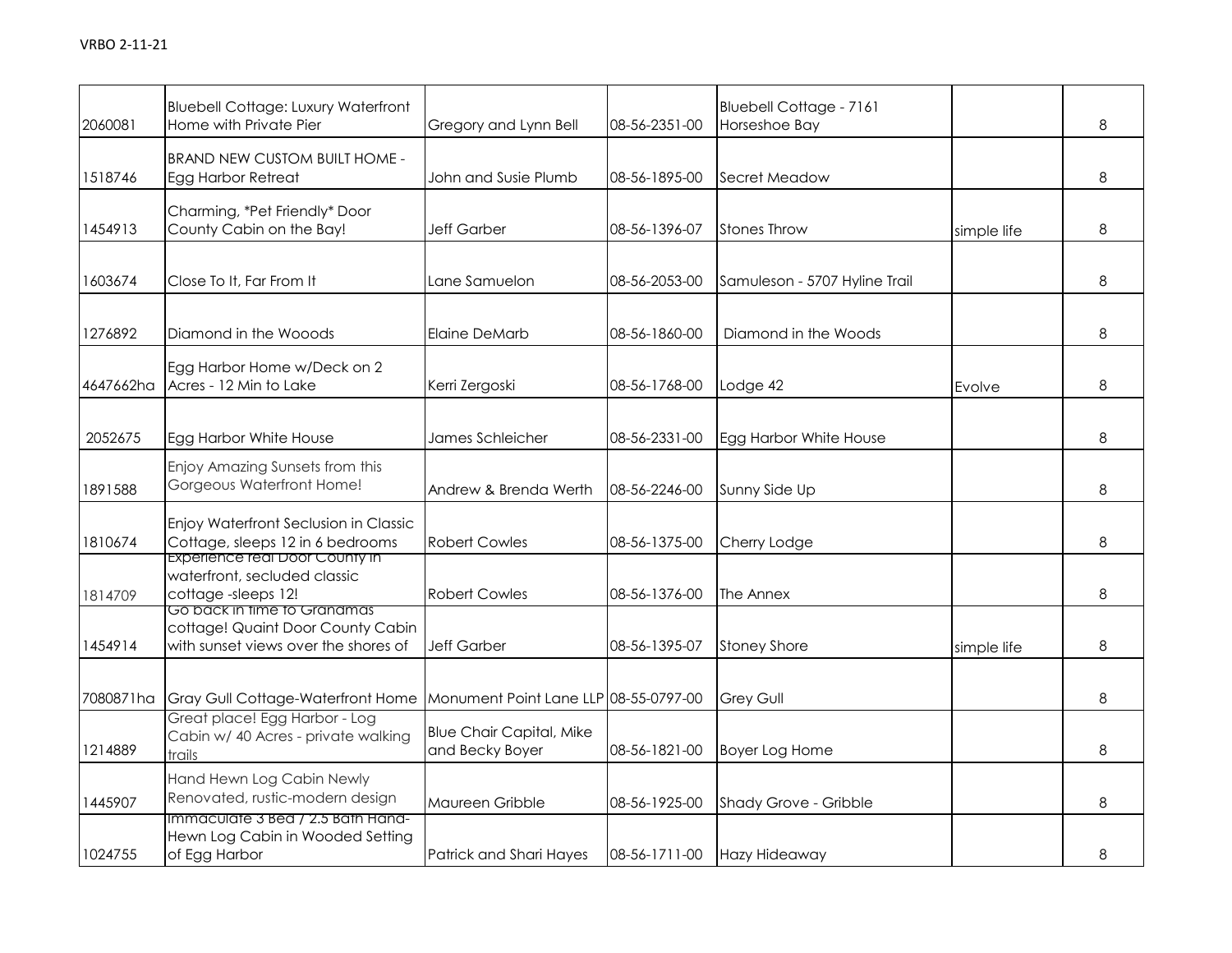| 1876974 | New Listing! Dog-Friendly, Secluded<br>Cabin in the Woods, centrally<br>located to Door County attractions | David and Lynn Zawojski                                   | 08-56-2148-07 | Cabin in the Woods - Zawojski                            | simple life | 8 |
|---------|------------------------------------------------------------------------------------------------------------|-----------------------------------------------------------|---------------|----------------------------------------------------------|-------------|---|
| 57138   | Panorama Waterfront Guest House<br>North of Sturgeon Bay                                                   | Margaret Koenen                                           | 08-55-0155-00 | Koenens Panorama Guest House                             |             | 8 |
| 1863022 | Perfect vacation house for friends<br>and family getaway                                                   | Cindy and Keith Renaud                                    | 08-56-2248-00 | Perfect Vacation House for<br>Friends or Family - Renaud |             | 8 |
| 78867   | Pet Friendly Private Cottage on 10<br>Acre Farm in Fish Creek                                              | Applewood Cottage<br>Property Managment LLC 08-55-0093-00 |               | Applewood Cottage                                        |             | 8 |
| 655760  | Privacy In The Woods, Yet Close To<br>All The Fun!                                                         | <b>Butterfly House - Blosser</b>                          | 08-56-1580-00 | Robert Blosser                                           |             | 8 |
| 1001072 | Relax In Our Nostalgic Log Home<br>(3BR/2ba)                                                               | <b>Patricia Culliton</b>                                  | 08-56-1715-00 | Green Apple Lodge                                        |             | 8 |
| 375676  | <b>RELAX WITH AMAZING VIEWS TROM</b><br>peaceful home overlooking green<br>bay close to beach              | Tim & Mary Kelley                                         | 08-56-0305-00 | Kelley House                                             |             | 8 |
| 230079  | Stunning Door County Cabin in the<br>Woods, Wi-Fi, firepit, fireplace, game<br>room                        | Charles Ireland                                           | 08-56-0925-00 | Hidden Bear Cabin                                        |             | 8 |
| 1319701 | SUNSETS ON THE BLUFF! NEW<br>CONSTRUCTION! WATERVIEW!                                                      | Gail Bergman                                              | 08-56-1874-00 | <b>Bluff Cottage Sunset LLC</b>                          |             | 8 |
| 341406  | The Honey Dew Log Lodge at Egg<br>Harbor Door County Wisconsin                                             | Kim Bell                                                  | 08-56-0702-00 | The Honey Dew Lodge                                      |             | 8 |
| 2154957 | Timber Lodge on Large Wooded Lot<br>mid Door County                                                        | Nicholas Langer                                           | 08-56-2372-00 | Timber Lodge                                             |             | 8 |
| 595501  | Unique Distinctive Cottage on the<br>Shores of Green Bay                                                   | Sara Steinharted/Jon<br>Chapman                           | 08-56-1316-06 | Whitestone at the Water                                  | dcpm        | 8 |
| 1866692 | upaatea nome - Egg Harbor - Bay<br>Shore, sunsets, great screened<br>porch, RELAX!                         | <b>Becky Boyer</b>                                        | 8-56-2203-00  | <b>Boyer Bay House</b>                                   |             | 8 |
| 566840  | Views of Green Bay and Egg Harbor                                                                          | David Ohlson/ Charles<br>Chilcote                         | 08-56-0729-06 | Ohlson Chateau2                                          | dcpm        | 8 |
|         | 7045122ha Villa Royer - Waterfront home                                                                    | Villa Royer                                               | 08-56-1029-00 | <b>Barbara-Widder Lowry</b>                              |             | 8 |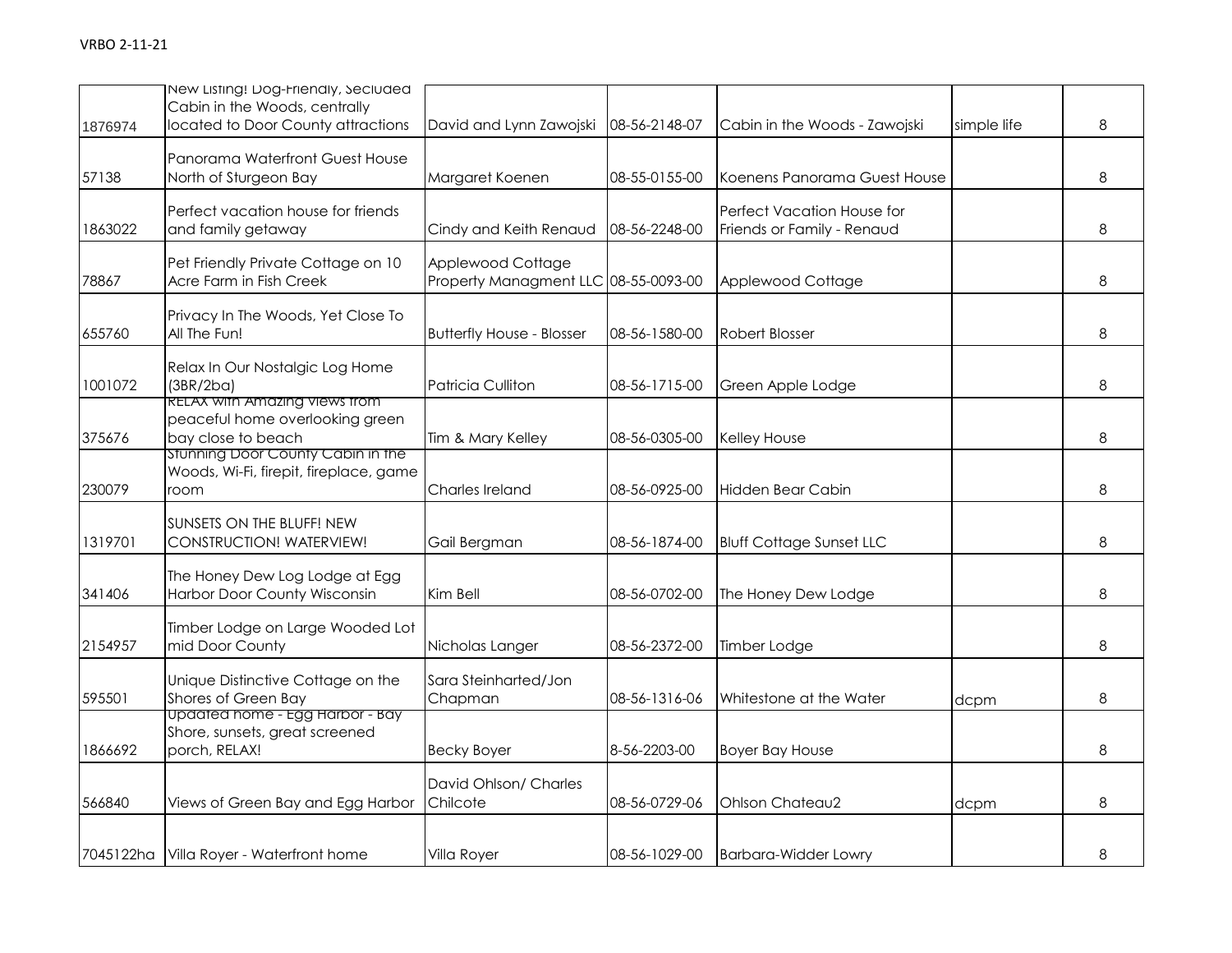| 468335  | Your key to the door                                                                                               | <b>Bryan Troutman</b>                  | 08-56-1322-00 | Cousins Cottage - Your key to<br>the Door    |                 | 8 |
|---------|--------------------------------------------------------------------------------------------------------------------|----------------------------------------|---------------|----------------------------------------------|-----------------|---|
|         |                                                                                                                    |                                        |               |                                              |                 |   |
| 56038   | BEAUTIFUL sunset/water view from<br>balcony! DISINFECTED B4 / AFTER<br>EVERY USE<br>Best Waterview of Egg Harbor - | Angie Vandenavond                      | 09-53-0640-00 | Ridgewood Condo 2-B                          |                 | 9 |
| 515418  | <b>Beautiful, Fully Appointed Ground</b><br>Level Condo                                                            | JRCH, LLC                              | 09-53-1345-00 | Eames Farm Condo - #M5 - JRCH                |                 | 9 |
| 309573  | Summer of 2020 rentals- \$1400 per<br>week off season 160 per night                                                | <b>Thomasan Christensen</b><br>Harnack | 09-53-0498-00 | Eames Farm, #S-3 - Christensen               |                 | 9 |
| 429685  | Waterfront Town Home in Egg Harbor Arthur R. Derse<br><b>TOUR PLACE 3-bearcom, Z-barn</b>                          |                                        | 09-53-1100-06 | Derse's White Cliff Condo - Unit 5           | dcpm            | 9 |
| 705682  | ranch style home in the village of<br>Egg Harbor                                                                   | Joe Nimmer                             | 09-56-1537-00 | <b>Your Place</b>                            |                 | 9 |
| 647346  | 3 Bedroom, 2 Bath Ranch Home<br>With A Great Egg Harbor Location.                                                  | <b>Shallows Resort</b>                 | 09-56-1453-00 | <b>Falun House</b>                           |                 | 9 |
| 1357071 | Breathtaking views of the bay<br>walking distance to town!                                                         | Massoud Maleki                         | 09-56-1086-06 | Scenic Home in Egg Harbor                    | dcpm            | 9 |
| 1788763 | Church Street House                                                                                                | Karen Northrup -<br><b>SWNKCN LLC</b>  | 09-56-1881-16 | Church Street House                          | dclighthouse    | 9 |
| 2028114 | Door County Cottage Retreat of<br>Egg Harbor, Walk to Beach/Town                                                   | Country Cottage<br>Properties LLC      | 09-56-2312-00 | Door County Cottage Retreat of<br>Egg Harbor |                 | 9 |
| 626232  | Door County Waterfront Home with<br>Private Beach                                                                  | <b>RPO Holdings</b>                    | 09-56-1460-00 | Mariner II                                   |                 | 9 |
| 881025  | Egg Harbor Log Cabin, Door County                                                                                  | Karen Berndt                           | 09-56-1646-00 | Egg Harbor Log Cabin                         |                 | 9 |
| 672228  | Large Five Bedroom on the Water in<br>Egg Harbor.                                                                  | Bertschinger Investments               | 09-55-0317-00 | Bertschinger Investments                     | permitted for 8 | 9 |
| 427036  | Larsen Log Cabin in the beautiful<br>Village of Egg Harbor                                                         | Paul Larsen                            | 09-55-0381-00 | Larsen Log Cabin                             | permitted for 2 | 9 |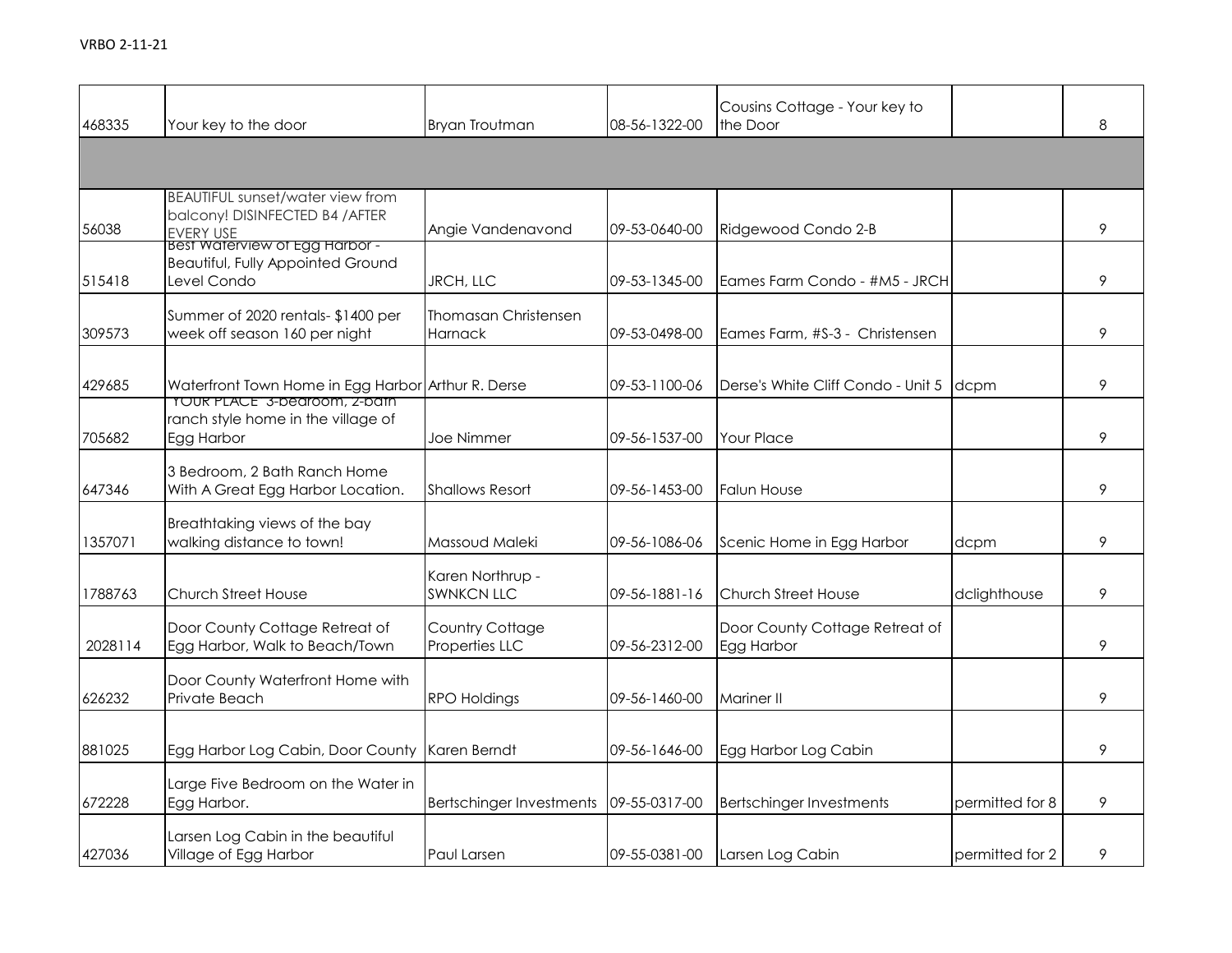|           | Lighthouse Place is the perfect<br>place to enjoy Egg Harbor and all of           |                                 |               |                                                      |                    |   |
|-----------|-----------------------------------------------------------------------------------|---------------------------------|---------------|------------------------------------------------------|--------------------|---|
| 1341621   | Door County                                                                       | Claire Murphy                   | 09-56-1830-16 | Lighthouse Place                                     | dclighthouse       | 9 |
| 591007    | Luxurious Door County Waterfront<br>Home with Private Beach                       | <b>RPO Holdings</b>             | 09-56-1417-00 | Mariner                                              |                    | 9 |
| 1503315   | Modern Craftsman Home and<br>Guest Suite - Walk to Egg Harbor                     | Robert and Suzanne<br>Esposito  | 09-56-1780-00 | Egg Harbor Hideaway - Esposito                       | permitted for 2    | 9 |
| 4916534ha | Newly Remodeled Lake Home Steps<br>From Water With Amazing Views &<br>Sunsets!    | <b>Trevor Farell</b>            | 09-56-1897-00 | Majestic Sunsets                                     |                    | 9 |
| 827152    | One Bedroom Cottage Near<br>Central Egg Harbor                                    | <b>Bertschinger Investments</b> | 09-55-0317-00 | <b>Bertschinger Investments</b>                      | permitted for 8    | 9 |
| 672229    | One Bedroom Cottage on the Water Bertschinger LLC                                 |                                 | 09-55-0316-00 | <b>Bertschinger LLC</b>                              | permitted for 8    | 9 |
| 1221143   | Roomy Two Bedroom House Near<br>Central Egg Harbor                                | <b>Bertschinger LLC</b>         | 09-55-0316-00 | <b>Bertschinger LLC</b>                              | permitted for<br>8 | 9 |
| 562683    | Roomy Two Bedroom House Near<br>Egg Harbor Marina                                 | <b>Bertschinger LLC</b>         | 09-55-0316-00 | <b>Bertschinger LLC</b>                              | permitted for<br>8 | 9 |
| 1221144   | Roomy Two Bedroom House Near<br>Egg Harbor Marina                                 | <b>Bertschinger LLC</b>         | 09-55-0316-00 | <b>Bertschinger LLC</b>                              | permitted for<br>8 | 9 |
| 1005094   | Secluded, water front home on the<br>Bay in Egg Harbor                            | Julie Kowalkowski               | 09-56-1738-00 | Secluded Waterfront Home on<br>the Bay in Egg Harbor |                    | 9 |
| 571420    | Sleepy Hollow Cottage, the Perfect<br>Location                                    | Paula W Peterson                | 09-56-1349-00 | Sleepy Hollow Cottage - Peterson                     |                    | 9 |
| 452105    | spacious tour bedroom house near<br>Alpine Golf Course and Egg Harbor<br>beach.   | <b>Bertschinger Investments</b> | 09-55-0317-00 | <b>Bertschinger Investments</b>                      | permitted for 8    | 9 |
| 1221145   | spacious tour bearoom nouse near<br>Alpine Golf Course and Egg Harbor<br>beach.   | <b>Bertschinger LLC</b>         | 09-55-0316-00 | <b>Bertschinger LLC</b>                              | permitted for 8    | 9 |
| 899706    | Spacious four bedroom house on<br>the bay of Green Bay.                           | <b>Bertschinger LLC</b>         | 09-55-0316-00 | <b>Bertschinger LLC</b>                              | permitted for 8    | 9 |
| 4728373ha | steps from the water in Egg Harbor<br>with great views and incredible<br>sunsets. | Mary Zeller                     | 09-56-1882-00 | Point Beach House                                    |                    | 9 |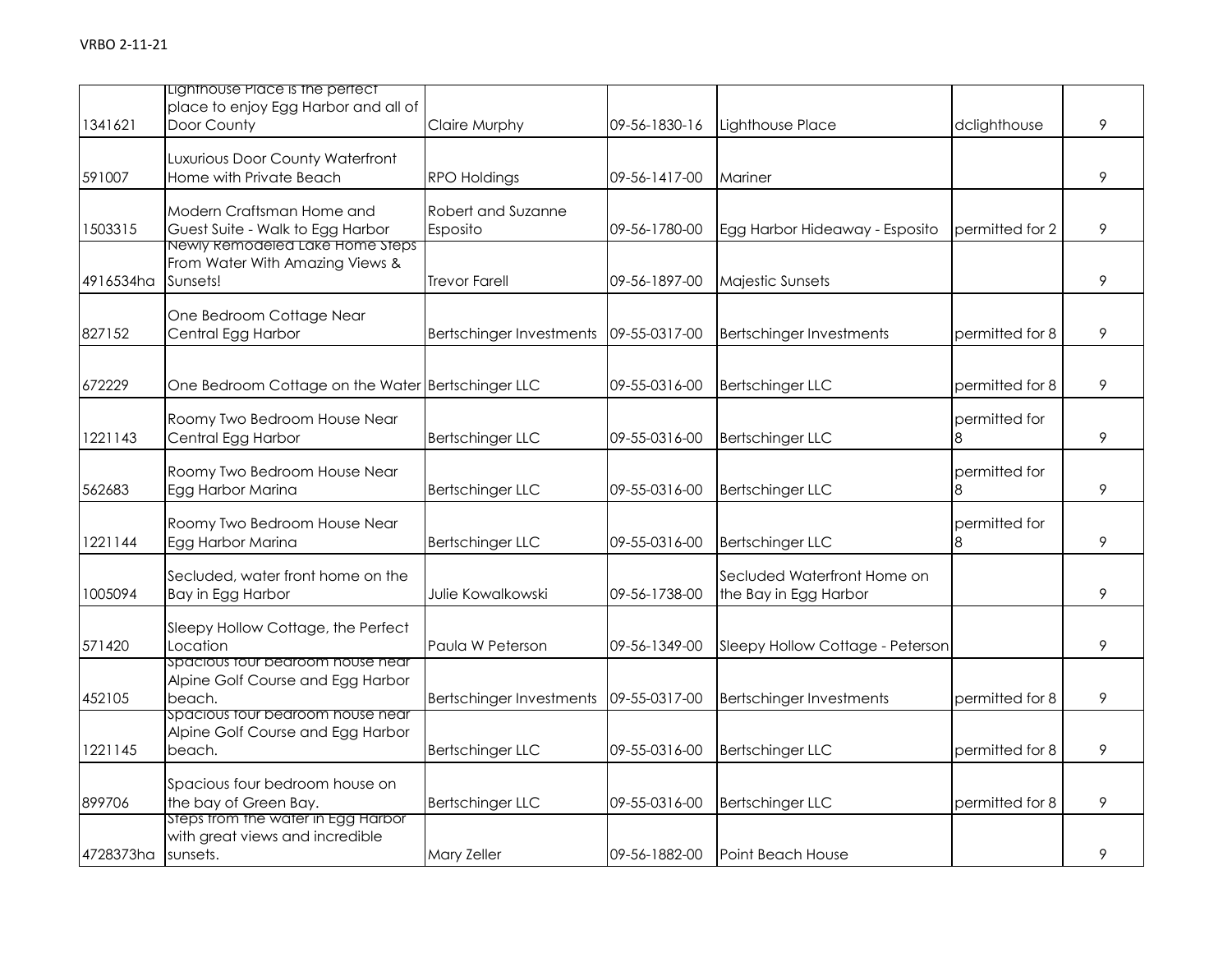|           | The 5th Hole- On a 36 hole golf           |                                     |               |                                 |                 |    |
|-----------|-------------------------------------------|-------------------------------------|---------------|---------------------------------|-----------------|----|
| 7081743ha | course                                    | Kevin Murphy                        | 09-55-0753-00 | The Fifth Hole                  |                 | 9  |
|           | The Flats on Church Street - Door         |                                     |               |                                 |                 |    |
|           | County's Modern Vacation Rental           |                                     |               |                                 |                 |    |
| 1535497   | #101<br>The Fiats on Church Street - Door | Egg Bnb LLC                         | 09-56-2071-00 | <b>Flats on Church Street</b>   | permitted for 4 | 9  |
|           | County's Modern Vacation Rental           |                                     |               |                                 |                 |    |
| 1546893   | #102                                      | Egg Bnb LLC                         | 09-56-2071-00 | Flats on Church Street          | permitted for 4 | 9  |
|           | The Flats on Church Street - Door         |                                     |               |                                 |                 |    |
|           | County's Modern Vacation Rental           |                                     |               |                                 |                 |    |
| 1565071   | #103                                      | Egg Bnb LLC                         | 09-56-2071-00 | Flats on Church Street          | permitted for 4 | 9  |
|           | The Flats on Church Street - Door         |                                     |               |                                 |                 |    |
|           | County's Modern Vacation Rental           |                                     |               |                                 |                 |    |
| 1578249   | #104                                      | Egg Bnb LLC                         | 09-56-2071-00 | Flats on Church Street          | permitted for 4 | 9  |
|           | The Larsen House Outstanding              |                                     |               |                                 |                 |    |
| 427037    | Location Near Excellent Attractions!      | Paul Larsen                         | 09-55-0381-00 | Larson Log Cabin                |                 | 9  |
|           | The Yellow House in Egg Harbor -          |                                     |               |                                 |                 |    |
|           | beautifully remodeled & ready for         |                                     |               |                                 |                 |    |
| 570970    | you!                                      | R Lynn & Sandi Rowe                 | 09-56-1404-00 | The Yellow House                |                 | 9  |
|           |                                           |                                     |               |                                 |                 |    |
|           | Three bedroom cottage in Point            |                                     |               |                                 |                 |    |
| 827151    | Beach area of Egg Harbor                  | <b>Bertschinger Investments</b>     | 09-55-0317-00 | <b>Bertschinger Investments</b> | permitted for 8 | 9  |
|           | Trillium Gap Cottage - Woodland           | Trillium Gap, LLC - Rick &          |               |                                 |                 |    |
| 401618    | Retreat - Walk to Beach                   | Susie Julison                       | 09-56-1182-00 | Trillium Gap Cottage            |                 | 9  |
|           |                                           |                                     |               |                                 |                 |    |
|           | Water Front Home With Spectacular         |                                     |               |                                 |                 |    |
| 660427    | Sunset View!                              | Jan and Craig Bilgen                | 09-55-0817-06 | On the Water Escape             | dcpm            | 9  |
|           | We offer "country-quiet" a short walk     |                                     |               |                                 |                 |    |
|           | from the village center and town          |                                     |               |                                 |                 |    |
| 889272    | dock.                                     | <b>Richard Woldt</b>                | 09-55-0365-00 | Woldts Intowm Farmette          |                 | 9  |
|           | White Cliff Water Front Home, the         |                                     |               |                                 |                 |    |
| 236719    | Finest in Door County!                    | Michael & Dawn McCole 09-56-0894-06 |               | White Cliff Cottage             | dcpm            | 9  |
|           |                                           |                                     |               |                                 |                 |    |
|           |                                           |                                     |               |                                 |                 |    |
|           |                                           |                                     |               |                                 |                 |    |
|           |                                           |                                     |               |                                 |                 |    |
|           | Beautiful 1 bedroom unit at resort,       |                                     |               |                                 |                 |    |
| 2094656   | sleeps 4                                  |                                     |               |                                 |                 | 11 |
|           | *New Listing* Adorable Pet Friendly       |                                     |               |                                 | permitted for   |    |
| 1915341   | Cottage in the Heart of Ephraim!          | Kim Cassidy                         | 11-56-1574-07 | <b>Cassidys Cottages</b>        | 2 - SIMPLE LIFE | 11 |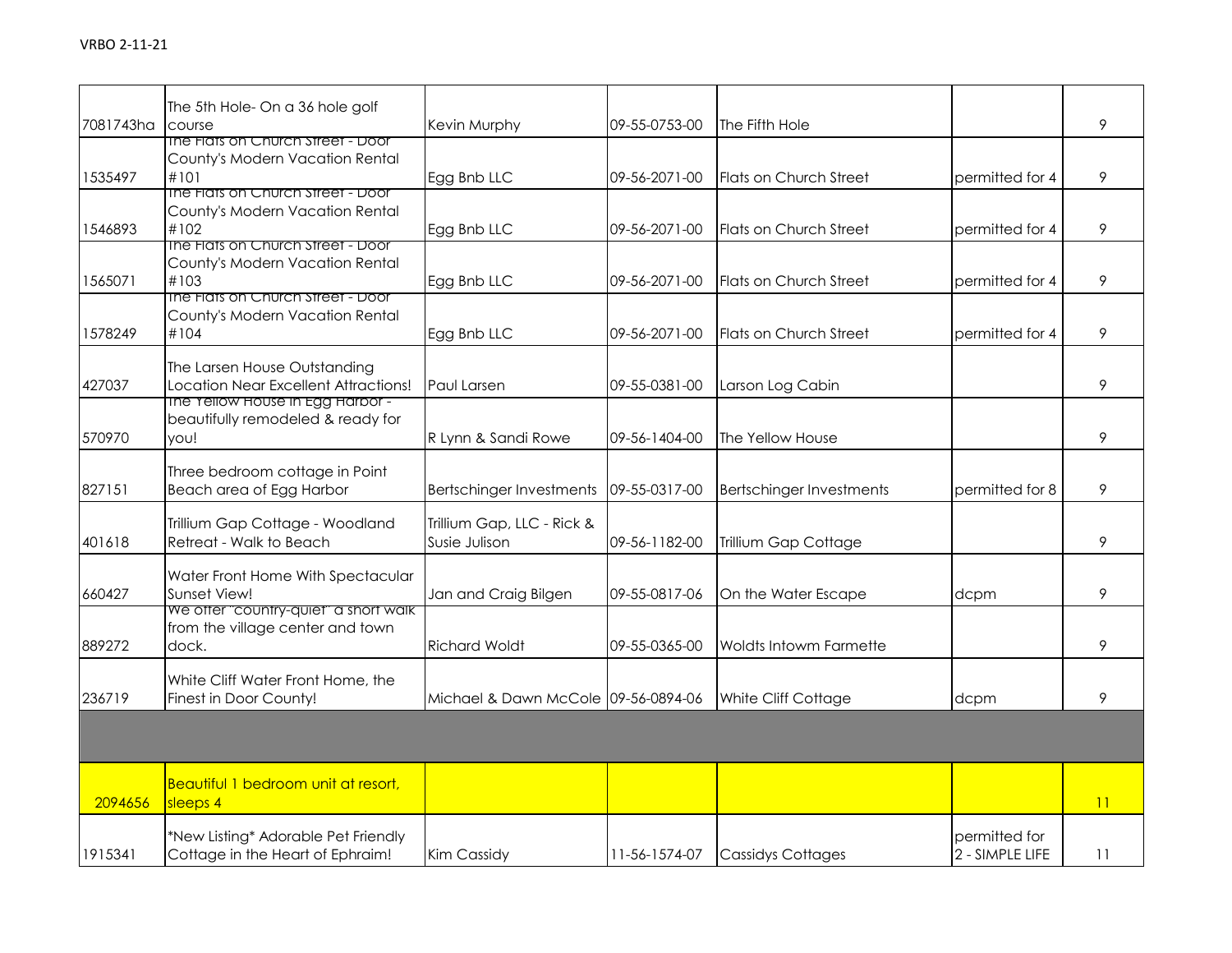| 1915340   | *New Listing* Walk to Everything<br>Ephraim has to Offer! Pet Friendly!                    | Kim Cassidy                            | 11-56-1574-07 | <b>Cassidys Cottages</b>      | permitted for<br>2 - SIMPLE LIFE | 11 |
|-----------|--------------------------------------------------------------------------------------------|----------------------------------------|---------------|-------------------------------|----------------------------------|----|
| 7181482ha | 'Cherry Cottage' near Peninsula<br>State Park!                                             | Deborah Eckert                         | 11-55-0680-00 | Park's Place Cottages         | permitted for 5                  | 11 |
| 982888    | 2BR / Harbor House Guest Cottage /<br><b>Water Access</b>                                  | Elizabeth Frink                        | 11-56-1383-00 | Harbor House & Guest Cottage  | permitted for 2                  | 11 |
| 1050003   | 4 bedroom home on the water with<br>westerly views of sunset                               | Windsor McCutcheon                     | 11-56-1724-06 | Harbor View on Northshore     | dcpm                             | 11 |
| 555709    | Beautiful Private, Modern Home,<br>Sleeps 12                                               | Patricia Sexton                        | 11-56-1448-00 | Coral Hill Sexton             |                                  | 11 |
| 1025601   | Beautifully Appointed 4+ Bedroom,<br>Waterfront Home - Sleeps 12                           | Parks Edge Lakeshore LLC 11-55-0411-06 |               | Park's Edge Cottages          | dcpm                             | 11 |
| 4712540ha | <b>Boutique Home in Door County</b><br>w/Eagle Harbor Views                                | Carol Corbet                           | 11-56-1806-00 | Harbor View Ephraim - Corbett | permitted for<br>2 - evolve      | 11 |
| 185458    | Cedar Glen, a tresh, ephraim<br>cottage, one block from water and<br>sunset                | John & Rachel Rothschild 11-55-0758-06 |               | Cedar Glen                    | dcpm                             | 11 |
| 926758    | Charming & historic cottage - great<br>Door County location!                               | Thomas & Donna Moretti   11-56-1677-00 |               | Moretti - 10438 Water St      |                                  | 11 |
| 7181476ha | Cozy Ephraim 'Cedar Cottage'<br>w/Private Deck!                                            | Deborah Eckert                         | 11-55-0680-00 | Park's Place Cottages         | permitted for 5                  | 11 |
| 249849    | Door County Log Cabin in Ephraim,<br>#1 Small Town in Midwest                              | Steve & Susan Schroeder                | 11-56-1993-00 | Log Cabin Place               | permitted for 2                  | 11 |
| 424825    | Door County Log Cabin in Ephraim,<br>#1 Small Town in Midwest                              | Steve & Susan Schroeder                | 11-56-1993-00 | Log Cabin Place               | permitted for 2                  | 11 |
| 442496    | Enjoy Door County at its finest!!                                                          | PKJ2 LLC - Jim Blair                   | 11-56-1373-00 | Evans Woods                   |                                  | 11 |
| 710960    | Enjoy Views Of Ephraim And Eagle<br>Harbor While Sitting On The Porch Of<br><b>Bayview</b> | Parks Edge Lakeshore LLC 11-55-0411-06 |               | Park's Edge Cottages          | dcpm                             | 11 |
| 677492    | Ephraim Home Away from Home                                                                | John Maher                             | 11-56-1528-00 | Ephraim Lodge                 |                                  | 11 |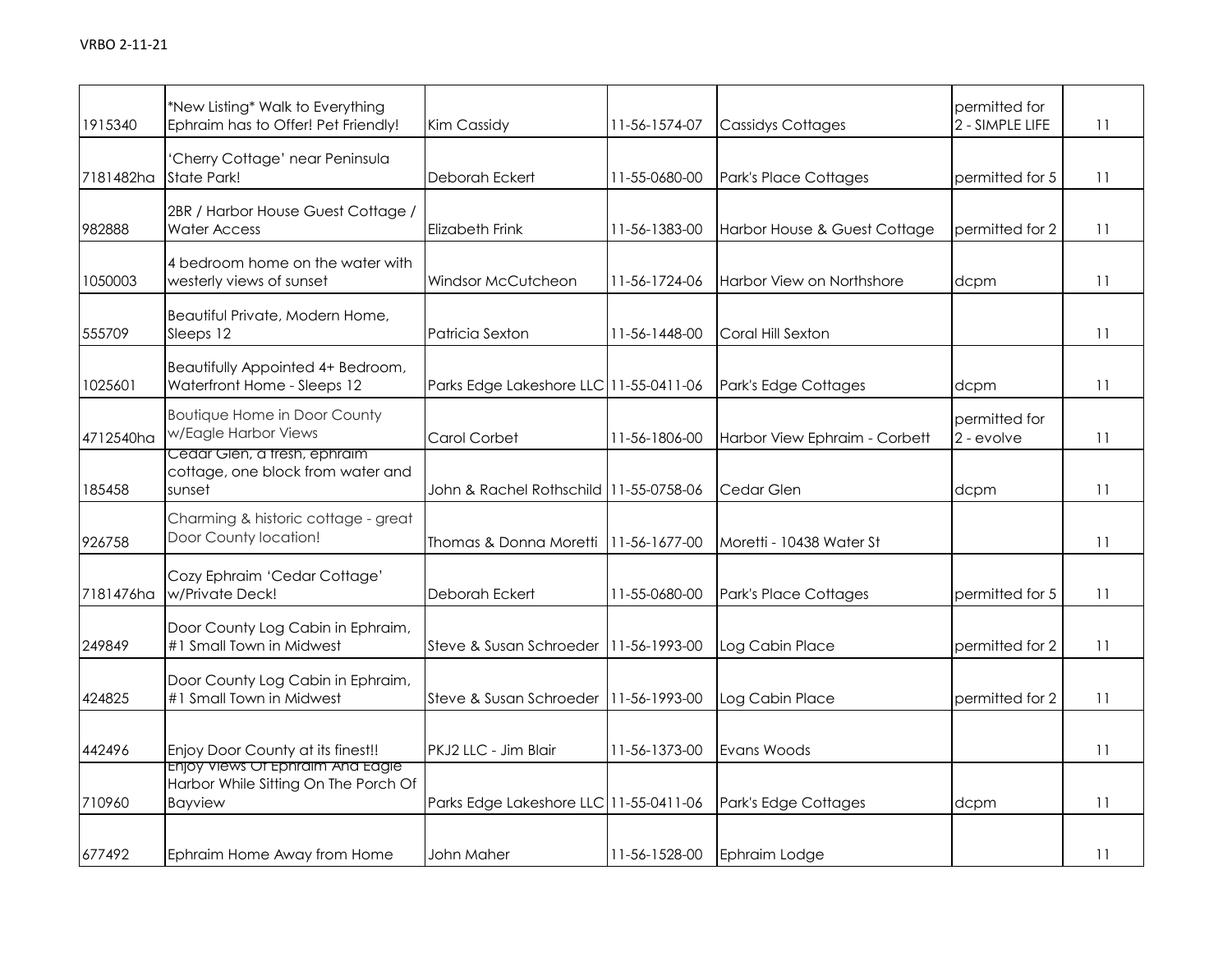| 9074890ha | Ephraim Home w/ Yard - Walk to<br>Lake Michigan!                                       | Carol Corbet                            | 11-56-1806-00 | Harbor View Ephraim - Corbett      | permitted for<br>2 - evolve | 11 |
|-----------|----------------------------------------------------------------------------------------|-----------------------------------------|---------------|------------------------------------|-----------------------------|----|
| 1987380   | Ephraim stone Cottage and<br>Separate Back Cabin, Outstanding<br>Location! New listing | <b>Brad and Marnie Massey</b>           | 11-56-2300-00 | Ephraim Stone Cottage and<br>Cabin |                             | 11 |
| 894251    | Ephraim Waterfront Cottage With<br>Private Dock On Green Bay                           | Jaco Mgmt                               | 11-56-1662-00 | The Shore - Schmeltz               |                             | 11 |
| 1371859   | Experience the teel of staying in a<br>century old farm house with modern<br>amenities | Roy Elquist                             | 11-56-1069-06 | Townline - 9895 Townline Rd        |                             | 11 |
| 485111    | Experience True Door County Charm BD Thorp                                             |                                         | 11-56-0809-06 | Thorp                              | dcpm                        | 11 |
| 349721    | Family getaway by the beach in<br>beautiful Ephraim                                    | Kathy & Glenn Pentler                   | 11-56-1119-00 | Larson Lane LLC                    |                             | 11 |
| 307617    | Historic - Waterfront - Family/Pet<br>Friendly                                         | <b>Brad &amp; Amy Russell</b>           | 11-56-1265-00 | Arbor Cottage                      |                             | 11 |
| 990768    | Homestead Rental. Relax in<br>Ephraim. Convienent Home in<br>center of village.        | Glenn Gerdman & Diane<br>Jacobson       | 11-56-1630-00 | Homestead Rental                   |                             | 11 |
| 836338    | Ideally located between the towns<br>of Ephraim and Sister Ba                          | eslee and Morrie.<br>Goldman            | 11-56-1258-06 | Coral Hill Cottage                 | dcpm                        | 11 |
| 2042494   | Luxurious Ephraim retreat located in<br>the heart of Door County                       | Lisa Reardon Trust                      | 11-56-2366-00 | Mink House                         |                             | 11 |
| 7339901ha | Luxury Family Retreat in Heart of<br>Door County - Norra Skogen                        | Brian & Amanda Jenkins                  | 11-56-1407-00 | Norra Skogen                       |                             | 11 |
| 1323313   | Natures Window                                                                         | Bill and Heather Anderson 11-56-1958-00 |               | Natures Window                     |                             | 11 |
| 1844687   | New Listing: spacious-wooded<br>Lot-Family/Pet Friendly-Short Walk to<br>Eagle Harbor  | Tim and Kristine Nelson                 | 11-56-2254-22 | Norway Hus                         |                             | 11 |
| 1591624   | New New New WATER View View<br>View                                                    | Tim Christofferson                      | 11-56-1595-00 | Heritage House                     |                             | 11 |
| 879597    | Newly Remodeled And Only Blocks<br>From Public Beach And Town!                         | Jennifer & Bjorn Larson                 | 11-56-1635-06 | Cedar Barn Rental                  | dcpm                        | 11 |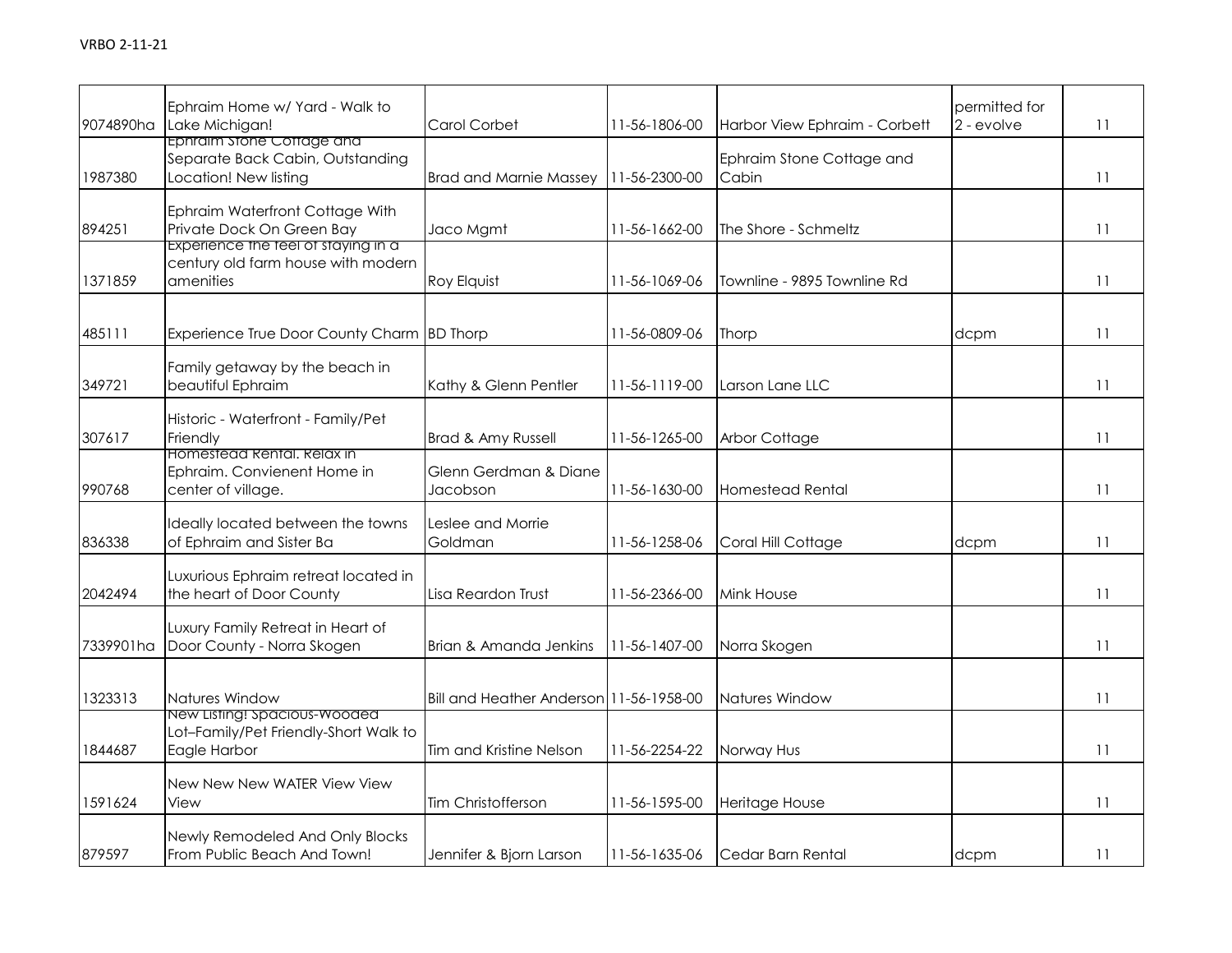| 1427259   | Newly renovated in the heart of<br>Ephraim, one block from water!                            | Robert & Nicole Collins                          | 11-56-1708-06         | Ephraim Boat House, The                                       | dcpm            | 11 |
|-----------|----------------------------------------------------------------------------------------------|--------------------------------------------------|-----------------------|---------------------------------------------------------------|-----------------|----|
| 7181473ha | Peaceful 'Butternut Cottage' in<br>Central Door County!                                      | Deborah Eckert                                   | 11-55-0680-00         | <b>Park's Place Cottages</b>                                  | permitted for 5 | 11 |
| 690840    | Pine Cone Cottage, Ideal Location!                                                           | Pam Mache                                        | 11-56-1517-00         | Pine Cone Cottage                                             |                 | 11 |
| 514956    | Private Sand Beach /5 Bedroom.<br>Harbor House & Guest Cottage                               | Randall & Elizabeth Frink                        | 11-56-1383-00         | <b>Harbor House and Guest</b><br>Cottage                      | permitted for 2 | 11 |
| 502544    | Private Waterfront Property in the<br>Woods                                                  | Robert Beart/Beart<br><b>Family LLC</b>          | 11-56-1072-00         | All American Green House                                      |                 | 11 |
| 882561    | Professionally decorated home in<br>Ephraim!                                                 | Daniel & Laurel Simons                           | 11-56-1656-00         | Elegant Home Ephraim                                          |                 | 11 |
| 2045017   | <b>Right across from Green</b><br>Bay/Anderson Pier walking distance<br>to downtown Ephraim! | Judy and Paul Floffman                           | 11-56-2337-06         | <b>Anderson House</b>                                         | <b>DCPM</b>     | 11 |
| 823896    | Spacious Home On 1.5 Acres<br>Overlooking The Bay In Ephraim                                 | Sandy Van Sickle                                 | 11-55-0057-00         | <b>Hobby Horse</b>                                            |                 | 11 |
| 7181525ha | The Carriage House' Walk to<br>Peninsula St Park                                             | Deborah Eckert                                   | 11-55-0680-00         | <b>Park's Place Cottages</b>                                  | permitted for 5 | 11 |
| 1656219   | <u>Birch Refreat in the House at Green</u><br>Gables - Nestled in the heart of<br>Ephraim!   | Colin Welford                                    | 11-56-2133-00         | <b>Green Gables</b>                                           | permitted for 2 | 11 |
| 1658362   | The House at Green Gables- a<br>dream retreat in the heart of<br>Ephraim!                    | Colin Welford                                    | 11-56-2133-00         | <b>Green Gables</b>                                           | permitted for 2 | 11 |
| 1221684   | Unequaled Door County<br>Harborview Location For Family Or<br>Couples                        | Tim Christofferson                               | 11-56-1595-00         | Heritage House                                                |                 | 11 |
| 1508507   | Unique rental in Ephraim! The<br><b>Rosemailing Cottage</b>                                  | Cathcart Holdings LLC -<br><b>Elliot Taillon</b> | 11-56-2028-00         | <b>Binkhaven The Rosemaling</b><br>Cottage - 9697 Maple Grove |                 | 11 |
| 7181486ha | Updated Ephraim 'Pine Cottage' w/<br>Deck!                                                   | Deborah Eckert                                   | 11-55-0680-00         | <b>Park's Place Cottages</b>                                  | permitted for 5 | 11 |
| 390442    | Waterfront Historic Home, Views,<br>Private Beach, Walk to Town                              | <b>Charles Falwell</b>                           | $11 - 56 - 1185 - 00$ | Yeoman Cottage                                                |                 | 11 |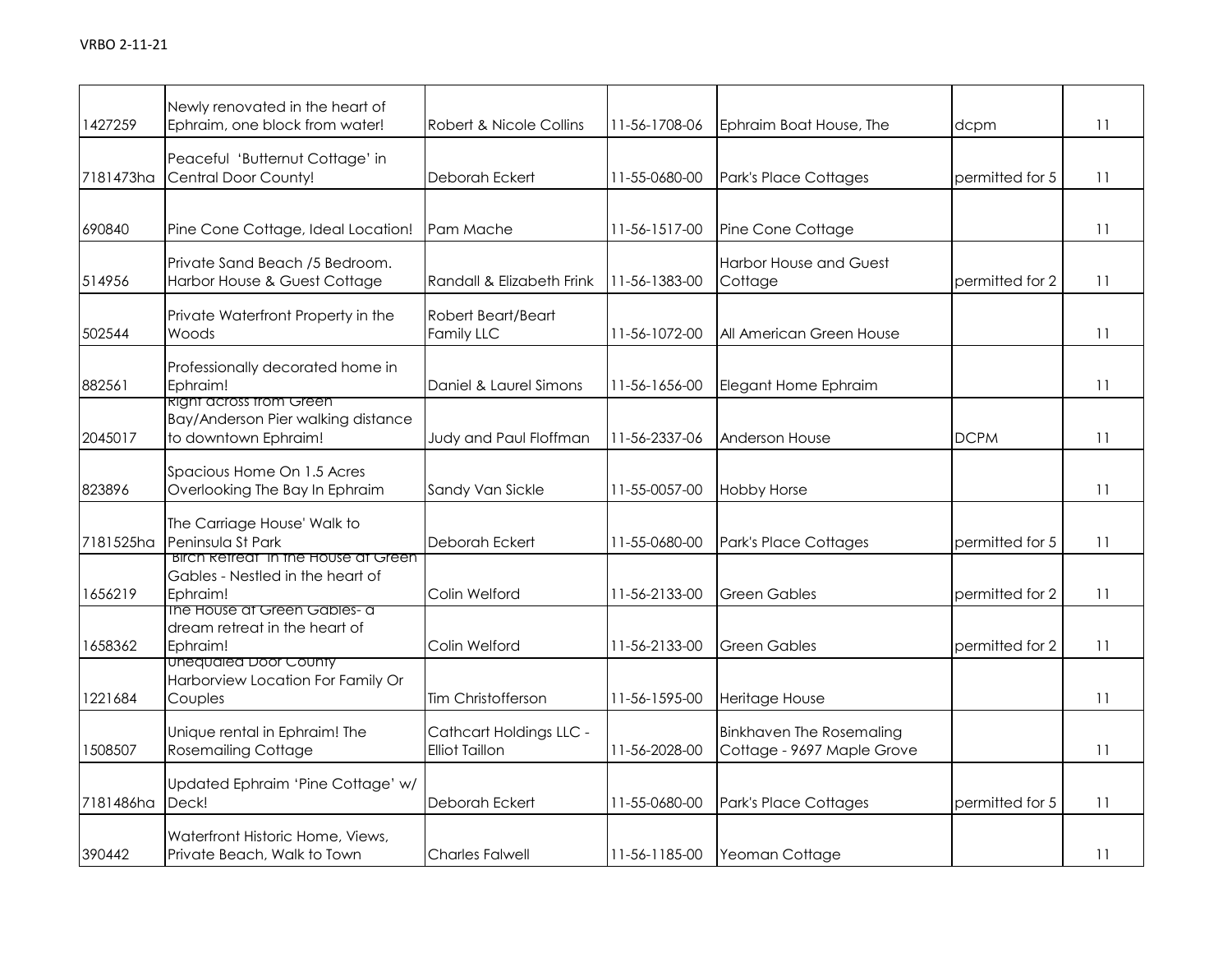| 7453010ha | Stunning 3800 square penthouse<br>condo<br>3 bea/3.5 bath Fish Creek Condo,             | Little Sweden Condo Assc 12-51-0298-00      |               | Little Sweden Condominiums                                           | 12 |
|-----------|-----------------------------------------------------------------------------------------|---------------------------------------------|---------------|----------------------------------------------------------------------|----|
| 2038378   | walking distance to beach/parks,<br>bars & dinning                                      | Michael and Tracy Guiou 12-53-2272-00       |               | Fish Creek Fun LLC 4063                                              | 12 |
| 1360182   | 4190 Cottage Row Ct. - New<br>Contruction Downtown Fish Creek -<br>Walk Everywhere!     | Kurt Doman et al                            | 12-53-1981-00 | Cottage Row Court - Doman                                            | 12 |
| 402228    | Brook Point Luxurious 2 Bedroom 2<br>1/2 Bath Home in Fish Creek                        | SMC Door County, LLC                        | 12-53-0626-00 | Brook Point Condo #4- BRK4                                           | 12 |
| 1320444   | Creekside Cottage at Peninsula<br>Park. SUPERCLEAN Off the beaten<br>path!              | Patricia Culliton                           | 12-53-1890-00 | Elegant Creekside Cottage                                            | 12 |
| 4840082ha | Downtown Fish Creek with a view                                                         | Downtown Fish Creek<br>with a view - Berndt | 12-53-1855-00 | <b>Magnificent Memories - Stacey</b><br>Berndt                       | 12 |
| 7542655ha | Excellent water view trom this<br>apartment in perfect Fish Creek<br>location           | Scott Schmitz & Karin<br>Skare              | 12-53-1764-00 | Fish Creek Beach House, The                                          | 12 |
| 946469    | Fish Creek Condo/Town Home at<br><b>Brook Point, Door County</b>                        | Karen Berndt                                | 12-53-1681-00 | Brook Point Condo - Unit 5 -<br><b>Berndt</b>                        | 12 |
| 997926    | <u> Fish Creek/Northhaven - Beautitul,</u><br>newly furnished 3 bed, 2.5 bath<br>condo  | Nicholas M Peiffer                          | 12-53-1703-00 | Northhaven Condo - Peiffer                                           | 12 |
| 2070490   | Luxury Downtown Fish Creek<br>Townhome 3BR / 2.5 Bath                                   | Patricia Renkier Trust                      | 12-53-2362-00 | Luxury Downtown Fish Creek<br>Townhome                               | 12 |
| 1151019   | Luxury Tri-Level Condo Downtown<br><b>Fish Creek</b>                                    | Jon and Katie Glapa                         | 12-53-1791-00 | Luxury Tri-Level Fish Creek -<br>Glapa                               | 12 |
| 1564582   | NEW!!! Spacious 3BR, 3 bath, 2<br>balconies on Main Street! Walkable<br>to everything!  | <b>Bob and Laurie Zanotti</b>               | 12-53-2092-00 | Creekside Cove #3 Zanotti                                            | 12 |
| 882273    | Northhaven - Great Family Value<br>Retreat! Free WiFi                                   | Carolyn Ahmad                               | 12-53-1643-00 | Northhaven Fountain View                                             | 12 |
| 1444754   | Pristine Home in Fish Creek! Quiet<br>Family Friendly Getaway with<br>Access to It All! | Leslie Vogel                                |               | Quiet Family Friendly Getaway<br>12-53-2070-00 with Access to it all | 12 |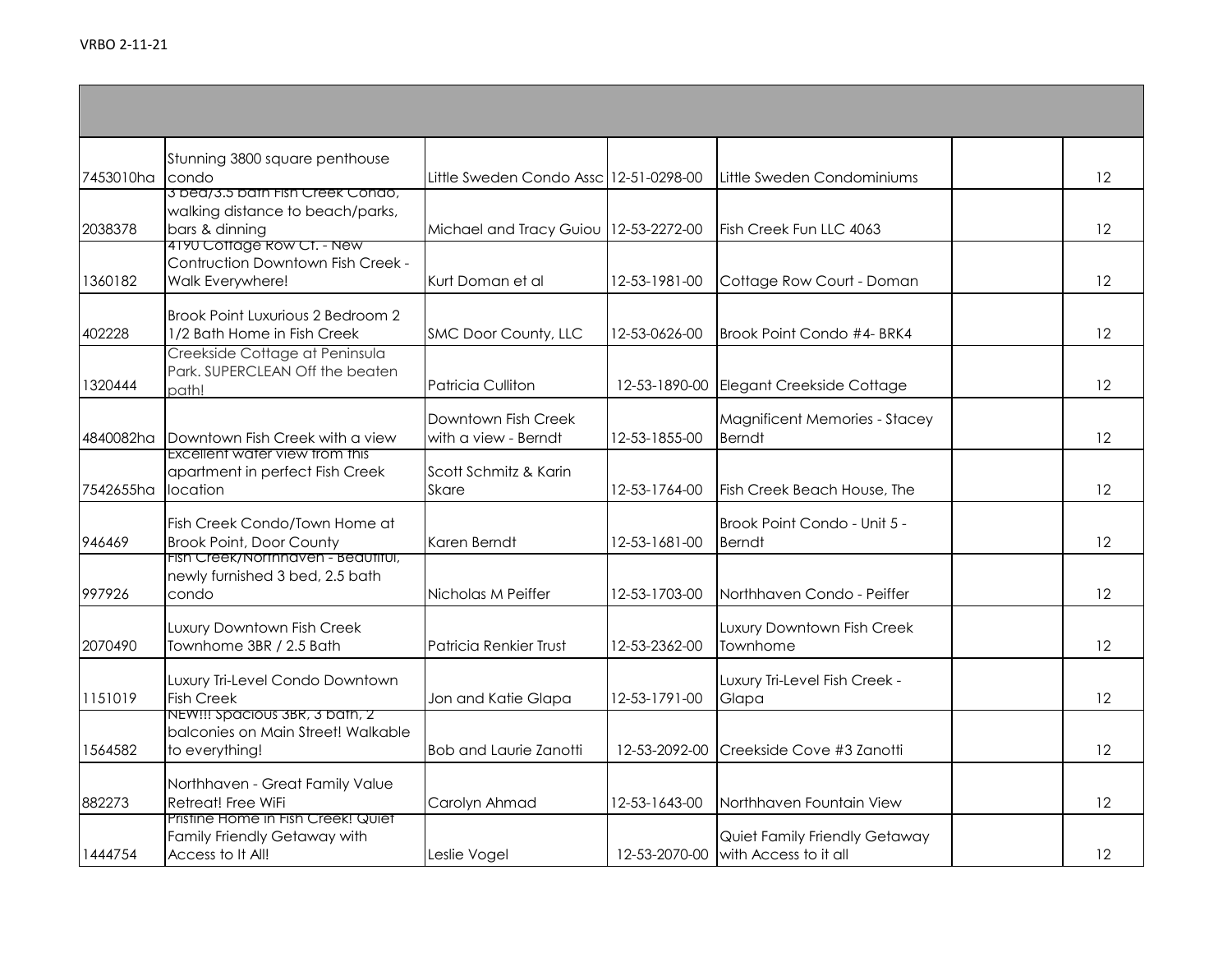|           | Private 3 BR 3 Bath condo on the                           |                                          |               |                                  |                 |                   |
|-----------|------------------------------------------------------------|------------------------------------------|---------------|----------------------------------|-----------------|-------------------|
|           | Fish Creek, overlooking private                            | Peter C Diltz, Sole                      |               | Creekside Cove Unit 11 - RRRP    |                 |                   |
| 1080095   | harbor                                                     | Member                                   | 12-53-1712-00 | LLC                              |                 | 12                |
|           |                                                            |                                          |               |                                  |                 |                   |
|           |                                                            | Amanda and Derek                         |               |                                  | cedar court     |                   |
| 1141807   | Quiet condo in heart of Fish Creek                         | Rhodes                                   | 12-53-2098-19 | Cedar Court Condo #17            | mgmt            | 12                |
|           | <b>Walking alstance to aowntown Fish</b>                   |                                          |               |                                  |                 |                   |
|           | Creek and Minutes From Peninsula                           |                                          |               |                                  |                 |                   |
| 920769    | <b>State Park!</b>                                         | Jack & Diane Holzman                     | 12-53-1687-00 | Top of the Hills Shops - Holzman |                 | 12                |
|           | Walking distance to downtown Fish                          |                                          |               |                                  |                 |                   |
|           | Creek, DC Auditorium and Peninsula                         | William and Kathleen                     |               |                                  |                 |                   |
| 1595723   | State Park.                                                | Kunst                                    | 12-53-2082-00 | Top of the Hill Shops - Kunst    |                 | $12 \overline{ }$ |
|           |                                                            |                                          |               |                                  |                 |                   |
|           | Water view from Beach House! Walk                          | Fish Creek Beach House,                  |               |                                  |                 |                   |
| 3010889ha | anywhere in town.                                          | <b>The</b>                               | 12-53-1764-00 | Scott Schmitz & Karin Skare      | permitted for 3 | 12                |
|           | Waterview apartment in downtown                            | Scott Schmitz & Karin                    |               |                                  |                 |                   |
|           | Fish Creek, right across from the<br>town beach!           |                                          |               |                                  |                 |                   |
| 7528189ha |                                                            | <b>Skare</b>                             | 12-53-1764-00 | Fish Creek Beach House, The      | permitted for 3 | 12                |
|           |                                                            |                                          |               |                                  |                 |                   |
| 469264    | Irish Hospitality In County Door!                          | Megan O'Meara                            | 12-54-0685-00 | O'Meara's Cottage Loft           |                 | 12                |
|           |                                                            |                                          |               |                                  |                 |                   |
|           | Retro, Cozy Cottage - Peninsula St.                        |                                          |               |                                  |                 |                   |
| 1060002   | Park, Family/Pet Friendly - Open                           | <b>Brad Russell</b>                      | 12-56-1744-00 | Lille Cottage                    |                 | 12                |
|           | (NEW listing!) Beautitul, Spacious,                        |                                          |               |                                  |                 |                   |
|           | Spoltless, & Private Cabin in the                          | NICHOLAS J & CARRIE A                    |               |                                  |                 |                   |
| 2078232   | Woods.                                                     | SERBIAN                                  | 12-56-2258-00 | Cedar Cabin - 9199 Silk Road     |                 | 12                |
|           |                                                            |                                          |               |                                  |                 |                   |
|           |                                                            |                                          |               |                                  | permitted for   |                   |
| 619373    | 2 bedroom, Across from the YMCA                            | Troy and Carolee Lasecki   12-56-1450-00 |               | The Treeport                     | 3 units         | 12                |
|           | 4188 Cottage Row Ct. - Beautiful                           |                                          |               |                                  |                 |                   |
|           | New Construction Condo                                     |                                          |               |                                  |                 |                   |
| 1361191   | Downtown Fish Creek                                        | Kurt Doman et al                         | 12-56-0898-00 | Cottage Row Bluff House          | permitted for 2 | 12                |
|           | A deluxe vacation rental home in                           |                                          |               |                                  |                 |                   |
| 144492    | fish creek area open all year                              | Leon Hasenjager                          | 12-56-0588-00 | Hasenjagers Country Home         |                 | 12                |
|           |                                                            |                                          |               |                                  |                 |                   |
|           |                                                            |                                          |               |                                  |                 |                   |
| 1351038   | A Truly Luxurious Door County Retreat Carraig Cottages LLC |                                          | 12-56-1277-00 | Carruag Nua                      |                 | 12                |
|           |                                                            |                                          |               |                                  |                 |                   |
|           | Bay View Lodge - Log Home                                  | <b>Bay Breeze Resort Deb</b>             |               |                                  |                 |                   |
| 431472    | Overlooking Harbor                                         | Krause                                   | 12-56-0476-00 | <b>Bayview Lodge</b>             |                 | 12                |
|           |                                                            |                                          |               |                                  |                 |                   |
|           | Built in 2020 this 4 bedroom                               |                                          |               |                                  |                 |                   |
| 2011886   | Farmhouse is close to it all!                              | David Thorp                              | 12-56-2295-06 | Apple Orchard House              |                 | 12                |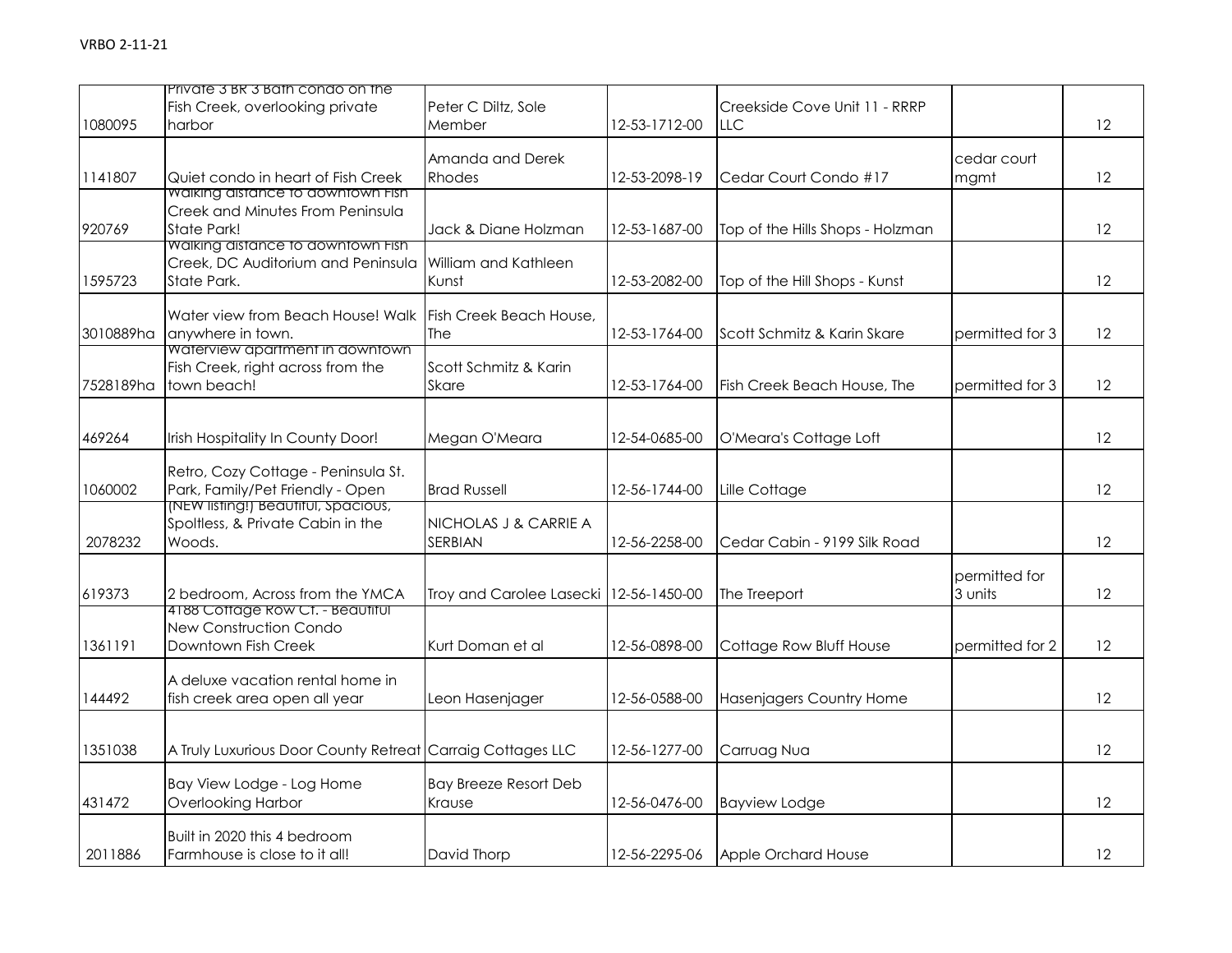| 182426    | Cedarwood, Rent 3 Nights & Get<br>One Night Free through June 1                               | Carla Marr                                | 12-55-0778-00 | Cedarwood Marr                                    |                             | 12                |
|-----------|-----------------------------------------------------------------------------------------------|-------------------------------------------|---------------|---------------------------------------------------|-----------------------------|-------------------|
| 1987844   | Centrally Located DoCo Oasis                                                                  | <b>Troy Tauber</b>                        | 12-56-2077-00 | Centrally Located Fish Creek<br>Cottage           |                             | 12                |
| 118184    | Country Chalet, Sleeps 6 Adults,<br><b>Book Your Mid-week Getaway!!</b>                       | Dennis & Marla Sunstrom                   | 12-55-0830-00 | Country Chalet                                    |                             | $12 \overline{ }$ |
| 1669804   | Country Farm House - Fish Creek<br>Cozy Cabin in the Woods: Between                           | Roger and Jeni Ripley                     | 12-56-2164-00 | Gibraltar Road Farm House                         |                             | $12 \overline{ }$ |
| 396135    | Fish Creek and Ephraim-- Perfect<br>location!                                                 | Michelle and Kurt Van<br>Thiel            | 12-56-1206-00 | Cozy Cabin in the Woods                           |                             | 12                |
| 1508518   | Cozy, Tranquil Home Minutes Away<br>from the Heart of Fish Creek                              | Paul and Tricia Kaye                      | 12-56-2054-00 | Kayes Hideaway                                    |                             | 12                |
| 976203    | DOOR COUNTY HOME RETREAT IN<br><b>FISH CREEK</b>                                              | Steven and Lisa<br>Pachonphai             | 12-56-1692-00 | DC Home - Pachonphai                              |                             | 12                |
| 503970    | Excellent Location for Family,<br>spotlessly clean sleeps 18 friendly<br>owners               | Michael Servais                           | 12-56-1357-00 | Cedar Creek Lodge II                              |                             | 12                |
| 1351075   | Exceptional Home in Tranquil Door<br>County Setting                                           | <b>Carraig Cottages LLC</b>               | 12-56-1276-00 | Carriag Dale                                      |                             | 12                |
| 896105    | <u>Family Frienaly Cabin with Modern</u><br>Kitchen, Working Fireplace, Wrap<br>Around Porch! | Eric Simonson                             | 12-56-1572-00 | <b>DC Thunder</b>                                 |                             | 12                |
| 7181479ha | Family-Friendly Fish Creek 'Cape<br>House' w/Yard                                             | <b>Eckert Vacation Home</b><br>Cape House | 12-56-0679-00 | Deb Eckert                                        | duplicate<br>listing evolve | 12                |
| 1497755   | FANTASTIC WATER VIEWS, Newly<br>Renovated, Secluded, Pet-Friendly                             | Jennifer Ninivaggi                        | 12-56-1748-00 | Casita Vistas                                     |                             | 12                |
| 813262    | Fish Creek- Gibraltar Rd.- Near YMCA Roger & Jeni Ripley                                      |                                           | 12-56-1618-00 | Gibraltar Road Ripley                             |                             | 12                |
| 503056    | Fish Creek- Near Peninsula State Park Rick Ripley                                             |                                           | 12-56-1114-00 | Ripley - 3802 & 3806 Gibraltar Rd                 | permitted for 2             | 12                |
| 347567    | Fish Creek, 4 Bed, Near Ymca/<br>Peninsula State Park.                                        | <b>Ripley Properties, LLC</b>             | 12-56-1114-00 | Ripley - 3802 & 3806 Gibraltar Rd permitted for 2 |                             | 12                |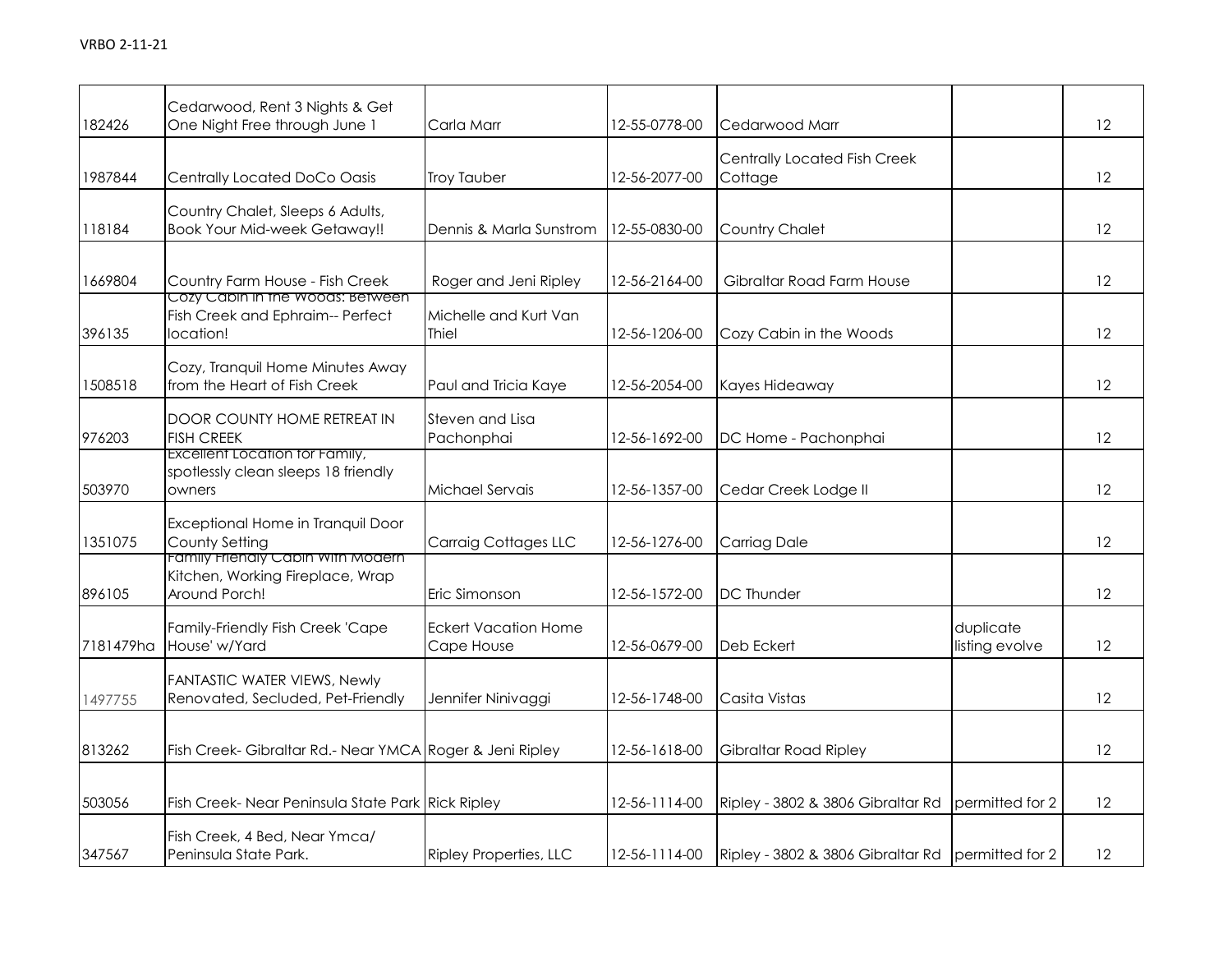| 42183   | Gingerbread Cottage - Forest<br>Setting - Available Winter Too!                                       | Daryle Capelle                              | 12-56-1266-00 | <b>Gingerbread Cottage</b>            |                          | 12                |
|---------|-------------------------------------------------------------------------------------------------------|---------------------------------------------|---------------|---------------------------------------|--------------------------|-------------------|
| 385243  | Great Family Vacation Spot! Across<br>from Fish Creek Beach. Sept/Oct<br>Available!                   | Marlin Volz Jr.-Karen Volz<br>Campbell      | 12-56-0321-00 | Louisvilla                            |                          | $12 \overline{ }$ |
| 602669  | Great Location! Close to downtown<br>Fish Creek and Peninsula State Park                              | Troy and Carolee Lasecki 12-56-1450-00      |               | The Treeport                          | permitted for<br>3 units | $12 \overline{ }$ |
| 1328037 | Guest Bedroom at the Quarry House<br>Heart of Fish Creek!- Newer                                      | Mitchel & Mary Heinrichs                    | 12-56-0805-00 | Quarry House                          | permitted for 2          | 12                |
| 257802  | Construction - 4BR, 4.5BA Condo-<br>Sleeps 8-10                                                       | Doman                                       | 12-56-0898-00 | <b>Bluffs at Cottage Row Court</b>    |                          | 12                |
| 1906185 | Historic Cabin on the Juddville<br>Riviera                                                            | Door County Retreats<br>LLC - Peggy Reineck | 12-56-2251-00 | Door County Retreats LLC -<br>Reineck |                          | $12 \overline{ }$ |
| 614537  | Home on 5 acres just 1 mile from<br>town                                                              | Paul & Amy Devine                           | 12-56-1439-06 | Gibraltar House                       | dcpm                     | 12                |
| 1671663 | In town, on the water, dock, sleeps<br>12, brand new construction!                                    | Wickman LLC                                 | 12-56-2142-06 | <b>Fish Creek Beach House</b>         | dcpm                     | $12 \overline{ }$ |
| 833837  | Large Guest House located within<br>the town of Fish Creek                                            | <b>Greg Lawler</b>                          | 12-56-1573-00 | Lawler Guest House Blue               |                          | 12                |
| 1868302 | <u> Lawier Guest House - Green - within</u><br>walking distance of everything in<br><b>Fish Creek</b> | <b>Greg Lawler</b>                          | 12-56-2218-00 | Lawler Guest House Green              |                          | $12 \overline{ }$ |
| 1680472 | Located on the northside of town,<br>walking distance to beach,<br>shopping and more!                 | <b>Brett Lecy</b>                           | 12-56-2147-06 | <b>Fish Creek Central Home</b>        | dcpm                     | 12                |
| 426335  | Log Retreat At Fish Creek                                                                             | <b>Bill Anderson</b>                        | 12-56-1225-06 | Log Retreat at Fish Creek             | dcpm                     | 12                |
| 348054  | Modernized Classic Log Home Close<br>to Shopping and Sunset Walks                                     | James Graham                                | 12-56-1294-00 | Modern Classic Log Home               |                          | 12                |
| 1216466 | New Home - 2 Story - 4 bedroom, 3.5 DCLife LLC - Pamela<br>bath                                       | Hoppe                                       | 12-56-1840-00 | <b>DCLife LLC</b>                     |                          | 12 <sup>2</sup>   |
| 1671773 | New home sleeps 10 downtown Fish<br>Creek!                                                            | Wickman LLC                                 | 12-56-2141-06 | The Road House                        | dcpm                     | $12 \overline{ }$ |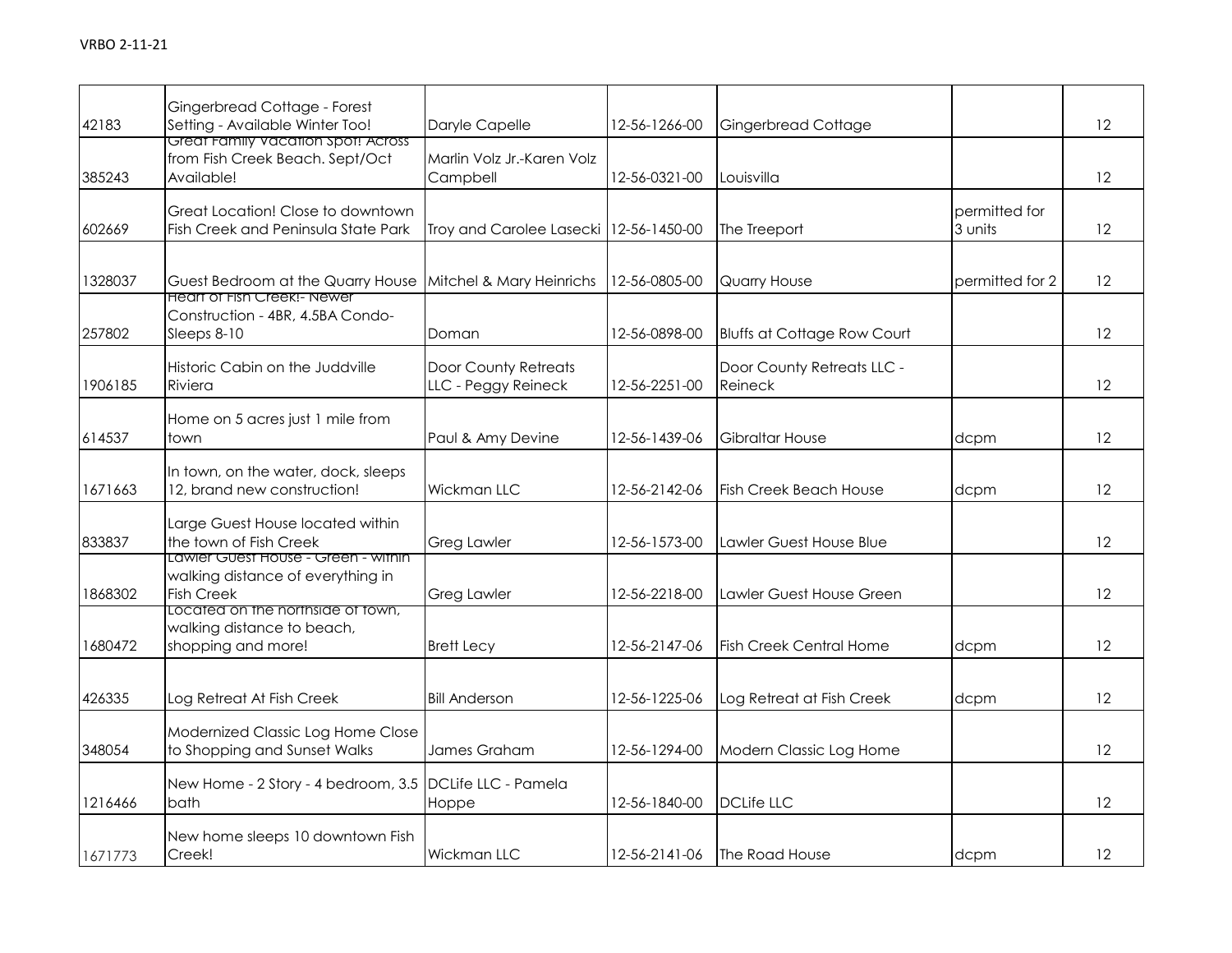|           | NEW home. GREAI location across<br>from YMCA. Can accommodate          |                                           |               |                                    | permitted for   |                   |
|-----------|------------------------------------------------------------------------|-------------------------------------------|---------------|------------------------------------|-----------------|-------------------|
| 1127055   | LARGE groups                                                           | The Treeport                              | 12-56-1450-00 | Troy and Carolee Lasecki           | 3 units         | 12                |
|           | NEW LISTING! Manistique Stone                                          |                                           |               |                                    |                 |                   |
| 1898332   | Cottage - Lovely retreat in Fish<br>Creek next to Peninsula State Park | Ryan and Karilyn Dayton                   | 12-56-1743-07 | Manistique Stone Cottage           | Simple Life     | $12 \overline{ }$ |
|           |                                                                        |                                           |               |                                    |                 |                   |
|           | NEW-GREAT LOCATION-SLEEPS 14-                                          |                                           |               |                                    |                 |                   |
| 4713533ha | <b>INDOOR &amp; OUTDOOR POOLS</b>                                      | Park House                                | 12-56-1801-00 | <b>PDW Rentals LLC</b>             |                 | $12 \overline{ }$ |
|           | Nicely located Near Fish Creek,<br>Ranch home, 4 bedroom, 2 bath.      | Klems Investment<br>Properties LLC - Mary |               | Klems Investments - Klimczyk       |                 |                   |
| 1444826   | NEW OWNERSHIP.                                                         | Klimczyk                                  | 12-56-2027-00 | 8580 STH 42                        |                 | 12                |
|           |                                                                        |                                           |               |                                    |                 |                   |
|           | PEACE AND TRANQUILITY SETTING IN                                       |                                           |               |                                    |                 |                   |
| 365869    | THE WOODS                                                              | Allen & Emelie Franke                     | 12-55-0021-00 | <b>High Ridge Chalet</b>           | Charnetski      | 12                |
|           | Perfect for Family Reunions &                                          | Kenneth and Maxine                        |               |                                    |                 |                   |
| 418193    | Weekend Getaways, sleeps 12                                            | Riche                                     | 12-56-1241-00 | Riche - 9419 Tree Top              |                 | 12                |
|           |                                                                        |                                           |               |                                    |                 |                   |
| 723814    | Pine Cone Guest House                                                  | Minerva & Armando<br>Mejia                | 12-56-0525-00 | Pine Cone Guest House              |                 | $12 \overline{ }$ |
|           | Pristine condo! Walking distance to                                    |                                           |               |                                    |                 |                   |
|           | everything in Heart of Fish Creek!                                     |                                           |               |                                    |                 |                   |
| 354913    | 3BR/4BA Sleeps 8-1                                                     | Martone                                   | 12-56-1989-00 | <b>Bluffs at Cottage Row Court</b> |                 | 12                |
|           | Remodeled Cottage in Downtown                                          |                                           |               |                                    |                 |                   |
| 410989    | Fish Creek-the Cookery's Lodging                                       | <b>Richard Skare</b>                      | 12-55-0122-00 | Cookery Suites & Cottages          | permitted for 2 | 12                |
|           |                                                                        |                                           |               |                                    |                 |                   |
|           | Spacious Custom 4bedroom a Mile                                        |                                           |               |                                    |                 |                   |
| 997318    | from Fish Creek                                                        | Ross Lunn                                 | 12-56-1033-00 | Gibraltar Lodge                    |                 | $12 \overline{ }$ |
|           | Spectacular Views of Eagle Harbor                                      |                                           |               |                                    |                 |                   |
| 824134    | and Ephraim                                                            | Nancy Claypool                            | 12-56-1570-06 | Eagle Harbor View                  | dcpm            | 12                |
|           |                                                                        |                                           |               |                                    |                 |                   |
| 473918    | SPRING ROAD HOME, JUST MINUTES<br>FROM FISH CREEK                      | <b>Jeff Herbst</b>                        | 12-56-1318-00 | <b>Herbst Spring Road</b>          |                 | 12                |
|           |                                                                        |                                           |               |                                    |                 |                   |
|           |                                                                        | Coffee & Crossbones                       |               |                                    |                 |                   |
| 424315    | The Java Hut, a cottage with 'perks'                                   | LLC/Carina Helm                           | 12-56-1188-00 | Java Hut, The                      |                 | 12                |
|           | The Log Home at Fish Creek-In the                                      |                                           |               |                                    |                 |                   |
| 272736    | <b>Heart of Door County</b>                                            | David & Linda Horne                       | 12-56-1023-00 | The Log Home at Fish Creek         |                 | 12                |
|           | The Yellow Cottage"-Downtown Fish                                      |                                           |               |                                    |                 |                   |
|           | Creek with                                                             | GD Family Holdings LLC -                  |               |                                    |                 |                   |
| 2191845   | POOL/Kayaks/Bikes/Fishing Gear                                         | <b>Tony Goebel</b>                        | 12-53-2401-00 | The Yellow Cottage                 |                 | 12                |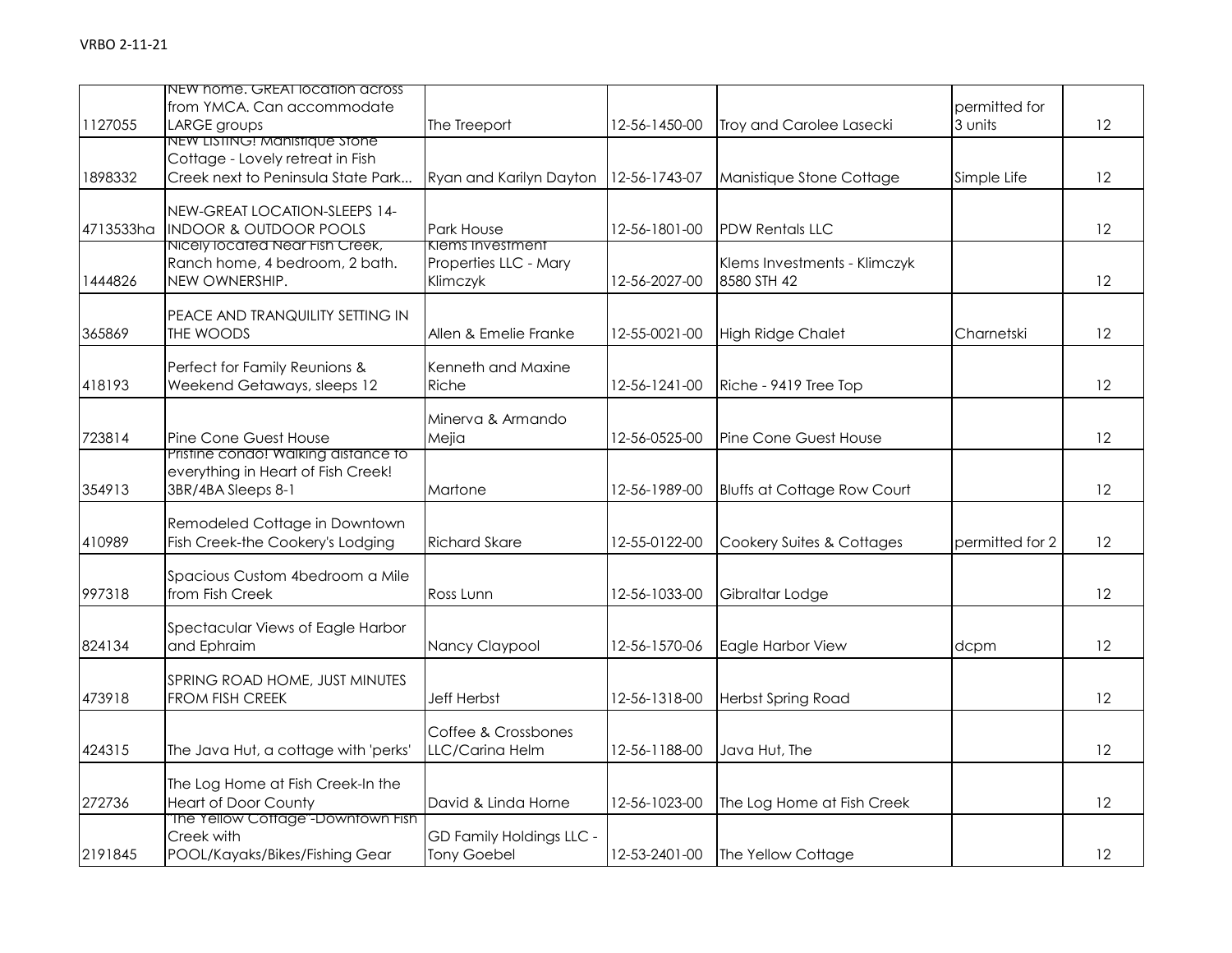| 2065986 | Tucked Away---Newly renovated 3<br>bedroom Door County escape.                         | Jon and Lucy Murphy                                                                 | 12-56-2374-00 | <b>Tucked Away</b>           | <b>Fish Creek</b> | $12 \overline{ }$ |
|---------|----------------------------------------------------------------------------------------|-------------------------------------------------------------------------------------|---------------|------------------------------|-------------------|-------------------|
|         |                                                                                        |                                                                                     |               |                              |                   |                   |
| 238110  | Unique Setting - Built on Quarry Bed<br><u>upaatea ketro ketreat: inaoor &amp;</u>     | Mitchel & Mary Heinrichs                                                            | 12-56-0805-00 | Quarry House                 | permitted for 2   | 12                |
| 569210  | Outdoor Fireplace, Backyard Oasis<br>With Waterfall                                    | Mark Schneider                                                                      | 12-56-1719-00 | <b>Fish Creek Beginnings</b> |                   | $12 \overline{ }$ |
| 391901  | Water View in Downtown Fish Creek -<br>The Cookery's Lodging.                          | Cookery Inc                                                                         | 12-55-0122-00 | Cookery Suites & Cottages    | permitted for 2   | 12                |
| 90461   | Welcome to Your 3+ Bed Fish Creek<br>Retreat, Close to It All                          | Donald Rubin                                                                        | 12-56-0645-00 | <b>Fish Creek Retreat</b>    |                   | $12 \overline{ }$ |
| 715374  | Woodlands 3 Bedroom, 1 1/2 Bath<br>Fish Creek, Vacation Getaway                        | Tim & Bonnie Mirkiewicz                                                             | 12-56-1363-00 | Woodlands                    |                   | 12                |
| 2172561 | 30+ day rental - no permit needed                                                      | <b>Serene Getaway</b>                                                               |               |                              |                   | 12                |
| 559794  | 30+ day rental - no permit needed                                                      | <b>Tucker's Retreat-Now</b><br>booking Summer 2021!                                 |               |                              |                   | 12                |
| 993369  | 30+ day rental - no permit needed                                                      | <b>WAIERFRONI COTIAGE</b><br><b>ROW CONDO IN THE</b><br><b>HEART OF FISH CREEK!</b> |               |                              |                   | 12                |
|         |                                                                                        |                                                                                     |               |                              |                   |                   |
| 585337  | 4 Bedroom, 4 Bath, 2 Story Home,<br>Sand Beach, Handicapped Access,<br>Wifi, sleeps 12 | Sunrise Shores #7 -<br><b>DCRMAALLC</b>                                             | 15-53-1431-00 | <b>DCRMAALLC</b>             |                   | 15                |
| 505152  | Fantastic Sandy Beach Condo for<br>Family and Friends. Spectacular<br>Sunrises!        | Sanata & Catherine Lau                                                              | 15-53-1362-00 | Sunrise Shores #6 - Lau      |                   | 15                |
| 1730634 | Gorgeous Sandy Beach Condo                                                             | Sunrise Shores #2 - Tiedke                                                          | 15-53-2210-04 | <b>Gary Tiedke</b>           | zeile             | 15                |
| 125749  | Lake Michigan Sand Beach Front,<br>CLEAN, Quiet, 2 Bdrm, 2 bath                        | Sunrise Shores ASH                                                                  | 15-53-0492-00 | Mark Ash                     |                   | 15                |
| 171303  | Lake Michigan Sand Beachtront<br>Condo, Spectacular Views, Sunrise<br>Shores, WiFi     | Sunrise Shores #4                                                                   | 15-53-1153-00 | Jeanne & Paul Wiesner        |                   | 15                |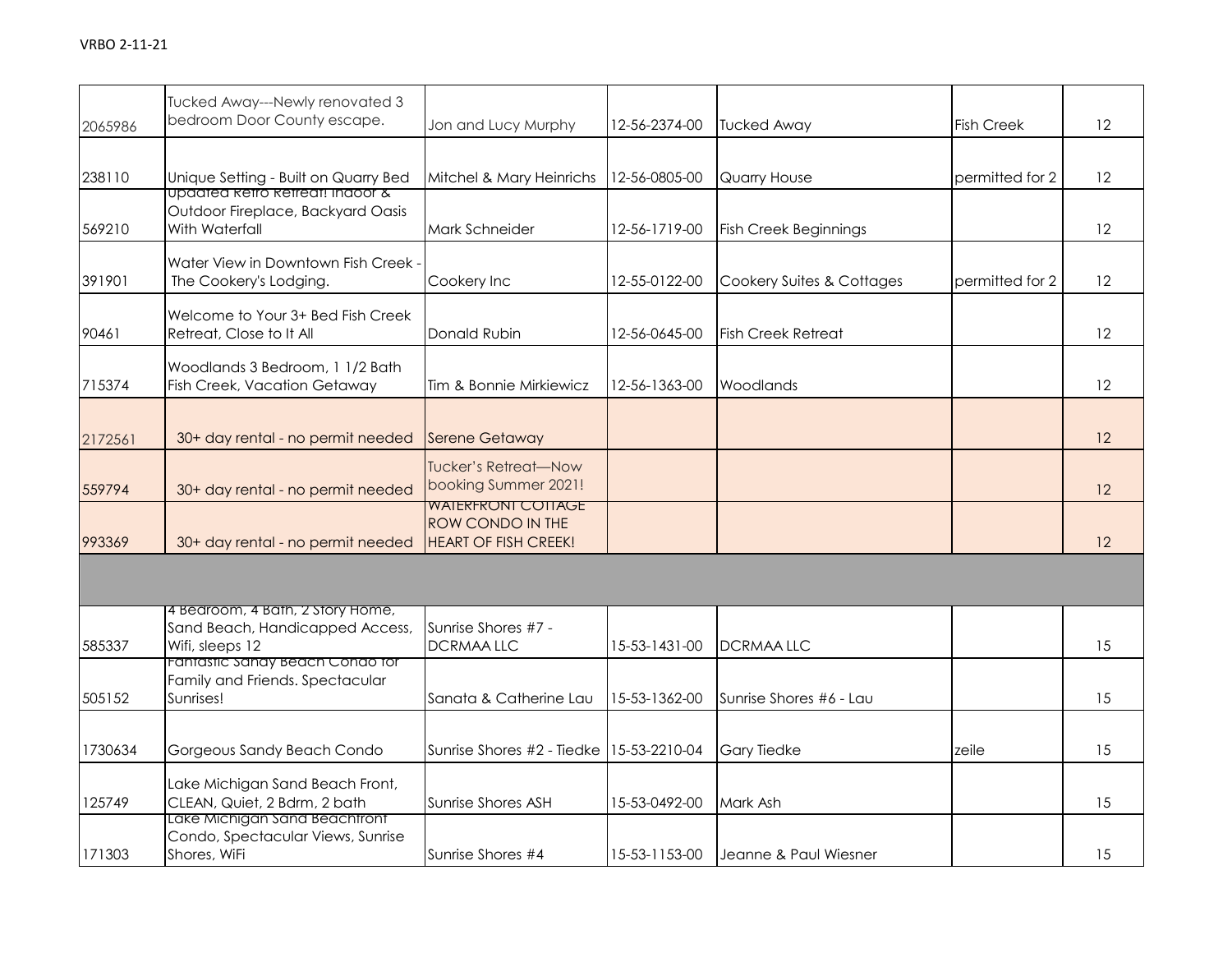| 1847094 | 5 St Modern Waterfront Lake Cabin<br>in Door County                                     | Jeremy and Caitlyn<br>Jeffery                 | 15-56-2215-00 | The Bay on Clark Lake                                   |                                   | 15 |
|---------|-----------------------------------------------------------------------------------------|-----------------------------------------------|---------------|---------------------------------------------------------|-----------------------------------|----|
| 352035  | Beachfront Cottage, Spring 2018<br>Special 3 nights w/ 4th night free                   | Quietside Leadership LLC                      | 15-55-0398-00 | Quietside Cottages "the beach<br>house"                 | permitted for 2                   | 15 |
| 1432604 | <b>Beautiful Clark Lake Cottage</b>                                                     | Scot and Kerri Hunt                           | 15-56-1998-00 | Beautiful Waterfront Cottage on<br>Clark Lake           |                                   | 15 |
| 1887006 | Beautiful Cottage! Short Drive To<br>Sand Beach - Jacksonport                           | Dan Rehberg - Rehberg<br><b>Boathouse LLC</b> | 15-56-1593-00 | Cottage at Trails End                                   |                                   | 15 |
| 744695  | <b>Beautiful Sunsets On Clark Lake</b><br>Located in Door County, Wi                    | Kaufman                                       | 15-56-1536-00 | Kaufman - 5543 Clark Lake Dr                            |                                   | 15 |
| 216654  | CEDAR SHORES IS EXPANDING!-ON<br>SCHEDULE!1 Aug Wk Open. Book<br>CHOICE FALL DATES.     | Linda Schaap                                  | 15-55-0831-00 | Cedar Shores - Beach Front                              |                                   | 15 |
| 1961877 | Cozy Log Cabin on 4 Acres in<br>Jacksonport. Walk to town center<br>and beach.          | Christie Skogg                                | 15-56-2237-00 | Recently Renovated Cozy Log<br>Cabin on 4 Acres         |                                   | 15 |
| 1943899 | Exceptional Home, Beautiful Lake<br>Shore on 1+ Acre - 2021 Dates Going<br>Fast!        | DGRE, LLC - Andrea<br>Dalton Wroblewski       | 15-56-2280-04 | Lakeview Retreat                                        | zeile                             | 15 |
| 852534  | Lake Michigan Beachfront Cottage<br>Springl Special 3 Nights/4th free                   | Quietside Leadership LLC                      | 15-55-0398-00 | Quietside Cottages "the beach<br>house"                 | permitted for 2                   | 15 |
| 997026  | Lake Michigan Waterfront Summer<br>House                                                | Mary Jo Jump                                  | 15-56-1263-04 | Jump Inn                                                | permitted for<br>2-Zeile          | 15 |
| 848144  | Lakefront Cottage with Sensational<br>Sunsets!                                          | Paul & Tricia Kaye                            | 15-56-1621-00 | Kaye Cottage                                            |                                   | 15 |
| 244227  | Lakefront Home, Architect Designed<br>for His Family and Friends                        | Janet Slater                                  | 15-56-1085-00 | Lakeside Paradise - Slater                              |                                   | 15 |
| 1665895 | Logan Creek Cottage - Jacksonport                                                       | <b>Rob Geitner</b>                            | 15-56-2105-00 | Logan Creek Cottage                                     |                                   | 15 |
| 746483  | Neat Cottage getaway on the Lake<br>Michigan Rugged Shore=Relax-<br>Romantic-Restore-ah | Sommer Property Mgmt<br>LLC                   | 15-56-0023-00 | All about the lake shore Door<br><b>County Cottages</b> | permitted for<br>3:1)Shadow<br>of | 15 |
| 1055782 | Neat Cottage Getaway On The<br>Lake Michigan Rugged Shore=relax-<br>romantic-restore-ah | Sommer Property Mgmt<br>LLC                   | 15-56-0023-00 | All about the lakeshore Door<br><b>County Cottages</b>  |                                   | 15 |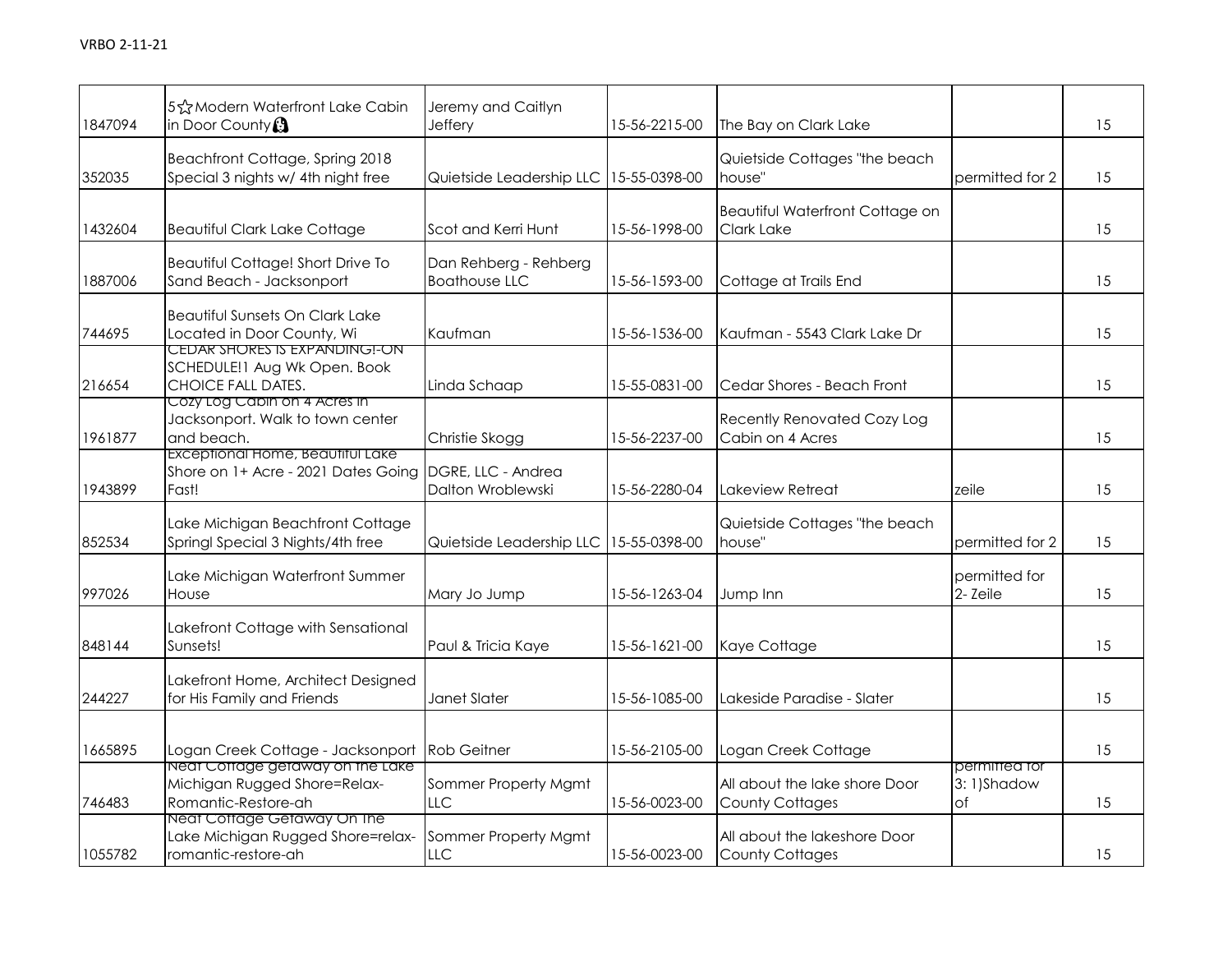| 1361580 | NEW LISTING: Spacious Cottage<br>Close to Lake Michigan with Heated<br>Pool!                   | Michael and Amanda<br>Warecki         | 15-56-1948-00 | Cottage at Cave Point, The                              |                            | 15 |
|---------|------------------------------------------------------------------------------------------------|---------------------------------------|---------------|---------------------------------------------------------|----------------------------|----|
| 1621220 | NEW! Door County Lake Cabin on<br>Private Peninsula with an East &<br><b>West Facing Dock</b>  | Jeremy and Caitlyn<br>Jeffery         | 15-56-2060-00 | The Point on Clark Lake                                 |                            | 15 |
| 333509  | Newer Log Home on Clarks Lake<br>with Dock and Boats                                           | Vans Log Home on Clark<br>Lake        | 15-56-0308-06 | Vans Log Home                                           | dcpm                       | 15 |
| 34399   | Quintessential Door County Cabin<br>on Lake Michigan<br><b>Romantic Classic Cedar Cottage-</b> | Carolyn Brzezinski                    | 15-56-0713-00 | Killasonna Lodge - Brzezinski                           |                            | 15 |
| 1055804 | door-county-rentals.com//-<br>Brochure.pdf                                                     | Sommer Property Mgmt<br>LLC           | 15-56-0023-00 | All about the lakeshore Door<br><b>County Cottages</b>  |                            | 15 |
| 1697009 | Rustic Charm - Book Now for 2021<br>Prime Time!                                                | Tamara Faulkner Milgen<br>Woods LLC   | 15-56-2086-04 | Milgen Woods LLC - Rustic Charm zeile                   |                            | 15 |
| 1765230 | Sand Beach for 14 on Lake<br>Michigan!                                                         | Carrington Family Trust<br>c/o Fergus | 15-56-2209-04 | Sandy Shores Beach House -<br><b>Shoreline Ventures</b> | zeile                      | 15 |
| 369476  | Stella Maris Beach House                                                                       | Michael & Valerie Schierl             | 15-56-1170-00 | Stella Maris Beach House/Stella<br>Vista Beach House    | permitted for 2            | 15 |
| 432667  | Stella Vista Beach House                                                                       | Michael & Valerie Schierl             | 15-56-1170-00 | Stella Maris Beach House/Stella<br>Vista Beach House    | permitted for 2            | 15 |
| 2103663 | Door County, WI. Beach House                                                                   | Zubrensky Survivors Trust             | 15-56-2208-00 | Smittys Beach House (permitted)                         |                            | 15 |
| 414043  | Sunrises and S'Mores, Book Fall 2020<br>and Prime Time 2021 Now!                               | Kris Zeile et al & Mary Jo<br>Jump    | 15-56-1263-04 | Shoreline Ventures Inc & Jump<br>lnn.                   | permitted for<br>2 - zeile | 15 |
| 1900670 | The Beach at Lakeside Park,<br>Jacksonport, Door County, USA                                   | Les Kiehnau                           | 15-56-1531-00 | The Beach at Lake Side Park                             |                            | 15 |
| 1775519 | The Quilted Log, a Cozy, Compact,<br>Welcoming Cabin In The Woods ~<br>Perfect For 4-6 People! | Fran Richter                          | 15-56-2230-00 | The Quilted Log                                         |                            | 15 |
| 418651  | Updated A-Frame Cottage with<br><b>Great Swimming</b>                                          | Kangaroo South Shore                  | 15-56-1157-06 | Michael K & Mary Lou H Serchen                          |                            | 15 |
|         |                                                                                                |                                       |               |                                                         |                            |    |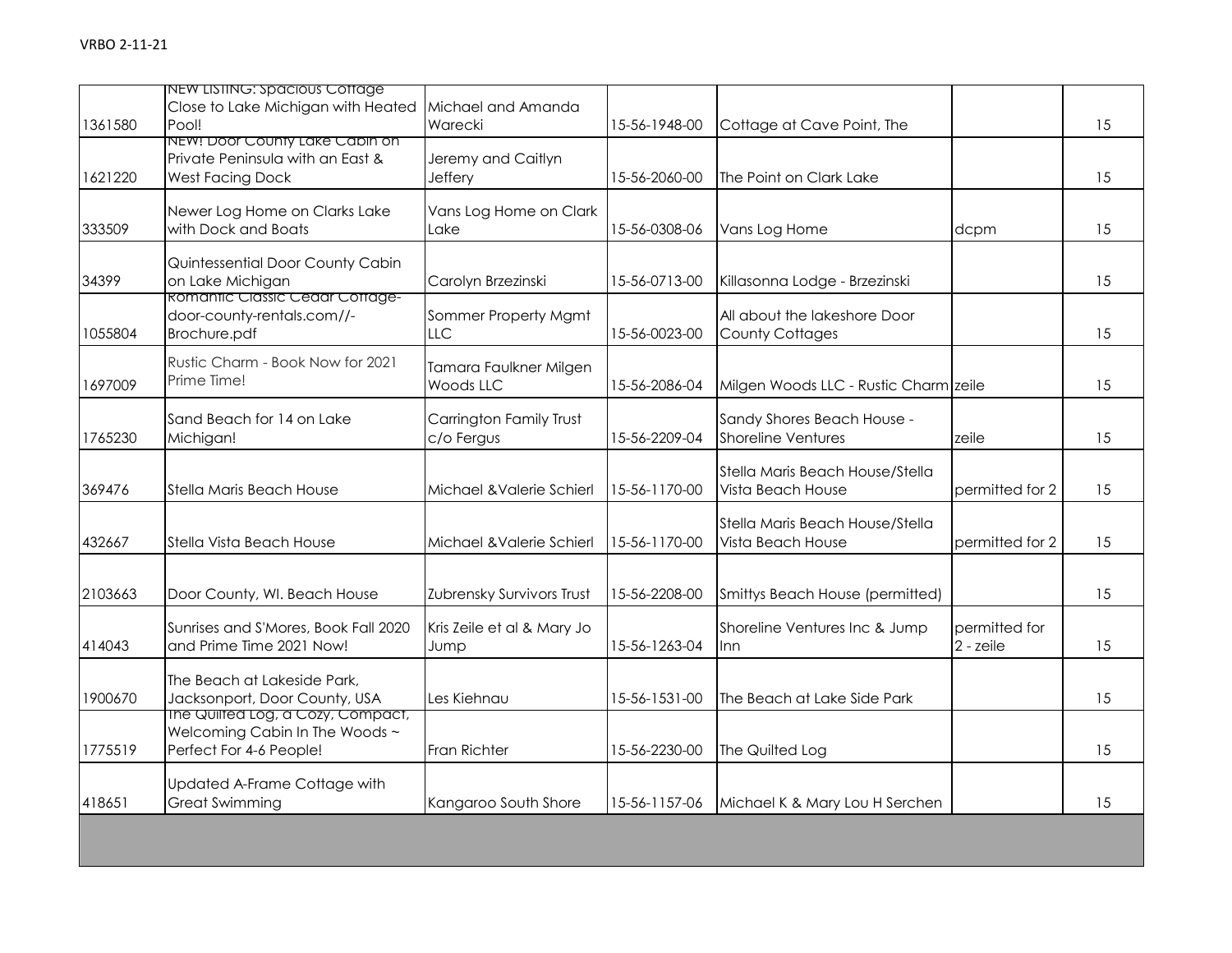| 921026    | Beach Harbor Resort - Beach House<br>Cottage                                                 | <b>Beach Harbor Resort</b>            | 27-51-0807-00 | Jon Hanson                                       | 27 |
|-----------|----------------------------------------------------------------------------------------------|---------------------------------------|---------------|--------------------------------------------------|----|
| 1913719   | <b>Beach Harbor Resort - Deluxe</b><br>Apartment                                             | <b>Beach Harbor Resort</b>            | 27-51-0807-00 | Jon Hanson                                       | 27 |
| 921123    | Beach Harbor Resort - Studio<br>Cottage                                                      | <b>Beach Harbor Resort</b>            | 27-51-0807-00 | Jon Hanson                                       | 27 |
| 1938011   | 3 Bedroom Home on the Water in<br>Quiet Southern Door County                                 | Lynn and Ron's                        | 27-56-2265-00 | Marilyn Nelson Family Trust -<br>Diana Haberkamp | 27 |
| 2143863   | Adventure Cottage" on Sand Bay<br>Point, Door County                                         | Adventure Cottage                     | 27-56-2327-00 | Tony Goebel                                      | 27 |
| 112606    | Property overview                                                                            | Terry Kinney                          | 27-55-0737-00 | Door County Country Home                         | 27 |
| 747958    | Cozy retreat Off the beaten path.                                                            | <b>Hideaway Cottage</b><br>Smola      | 27-56-1542-00 | Connel Smola                                     | 27 |
| 1405853   | Uncle Bob's House! Newly updated<br>cabin. Idlewild Peninsula, Door Cty.<br>Sleeps 8         | Richard and Judith<br>Laessig         | 27-56-1995-00 | Uncle Bob's Guest House                          | 27 |
| 1449030   | Great Getaway with Lots of Comfort<br>and Charm!                                             | Steve and Joan Rockwell 27-56-2008-00 |               | The Doorstop - Rockwell                          | 27 |
| 1802819   | Holiday Lodge on Green Bay-<br><b>GRAND OPENING!</b>                                         | Fred and Nacy Mahaffey 27-56-2276-00  |               | Holiday Lodge                                    | 27 |
| 9448269ha | Idlewild Golf Getaway                                                                        | Idlewild Golf Getaway -<br>Alexander  | 27-56-2308-00 | Jon Alexander                                    | 27 |
| 2078790   | Idlewild Hideaway by the Bay (with<br>Large Deck)                                            | Tom Brolin                            | 27-56-2407-00 | Idlewild Hideaway by the Bay                     | 27 |
| 1688165   | Log Cabin House on the Water<br>(Waterfront)                                                 | <b>Rachel Messner</b>                 | 27-56-2184-00 | Log Cabin House on the Water                     | 27 |
| 1368363   | Nasewaupee Trail Log Home                                                                    | Nasewaupee Trail Log<br>Home          | 27-56-1841-00 | Terry Kinney                                     | 27 |
| 1450867   | Newly updated cottage on 12 acres Bungalow at<br>only minutes from Potawatomi State<br>Park! | Potawatomi Park-<br>Isaacson          | 27-56-2011-00 | Andrew and Erin Isaacson                         | 27 |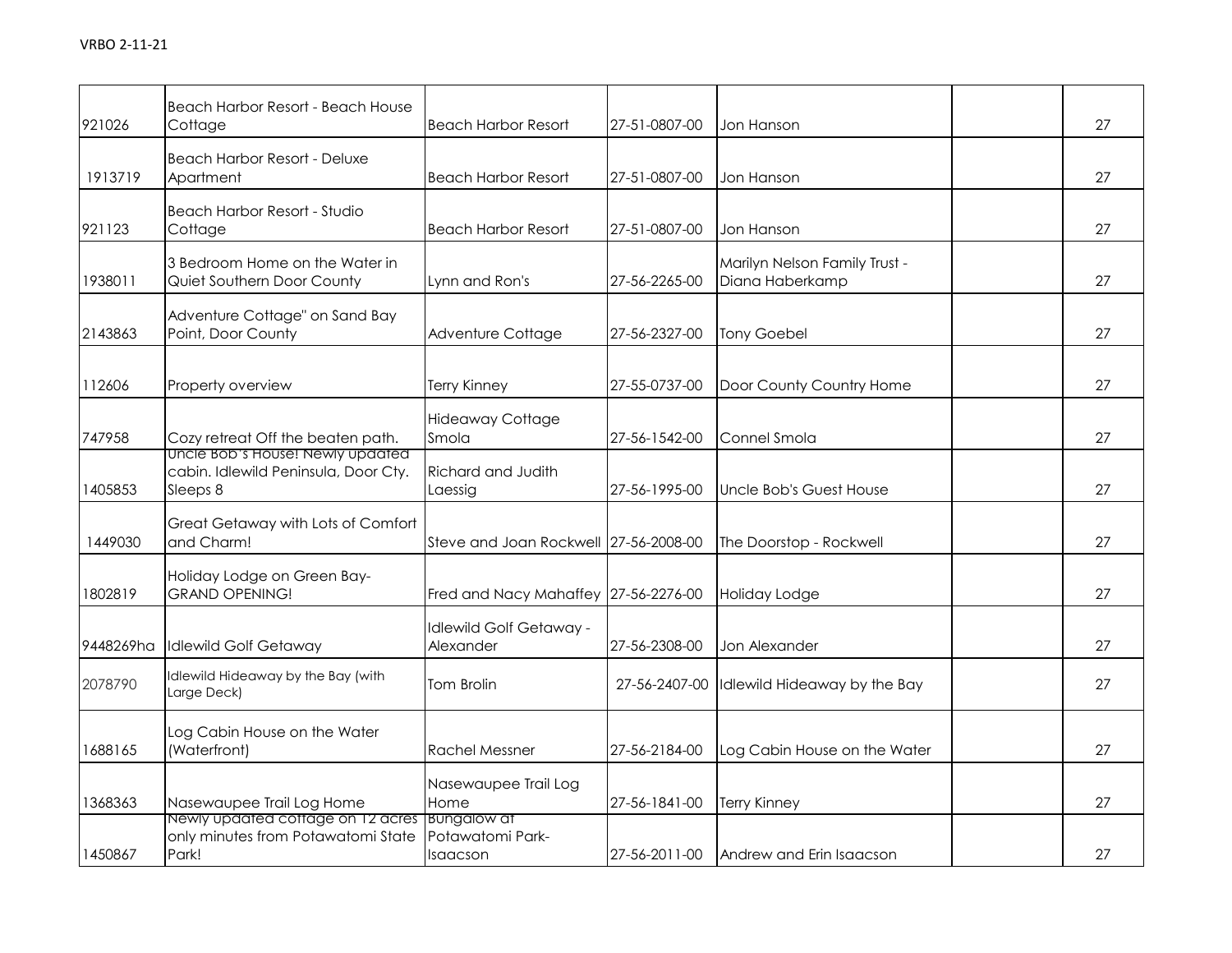|          | One of a Kind Door County                                          |                                                    |               | One of a kind Door County Boat |            |    |
|----------|--------------------------------------------------------------------|----------------------------------------------------|---------------|--------------------------------|------------|----|
| 267726   | <b>Boathouse Waiting for Your Visit</b>                            | Deb Robinson                                       | 27-56-1050-00 | House                          |            | 27 |
|          | Open Door Oasis - Door County - A<br>spacious home located on a    | White Slope Hospitality<br>Partners LLC-Przemyslaw |               |                                |            |    |
|          | peninsula                                                          | (Peter) Szewczyk                                   | 27-56-2204-00 |                                |            | 27 |
| 1944682  | OUTDACK COTTAGES IN DOOF COUNTY -                                  |                                                    |               | Open Door Oasis                |            |    |
|          | near beach, modern, private,                                       |                                                    |               |                                |            |    |
| 902029ha | peaceful                                                           | Outback Cottages                                   | 27-56-1143-00 | Galen & Pam Carpenter          |            | 27 |
|          |                                                                    |                                                    |               |                                |            |    |
|          | Sand Bay Lodge And Cottages                                        |                                                    |               |                                |            |    |
| 312662   | <b>Waterfront Sleeps 23</b>                                        | Sand Bay Lodge                                     | 27-55-0667-00 | Dan Farah                      |            | 27 |
|          |                                                                    | shorewood Point shores-                            |               |                                |            |    |
|          | **New Listing** Waterfront *Pet                                    | Berndt-4481 Sherwood                               |               |                                |            |    |
| 2175147  | friendly* home on Green Bay!                                       | Point                                              | 27-56-2386-07 | William Berndt                 | simplelife | 27 |
|          |                                                                    |                                                    |               | MJ Property Maintenance LLC -  |            |    |
| 2060447  | Sunset Lagoon                                                      | Sunset Lagoon                                      | 27-56-2324-00 | Michael Jeanquart              |            | 27 |
|          | <b>Inilium Cottage - Family Frienaly</b>                           |                                                    |               |                                |            |    |
|          | Retreat on Sand Bay Point in Door                                  | Trillim Cottage - 4088                             |               |                                |            |    |
| 1629251  | County                                                             | Snake Island Road                                  | 27-56-2118-00 | Andrew Swartz and Kristin Long |            | 27 |
|          | Very Rustic, Dog Friendly, Door                                    |                                                    |               |                                |            |    |
|          | County Cottage - 100ft From the                                    | John Yount Jr and Sarah                            |               |                                |            |    |
| 1773717  | Water's Edge <sup>11</sup>                                         | <b>B</b> Yount                                     | 27-56-2153-00 | <b>Robertsons Cottages</b>     |            | 27 |
|          | Very Rustic, Dog Friendly, Door                                    |                                                    |               |                                |            |    |
|          | County Cottage - Close to the<br>Water's Edge <sup>11</sup>        | John Yount Jr and Sarah                            |               |                                |            | 27 |
| 1766707  | very Rustic, Dog Frienaly, Door                                    | <b>B</b> Yount                                     | 27-56-2153-00 | <b>Robertsons Cottages</b>     |            |    |
|          | County Cottage - Overlooks Sawyer                                  | John Yount Jr and Sarah                            |               |                                |            |    |
| 1780536  | Harbor <b>fff</b>                                                  | <b>B</b> Yount                                     | 27-56-2153-00 | <b>Robertsons Cottages</b>     |            | 27 |
|          | Very Rustic, Dog Friendly, Door                                    |                                                    |               |                                |            |    |
|          | County Cottage - Right on the                                      | John Yount Jr and Sarah                            |               |                                |            |    |
| 1878869  | Water's Edge <sup>11</sup>                                         | <b>B</b> Yount                                     | 27-56-2153-00 | <b>Robertsons Cottages</b>     |            | 27 |
|          | Very Rustic, Dog Friendly, Door                                    |                                                    |               |                                |            |    |
|          | County Cottage - Right on the                                      | John Yount Jr and Sarah                            |               |                                |            |    |
| 1879325  | Water's Edge <sup>11</sup>                                         | <b>B</b> Yount                                     | 27-56-2153-00 | <b>Robertsons Cottages</b>     |            | 27 |
|          | very Rustic, Dog Frienaly, Door<br>County Cottage ~ 200ft From the |                                                    |               |                                |            |    |
| 1879414  | Water's Edge <sup>11</sup>                                         | John Yount Jr and Sarah<br><b>B</b> Yount          | 27-56-2153-00 |                                |            | 27 |
|          | Very Rustic, Dog Frienaly, Door                                    |                                                    |               | <b>Robertsons Cottages</b>     |            |    |
|          | County Cottage ~ 250ft From the                                    | John Yount Jr and Sarah                            |               |                                |            |    |
| 1879482  | Water's Edge <sup>11</sup>                                         | <b>B</b> Yount                                     | 27-56-2153-00 | <b>Robertsons Cottages</b>     |            | 27 |
|          | Watertront 2 b.r. Bay View                                         |                                                    |               |                                |            |    |
|          | Cottage/sunsets/wineries/lighthouses                               |                                                    |               |                                |            |    |
| 642597   | /beaches/fishing                                                   | Sand Bay Lodge                                     | 27-55-0667-00 | Dan Farah                      |            | 27 |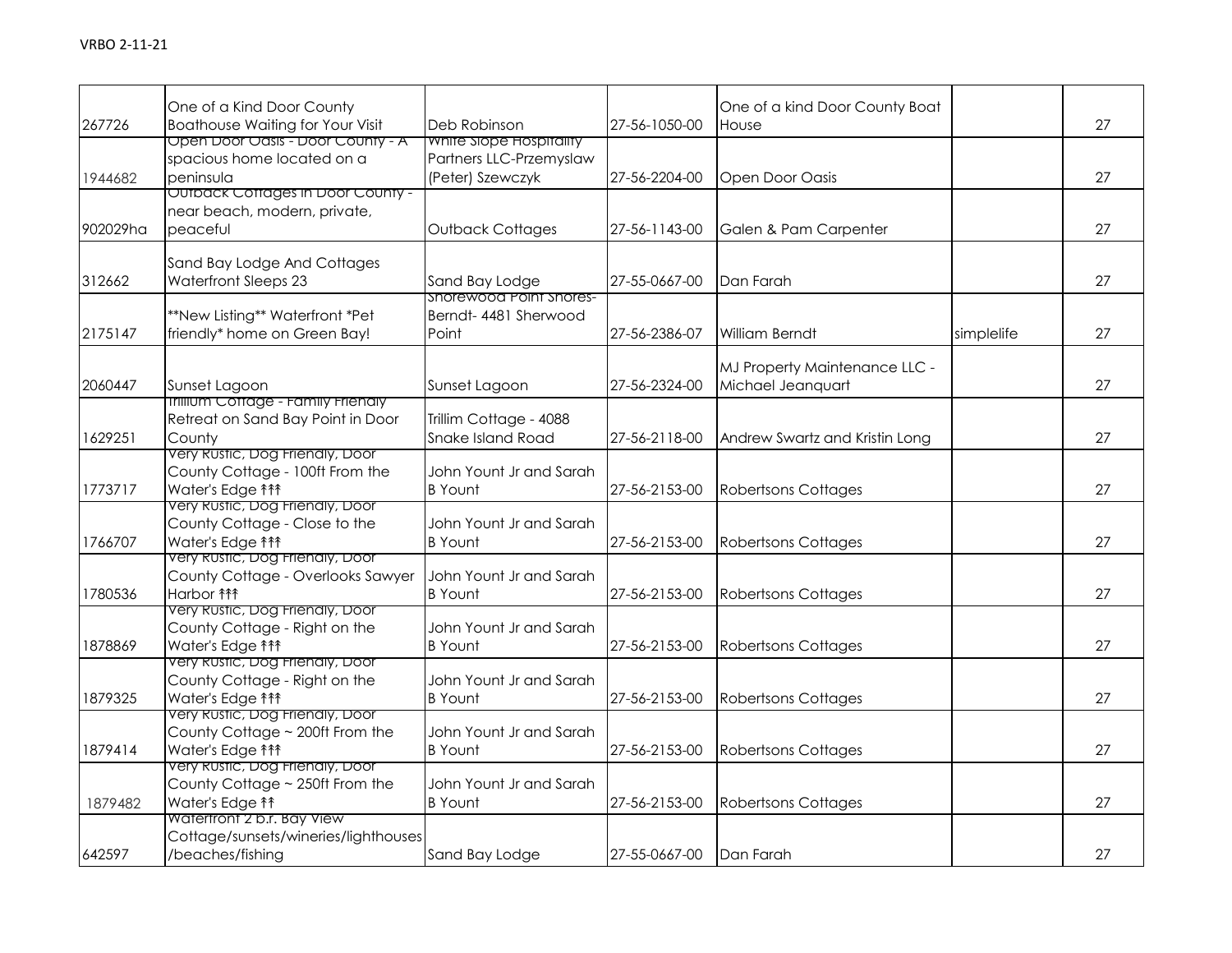|         | Watertront 4 b.r./3<br>ba/beaches/fishing/sunsets/wineries                          |                                            |               |                       |      |    |
|---------|-------------------------------------------------------------------------------------|--------------------------------------------|---------------|-----------------------|------|----|
| 642598  | /lighthouses/state parks                                                            | Sand Bay Lodge                             | 27-55-0667-00 | Dan Farah             |      | 27 |
| 802382  | Waterfront Cottage: 2 bedroom, 1.5<br>bathrooms                                     | McComb's= 4143 Snake<br><b>Island Road</b> | 27-56-1598-00 | John McCombs          |      | 27 |
| 135683  | waterfront swealsh-style Log Cabin<br>on Sand Bay, Door County -<br>Moonlight Magic | Tammy M Leemon                             | 27-56-1014-00 | Moonlight Magic       |      | 27 |
| 154010  | Waterside Retreat -- Swedish Stuga<br>(Cottage)                                     | Barbro & Glen Wilson                       | 27-56-0948-00 | Wilson Sherwood Point |      | 27 |
|         |                                                                                     |                                            |               |                       |      |    |
| 1936999 | Maple Grove House (B) Handicap /<br>Wheel Chair Accessible Rental!                  | John Nolte                                 | 32-50-2223-00 | Maple Grove Motel LLC |      | 32 |
| 1883604 | Winter / Summer House w/fireplace -<br><b>Experience Original Door County</b>       | John Nolte                                 | 32-50-2223-00 | Maple Grove Motel LLC |      | 32 |
| 1576440 | <b>Beautiful Shoreline Condominium</b>                                              | Shoreline Resort and<br>Condos             | 32-51-0796-00 | Rockton-Shoreline LLC |      | 32 |
| 84278   | Great Waterview Home in Door<br>County. Fabulous Home Sleeps 14!!                   | Hale - 1615 Big Pine Ln                    | 32-53-0717-00 | Lyn Hale              |      | 32 |
| 340966  | The Hideaway: New Construction<br>walk to Beach and Town                            | Hideaway the Herman                        | 32-53-0955-06 | <b>Greg Herman</b>    | dcpm | 32 |
| 254081  | Historic Log Cabin by the Bay (Lake<br>Views & Access)                              | Docs Hideaway                              | 32-56-2311-00 | Greg Bott             |      | 32 |
| 1603939 | 165 feet of Shore Front, Sunset<br>Views! Sleeps 20.                                | Shadow Lawn                                | 32-56-0190-06 | John Peterson         | dcpm | 32 |
| 567511  | 2500 sq ft open floor plan short walk<br>to water!                                  | Arnies Sanctuary                           | 32-56-1352-06 | James Arneson         | dcpm | 32 |
| 1161665 | 4 Bearm, 3 Bath! Between Sister Bay<br>& Ellison Bay. New on VRBO, Spring,<br>2018. | Woodfield House                            | 32-56-1710-00 | Susanne Beaumont      |      | 32 |
| 1691117 | 4 bedroom countryside home yet<br>close to town!                                    | Greg & Suzanne<br>Sunstrom                 | 32-56-2144-06 | Counry Lane Home      | dcpm | 32 |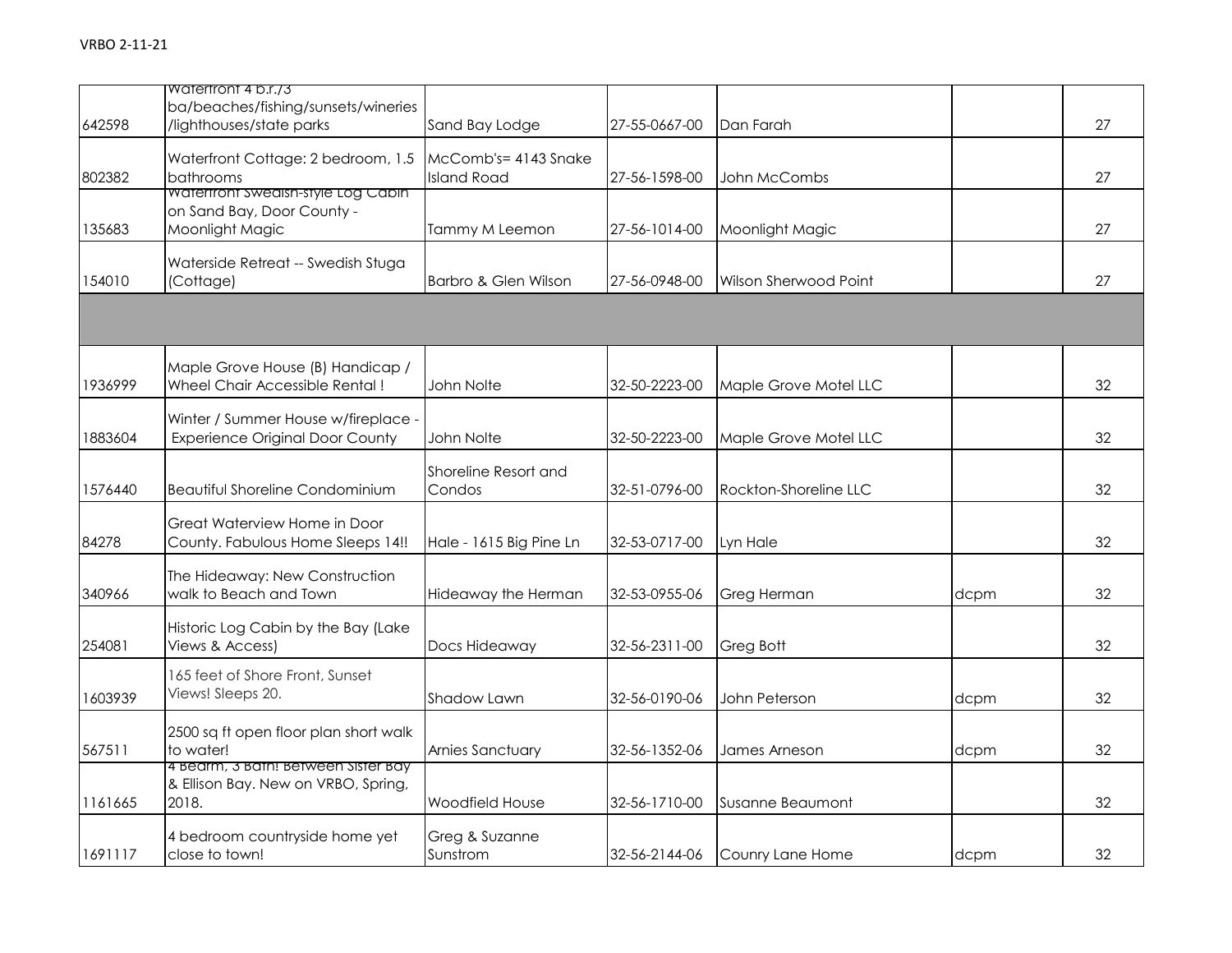| 2002691   | 4 Bedroom home right on the shores<br>of Rowleys Bay!                                 | House 21 at Rowleys Bay              | 32-56-2304-06 | Charles Kraemer Trust C/O Sarah<br>Mohr     | dcpm            | 32 |
|-----------|---------------------------------------------------------------------------------------|--------------------------------------|---------------|---------------------------------------------|-----------------|----|
| 1140156   | Beautiful 3 Bearoom Door County,<br>Heavily Wooded, Pet Friendly, NOW<br>OFFERS WIFI  | Door Stop                            | 32-56-1612-00 | Terrence Rogers                             | permitted for 2 | 32 |
| 4039459ha | <b>Beautiful Bayfront Sunset Views</b>                                                | On the Rocks - Gills Rock-<br>Steeno | 32-56-1464-00 | David and Susan Steeno                      |                 | 32 |
| 133165    | Beautiful Cottage on the Green Bay<br>Waterfront                                      | <b>Schwandt Cottage</b>              | 32-55-0177-00 | Georgina Schwandt                           |                 | 32 |
| 880863    | Beautiful Home with specatcular<br>views of Garrett Bay and Gills Rock!               | <b>Garret Bay Bluff</b>              | 32-56-1641-06 | William Berry                               | dcpm            | 32 |
| 996903    | <b>Beautiful Home With Water Views in</b><br><b>Peaceful Gills Rock</b>               | Hedgehog Harbor House<br>& Cottage   | 32-56-1506-00 | David & Patricia Bernhard                   |                 | 32 |
| 659326    | Beautiful log home on 5 acres just<br>steps away from Lake Michigan                   | Hoffmans Up North                    | 32-56-1463-06 | Hoffman's Up North LLC -<br>Matthel Hoffman | dcpm            | 32 |
| 116351    | Beautiful Log Home on 5 quiet acres                                                   | The Refuge/Appleport<br>Enterprises  | 32-55-0623-00 | Marc & Lori Maillefer                       |                 | 32 |
| 2091596   | Beechwood Cottage - Secluded A-<br>Frame in Sister Bay                                | <b>Beechwood Cottage</b>             | 32-56-2342-00 | Megan Welter                                |                 | 32 |
| 601468    | Cedar Dell Chalet is the<br>quintessential Door county cabin                          | Cedar Dell Chalet                    | 32-56-1203-06 | <b>Vicky Kalscheur</b>                      | dcpm            | 32 |
| 2147119   | Charming perennial garden<br>cottage downtown Ellison Bay<br>walking distance to lake | Garden Gate Cottage                  | 32-56-2381-00 | <b>Willow Alexander</b>                     |                 | 32 |
| 1217459   | Charming cedar log cabin nestled<br>in the woods, footsteps from<br>Rowley's Bay      | Wagon Trail Dombrowski -<br>Unit 1   | 32-56-1831-00 | Edward and Jill Dombrowski                  |                 | 32 |
| 482895    | Charming Cottage On The Shore Of<br>Lake Michigan!                                    | <b>Appleport Sunrise</b>             | 32-56-1913-06 | Kathleen & Edward Callahan                  | dcpm            | 32 |
| 343690    | <b>Charming Traditional Cottages</b><br>Affordable and Travel Green                   | Terra Cottages                       | 32-55-0124-00 | Deborah Taubert Gehan                       | permitted for 5 | 32 |
| 706539    | Charming, Warm, and Naturally Well- A Little House in the<br>Lit with Wooded Privacy  | Woods                                | 32-56-2365-00 | Arica and Emmet Hirsch                      |                 | 32 |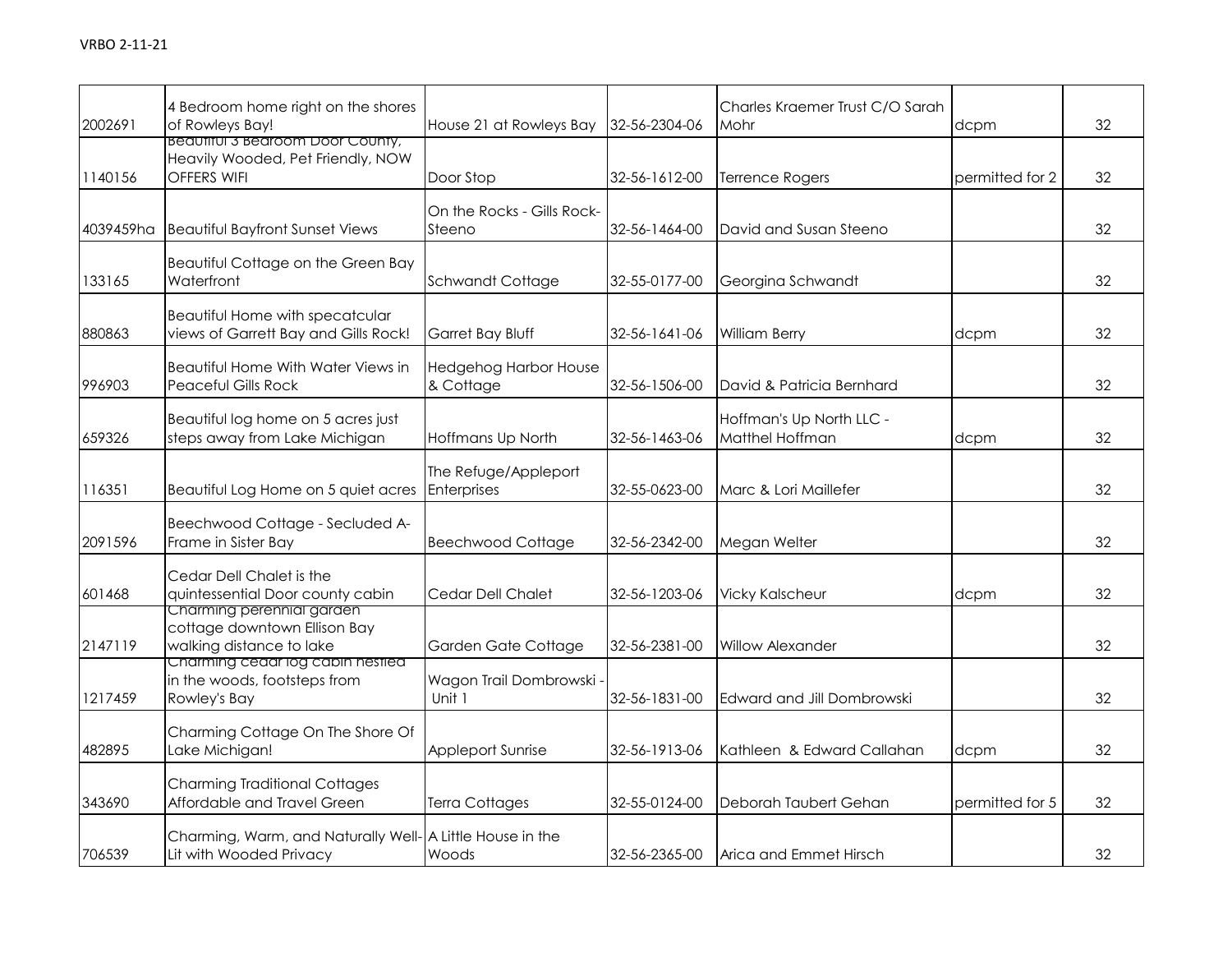| 7921159ha | Cottage in Roweleys Bay w/Deck &<br>Grill!                                                     | <b>Rowleys Bay Cabins</b>             | 32-55-0014-00 | Mary Cole                                    | evolve          | 32 |
|-----------|------------------------------------------------------------------------------------------------|---------------------------------------|---------------|----------------------------------------------|-----------------|----|
|           | 7064918ha Country Haven on Mink River Road                                                     | Country Haven                         | 32-55-0329-00 | Myron & Andrea Beard                         | permitted for 2 | 32 |
| 9173517ha | Cro's Nest waterfront Home on the<br>Edge of Baylake Bluff. Amazing<br>water views!            | Cro's Nest                            | 32-56-2270-00 | Donald "Lee" Buckingham                      |                 | 32 |
| 1409799   | DOOR 42- minutes away from the<br>hustle and bustle of Sister Bay!                             | Door 42                               | 32-56-1976-00 | Shawn and Kim Marshall                       |                 | 32 |
| 571451    | Ellison Bay bluff retreat with water<br>views                                                  | The Refuge/Appleport<br>Enterprises   | 32-55-0623-00 | Marc & Lori Maillefer                        |                 | 32 |
| 4555418ha | Ellison Bay tranquility close to Europe<br>Lake and Newport State Park!                        | Country Comfot                        | 32-56-1753-00 | Daniel & Valerie Austgen                     |                 | 32 |
| 724130    | Enjoy Your Own Private View Of<br>Sister Bay Sunsets on the Waterfront                         | The Nest                              | 32-56-1514-06 | Paul O'Keeffe & Tiffany Hubbard              | dcpm            | 32 |
| 1022944   | Family Retreat Lake Front Wifi Bikes<br>Grill Lakeshore Fire Pits                              | <b>Sunset Shore Cottages</b>          | 32-56-1720-00 | David & Deborah Cresto                       | permitted for 2 | 32 |
| 1036054   | Family Refreat Lake View Wifi Cable<br>Tv Grill Lakeshore Fire Pits Dog<br>Friendly            | <b>Sunset Shore Cottages</b>          | 32-56-1720-00 | David & Deborah Cresto                       | permitted for 2 | 32 |
| 998960    | Great water view in peaceful<br>Northern Door                                                  | Hedgehog Harbor House<br>& Cottage    | 32-56-1506-00 | David & Patricia Bernhard                    | permitted for 2 | 32 |
| 396817ha  | Little House on the Bay---Door<br>County Retro Style/ Comfortable--                            | Little House on the Bay               | 32-56-1142-00 | Schaulis & Schaulis & Werdeard<br>& Schaulis |                 | 32 |
| 821538    | Located in Ellison Bay, less than 1/4<br>mile from a public boat launch on<br>beautiful        | <b>Beechers Cabin</b>                 | 32-56-1571-06 | Susan Szabo & Mark Beecher                   | dcpm            | 32 |
| 181532    | Marina Breeze, Spectacular Ellison<br>Bay View & Dbl Master Suites                             | Marina Breeze                         | 32-56-0759-00 | Robert & Sherry Stein                        |                 | 32 |
| 2161752   | <u>MIA-sizea House with a Large</u><br><b>Central Living Room, Fairly Isolated</b><br>Location |                                       |               | Lyle Teskie                                  |                 | 32 |
| 1185191   | Murphy's "KipDee" Cottage                                                                      | Murphy's Kipdee Cottage 32-56-1827-00 |               | Jon Murphy                                   |                 | 32 |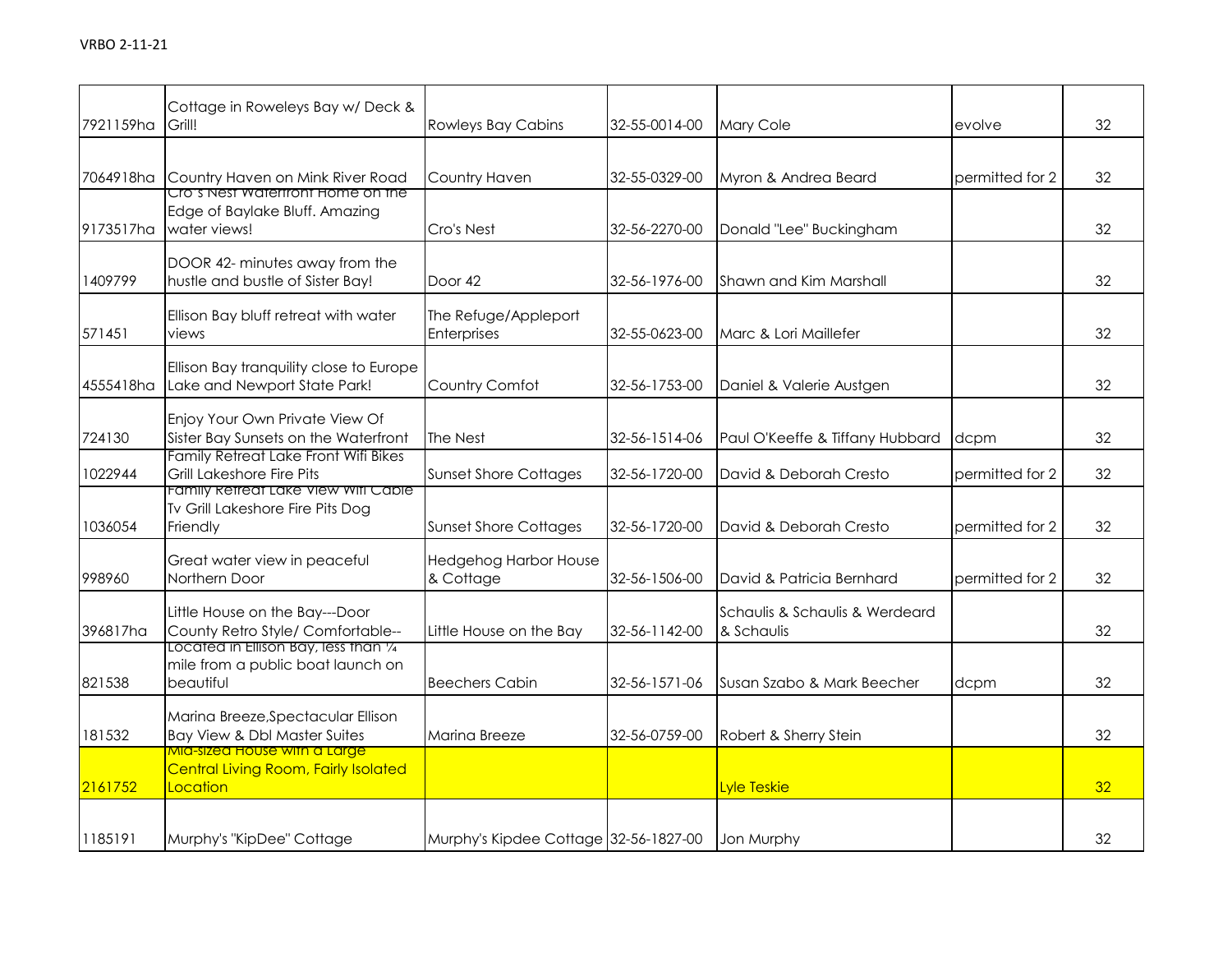| 9470717ha | NEW! Door County Retreat ~3 Mi to<br>Sister Bay Beach                                                     | Lovely Apartment in<br>Sister Bay - Dimitrov                   | 32-56-2006-00 | <b>Stoyan Dimitov</b>          | evolve          | 32 |
|-----------|-----------------------------------------------------------------------------------------------------------|----------------------------------------------------------------|---------------|--------------------------------|-----------------|----|
| 1854116   | Newley remolded Northern Lights<br>Farmhouse                                                              | Northern Lights Farm<br>House                                  | 32-56-1722-21 | <b>Randall Daubner</b>         | Lindsley        | 32 |
| 2086685   | Picturesque, Wooded Privacy,<br>Retreat                                                                   | Wagon Trail #24 - The<br>Cedar House                           | 32-56-0447-00 | Wess Vogt                      |                 | 32 |
| 886997    | Porcupine Shores Has An Elevated<br>View And Access To The Water                                          | Porcupine Shores                                               | 32-56-1603-06 | Brian Bartell & Kim Winburn    | dcpm            | 32 |
| 1177141   | Premier Vacation Rental Just a Short<br>Walk to The Heart of Sister Bay!!<br>Premier Vacation Rental, Pet | Sister Bay Respite                                             | 32-56-1838-00 | <b>Todd and Michelle Cox</b>   |                 | 32 |
| 835033    | Friendly, Walk to Water, Restaurant,<br>Shopping, WiFi<br><b>ROMANTIC GETAWAY TOF 2 WITH AIL THE</b>      | Door Stop                                                      | 32-56-1612-00 | <b>Terrence Rogers</b>         | permitted for 2 | 32 |
| 1711483   | charm & comfort for an<br>unforgettable getaway                                                           | Forget me not cottage                                          | 32-56-2177-00 | Darla Yanny                    |                 | 32 |
| 403817    | Romantic Waterfront Suite with<br>amazing water views (Cherry)                                            | Dan's Fish, Inc. d/b/a<br>Hedgehog Harbor Rental 32-56-1195-00 |               | Daniel and Sherrie Schwarz     |                 | 32 |
| 7921221ha | Rowleys Bay Cottage w/Grill Near<br><b>Fall Foliage</b>                                                   | <b>Rowleys Bay Cabins</b>                                      | 32-55-0014-00 | Mary Cole                      | evolve          | 32 |
| 9472591ha | Secluded Door County home within<br>minutes to everything!                                                | The Cottage Retreat at<br><b>Birch Cove</b>                    | 32-56-2320-00 | Brandon & Tonya Buchner        |                 | 32 |
| 1362190   | serendipity Meadow: Family-friendly,<br>7-acre oasis                                                      | Serendipity Meadow                                             | 32-56-1963-00 | Cecilia & Dennis Lindell       |                 | 32 |
| 59435     | <b>Sister Bay Door County Private</b><br><b>Vacation Paradise</b>                                         | Dovetail Acres                                                 | 32-55-0422-00 | Terry Wurster                  |                 | 32 |
| 1601979   | Spacious Family-Friendly Cottage in<br>peaceful woods                                                     | Wagon Trail #33 - Wald<br>Haus                                 | 32-56-0451-00 | Merven Smucker & Ann Hostetler |                 | 32 |
| 1153343   | Newly Renovated Lakefront Home<br>Minutes From Sister Bay                                                 | Wagon Trail #20 - DiSalvo 32-56-1786-00                        |               | Michah & August DiSalvo        |                 | 32 |
| 738760    | Sunny Cottage in Ellison Bay                                                                              | <b>Terra Cottages</b>                                          | 32-55-0124-00 | Deborah Taubert Gehan          | permitted for 5 | 32 |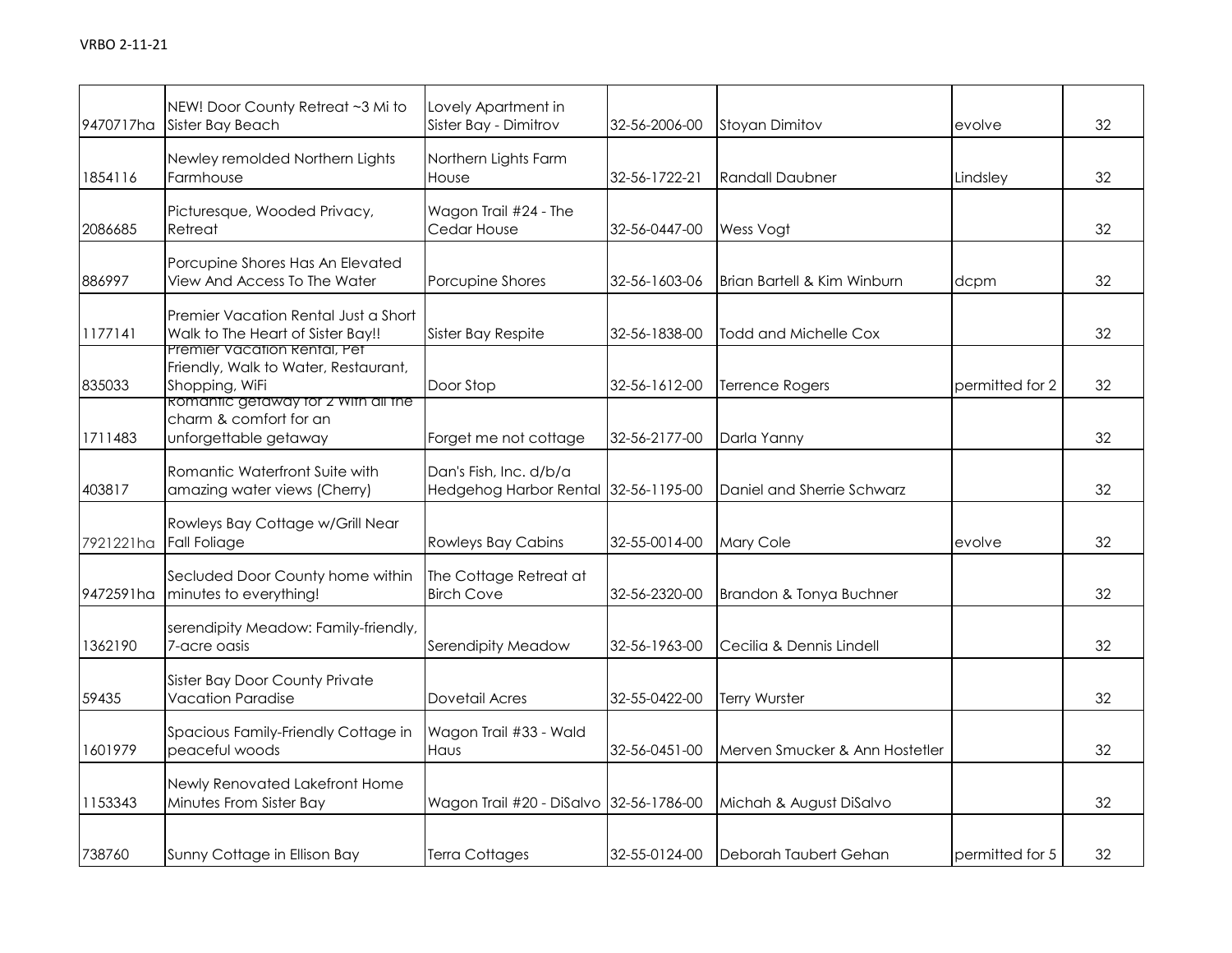| 2042461   | Swerdish Orchard Farm<br><b>Inree Sisters Meadow Sweet Retreat-</b>                | Swedish Orchard Farm                                           | 32-56-2083-00 | Peder Nelson                        |                 | 32 |
|-----------|------------------------------------------------------------------------------------|----------------------------------------------------------------|---------------|-------------------------------------|-----------------|----|
| 4465521ha | a quiet, spacious relaxation haven<br>to unwind                                    | Three Sisters Farm                                             | 32-56-1523-00 | Tim and Kathleen Kay                |                 | 32 |
| 611204    | <b>Totally Remodeled 2012 Brenner</b><br>Tower!                                    | <b>Brenner Tower</b>                                           | 32-56-1227-06 | <b>Brenner Tower, LLC</b>           | dcpm            | 32 |
| 431068    | Two person efficiency cottage on<br>green bay                                      | Door County Vacation<br>Cottage                                | 32-56-0932-00 | John Finn & Carol Molepske          | permitted for 2 | 32 |
| 9127709ha | Updated Home w/Deck, 2 Mi to<br>Sister Bay Beach                                   | <b>Beach Road Cottage -</b><br>Schwalbach                      | 32-56-2200-00 | <b>Brian and Alissa Schwalbach</b>  | evolve          | 32 |
| 336228    | View the Lake from Every Room -<br>Hedgehog Harbor--                               | Hedgehog Harbor<br>Retreat                                     | 32-56-0404-00 | Daniel & Cynthia Schaulis           |                 | 32 |
| 839291    | Water Front Log Cabin!                                                             | East Haven                                                     | 32-56-1592-06 | <b>Barbara Moline</b>               | dcpm            | 32 |
| 900879    | Watertront I bedroom and lott<br>cottage with small private pier on<br>Garrett Bay | Jen Hanrahan                                                   | 32-56-2293-00 | Hanrahan - 1230 Garrett Bay<br>Road | Permitted for 2 | 32 |
| 2021994   | waterfront 3 bedroom cottage with<br>dock and amazing views                        | Mary Ann Rademacher                                            | 32-56-0455-00 | Fleetwing                           |                 | 32 |
| 241353    | Waterfront Cottage Nestled in<br>Picturesque Setting, Gills Rock                   | Teskies Cottage                                                | 32-56-0962-00 | Lyle Teskie                         |                 | 32 |
| 350098    | Waterfront Cottage with Views of<br>Deaths Door, New Kitchen                       | Bells Cottage - 12748 N<br>Port Des Mortes                     | 32-56-1131-06 | Matt & Ryan Bell                    | dcpm            | 32 |
| 403462    | Waterfront Dream Cottage with a<br>Million Dollar View (Apple)                     | Dan's Fish, Inc. d/b/a<br>Hedgehog Harbor Rental 32-56-1195-00 |               | Daniel and Sherrie Schwarz          |                 | 32 |
| 2145041   | Waterfront Home with private pier,<br>harbor and beach on Garrett Bay              | Jen Hanrahan                                                   | 32-56-2293-00 | Hanrahan - 1230 Garrett Bay<br>Road | permitted for 2 | 32 |
| 2155977   | Waterfront vacation home on<br>Garrett Bay with private dock                       | <b>The Chalet</b>                                              | 32-56-1606-00 | Mary Ann Rademacher                 |                 | 32 |
| 1351557   | Your own sandy shore on the most<br>pleasant bay in Door County!                   | <b>Vandelay Shore</b>                                          | 32-56-1870-06 | Matthew P Shumway                   | dcpm            | 32 |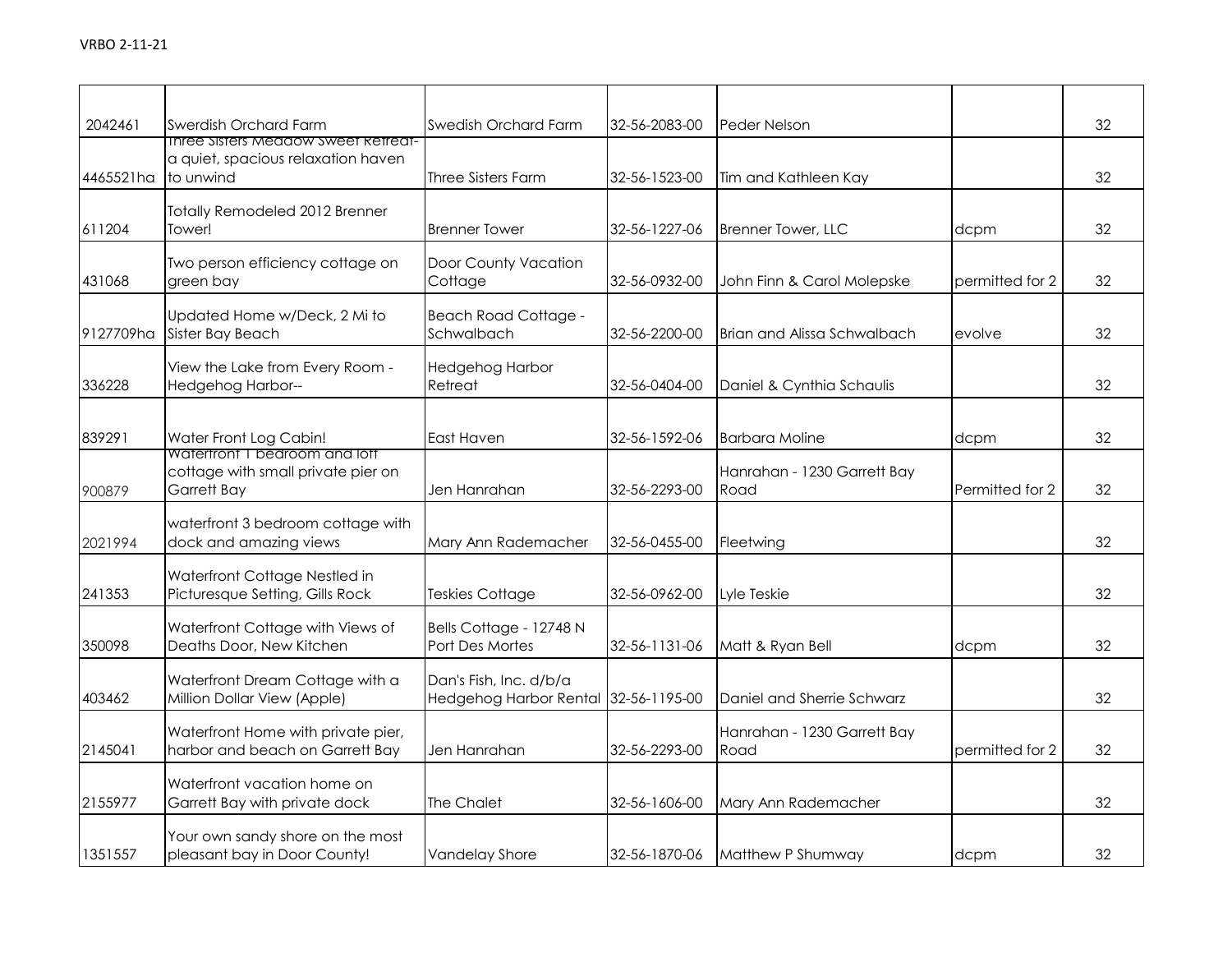| 2159441   | The Liffle Harbor <sup>-Large</sup> Group<br>Waterfront Rental in Door County-<br>Kayak/Bike/Swim | Little Harbor Retreat LLC                             | 33-50-2367-00 | Little Harbor Retreat                              |                      | 33 |
|-----------|---------------------------------------------------------------------------------------------------|-------------------------------------------------------|---------------|----------------------------------------------------|----------------------|----|
| 130307ha  | 8 miles of Sand Beach and 1/2 price<br>rates Monday - Thurs                                       | Mary Spangler                                         | 33-56-0400-00 | Mary's Beach House                                 |                      | 33 |
| 1331712   | Amazing views of Lake Michigan                                                                    | Sand Beach Cottage -<br>Anderson                      | 33-56-1942-00 | Greg, Mary, Nick and Jennelle<br>Anderson          |                      | 33 |
| 371719    | At-Ine-Lake Lake Michigan Cape<br>Cod Home with Sand Beach Access<br>to Lake Mich.                | At the Lake                                           | 33-56-0350-00 | Sally Jilot                                        |                      | 33 |
| 1469978   | Be it with family or friends, this home<br>is truly the best for making memories                  | Polly and Doug Kerkman<br><b>Shirley Becker Trust</b> | 33-56-1492-17 | Lodge on Laurie Lane                               | restassure           | 33 |
| 114234    | <b>Beachfront Cottage with Rustic</b><br>Charm and Beautiful Sunsets                              | BayShore Sunset Cottage 33-55-0240-00                 |               | <b>Paul Peot</b>                                   |                      | 33 |
| 369083ha  | <b>Beautiful Multi-Family Door County</b><br><b>Waterfront Home</b>                               | Killkare                                              | 33-55-0483-00 | Tom Nebel                                          | duplicate<br>listing | 33 |
| 327497ha  | <b>BEST LOCATION - Bordering T000</b><br>acre Whitefish Bay Dunes Park - ALL<br>Sand Beach        | <b>William Thornton</b>                               | 33-55-0726-00 | Door County Beach Retreat                          |                      | 33 |
| 3554564ha | BIG SUILY'S BAY Shore House! JUIY IS<br>Booked. August Has Limited<br>Availability.               | <b>Tim Sullivan</b>                                   | 33-55-0829-00 | <b>Hidden Gem Cottages</b>                         |                      | 33 |
| 1024399   | <b>Camelot Cliffs- Making Magical</b><br>Memories                                                 | <b>Brian Dougal</b>                                   | 33-56-1740-00 | <b>Camelot Cliffs</b>                              |                      | 33 |
| 1154220   | Clean Cozy Cottage On Waterfront<br>Property Privacy Yet Close To Town                            | Andrew J & Annette J<br>Andropolis                    | 33-55-0030-00 | Andropolis Waterfront Cottages -<br>4309 Bay Shore | permitted for 4      | 33 |
| 1154198   | Clean Cozy Door County Cottage<br>On A Quiet Resort Property                                      | Andropolis Waterfront<br>Cottages                     | 33-55-0030-00 | Andrew J & Annette J Andropolis                    | permitted for 4      | 33 |
| 1123981   | Clean Cozy Door County Cottage.<br>Waterfront Property, Free row boat<br>use + WiFi.              | Andropolis Waterfront<br>Cottages                     | 33-55-0030-00 | Andrew J & Annette J Andropolis Permitted for 4    |                      | 33 |
| 1108105   | Coastal Cottage Resort. Comty<br>Cozy Cottage. Sleeps upto 5, Free<br>WiFi, secluded              | Andropolis Waterfront<br>Cottages                     | 33-55-0030-00 | Andrew J & Annette J Andropolis permitted for 4    |                      | 33 |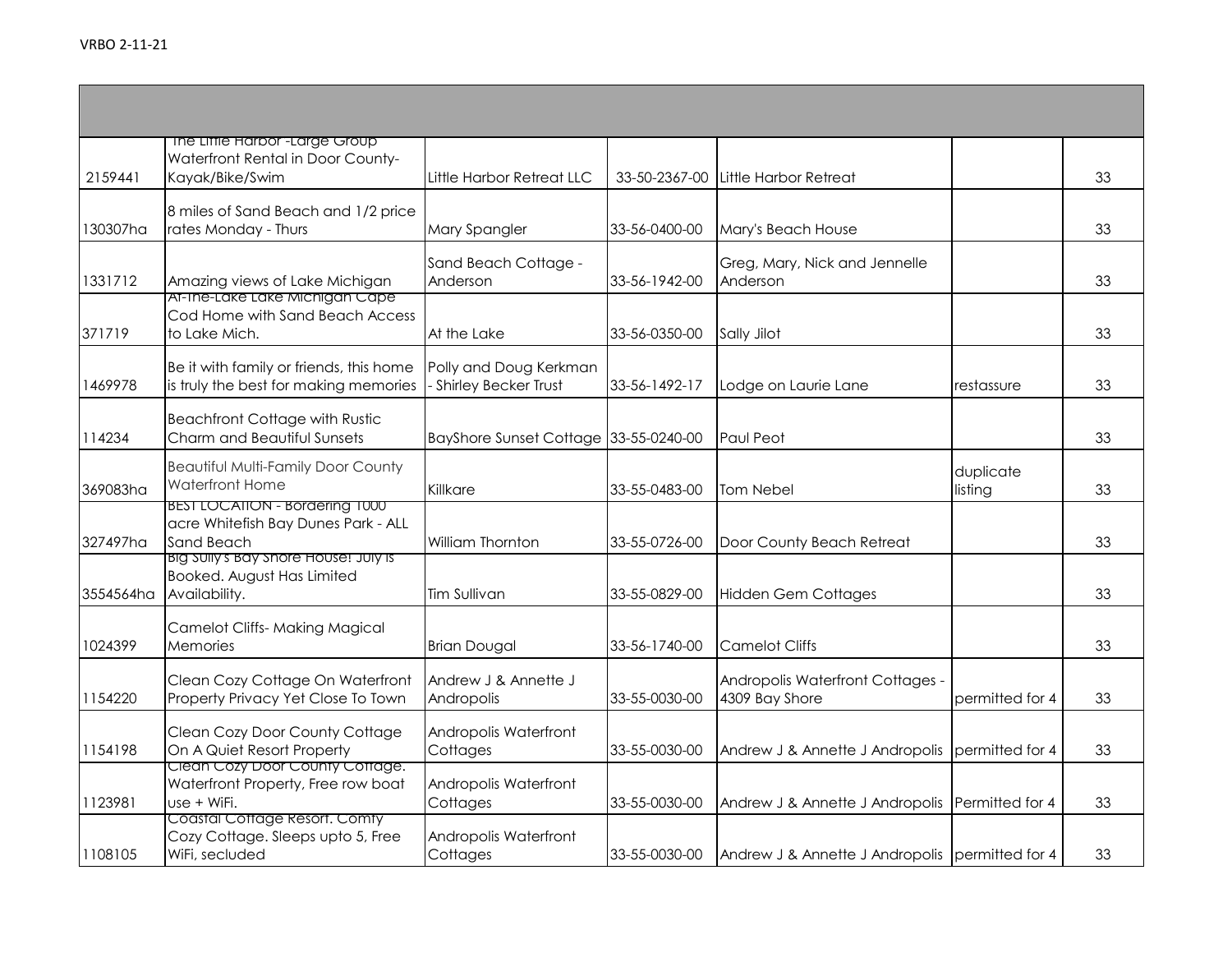| 569474   | Country Charm-North Of Sturgeon<br>Bay On Hwy 42                            | Country Charm                             | 33-56-1436-00 | Nancy Raye                 |            | 33 |
|----------|-----------------------------------------------------------------------------|-------------------------------------------|---------------|----------------------------|------------|----|
| 1370751  | Door County Bayside Waterfront<br>Home                                      | Scott & Tammy Duncan                      | 33-56-2018-00 | Duncan - 5092 Bay Shore Dr |            | 33 |
| 433696   | Enjoy the best of Door County with<br>waterfront Lake Michigan Views        | Lakeside Haven                            | 33-56-1240-06 | Kathy Richmond             | dcpm       | 33 |
| 813345   | Enjoy beautiful sunset on the bay in<br>this large lakefront family retreat | Ian & Lindsey Kazian                      | 33-56-1584-00 | Camp Sunset                |            | 33 |
| 567961   | Family Friendly Glidden Drive Beach<br>Retreat on Lake Michigan             | Glidden Drive Beach<br>Retreat            | 33-56-1405-00 | Jill Parak & Ryan Cantzler |            | 33 |
| 194419   | Fantastic Family Cottage on Sand<br>Beach                                   | Nicola Kaftan                             | 33-55-0777-00 | Kaftan                     |            | 33 |
| 113217   | Featured in Door County Magazine<br>Luxuy                                   | Travis & Jolyn Boland                     | 33-56-0620-00 | <b>Boland</b>              |            | 33 |
| 705536   | Just a short walk or bike ride to<br>downtown Sturgeon Bay.                 | The Green House                           | 33-56-1493-06 | A&J Properties, LLC        | dcpm       | 33 |
| 2121355  | Lake Michigan beach house                                                   | Zivjeli - 3990 Glidden<br><b>Drive</b>    | 33-56-2398-00 | James Metz                 |            | 33 |
| 241956ha | Log Cabin on the Water-Best Beach<br>in Door County - Wifi                  | Fred Suchy                                | 33-56-1447-00 | Log Cabin on the Water     |            | 33 |
| 1610629  | NEW LISTING - Thenell Cottage -<br>Rustic Charm just steps from the Bay!    | <b>Thenells Cottage</b>                   | 33-55-0063-07 | <b>John Thenell</b>        | simplelife | 33 |
| 2012122  | NEW -Stunning Blutt Views of Bay!<br>Game room w/ Golf Simulator and<br>Bar | Hendrickson Trust - Terese<br>Hendrickson | 33-56-2236-07 | <b>Baydream Believer</b>   | simplelife | 33 |
| 330470   | ON THE BEACH. borders Whitefish<br>Dunes State Park                         | William Thornton                          | 33-56-2075-00 | Door County Beach Home     |            | 33 |
| 476585   | On the Water. In the Woods. Close<br>to Everything. Perfect for Two.        | <b>Gmamas Place</b>                       | 33-56-1246-00 | Diane Knutson              |            | 33 |
| 676548   | Beautiful Norwegian Timberframe<br>Home in Whitefish Bay                    | Laura Siebert                             | 33-56-0283-00 | <b>Prancing Pony</b>       |            | 33 |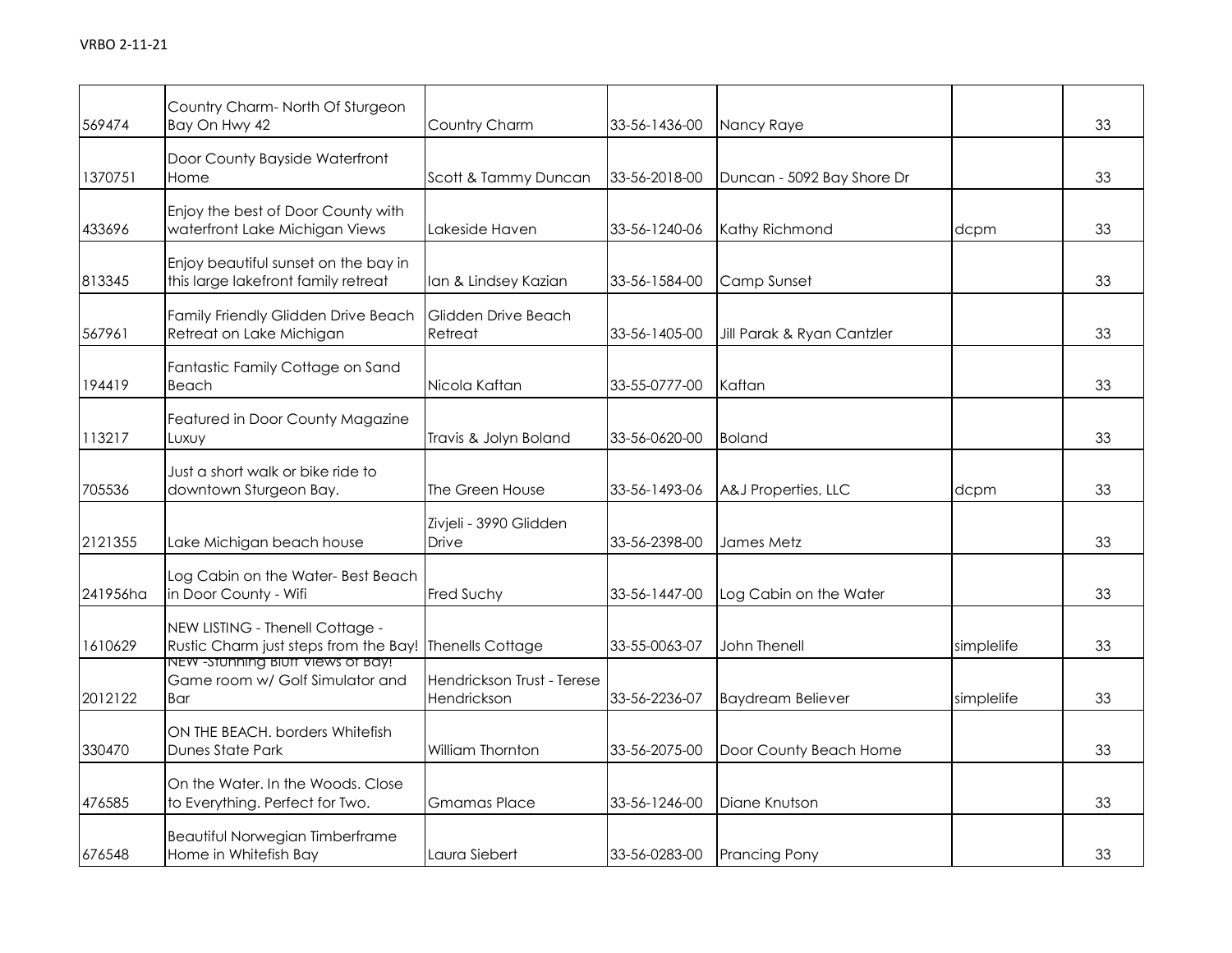| 1695687   | Private Interactive Animal<br>Experience * Equestrian Estate *<br><b>Beautiful * Romantic</b> | Estes Equestrian - 4606<br><b>Bechtel Rd</b> | 33-56-2172-00 | <b>Tammy Estes</b>                 |                | 33 |
|-----------|-----------------------------------------------------------------------------------------------|----------------------------------------------|---------------|------------------------------------|----------------|----|
| 235306ha  | SAFE, Seciuded on Whitefish Dunes<br>State Park - Open Labor Day<br>Weekend!                  | Fred Suchy                                   | 33-56-0695-00 | Door County Dream Home             |                | 33 |
| 847672    | seciuded Home right on Lake<br>Michigan! The quiet side is a<br>wonderful place to be!        | Linzmeier's on Glidden                       | 33-56-1604-00 | Mark & Margaret Linzmeier          |                | 33 |
| 1352380   | Sensational Sand Beach - Spacious<br>and Comfortable!                                         | Sunrise Cove - Cecchini                      | 33-56-1871-04 | Jill and Tony Cecchini             | zeile          | 33 |
| 580389    | Snug Harbor Inn - Midship Cottage                                                             | Jon Hanson / Snug<br>Harbor                  | 33-56-0906-00 | <b>Little Harbor Cottages</b>      |                | 33 |
| 579668    | Snug Harbor Inn - Port Cottage                                                                | Jon Hanson / Snug<br>Harbor                  | 33-56-0906-00 | Little Harbor Cottages             |                | 33 |
| 580438    | Snug Harbor Inn - Starboard Cottage                                                           | Jon Hanson / Snug<br>Harbor                  | 33-56-0906-00 | <b>Little Harbor Cottages</b>      | pemitted for 3 | 33 |
| 1326854   | Spectacular Lake Michigan<br>Waterfront on Glidden Drive - Sleeps<br>12.                      | Garth Kolterjahn & Greg<br>Powlowski         | 33-56-1380-04 | Lake House                         | zeile          | 33 |
| 236281ha  | The Cottage on Lake<br>Michigan-sand beach, wooded lot,<br>family friendly                    | <b>Stehling Cottage</b>                      | 33-56-0970-00 | Susan M Stehling                   |                | 33 |
| 1835135   | The Forrest - Newly Available!                                                                | The Forrest                                  | 33-56-2238-00 | Kevin Forrest-Bernard Forest Trust |                | 33 |
|           |                                                                                               |                                              |               |                                    |                |    |
| 2173155   | Brand New Boutique Hotel in<br>Downtown Sister Bay                                            | Dorr Hotel Holdings                          | 34-50-2216-00 | The Dorr Hotel                     |                | 34 |
| 4884541ha | scanainavian Loage - Near<br>Waterfront Park - Studio Suite, 1 King<br><b>Bed</b>             | Scandinavian Lodge<br>COA, Inc               | 34-51-0036-00 | Scandinavian Lodge                 |                | 34 |
| 7931748ha | 101: Downtown Sister Bay, Door<br>County, Wisconsin                                           | Mary Erickson                                | 34-53-2150-00 | Marina View Condominium #101       |                | 34 |
| 347875    | Amazing winter deals!!! Thanksgiving<br>4 nights for the price of 3 nights!!                  | Richard & Ellen Weber                        | 34-53-0392-00 | <b>Skogland Weber</b>              |                | 34 |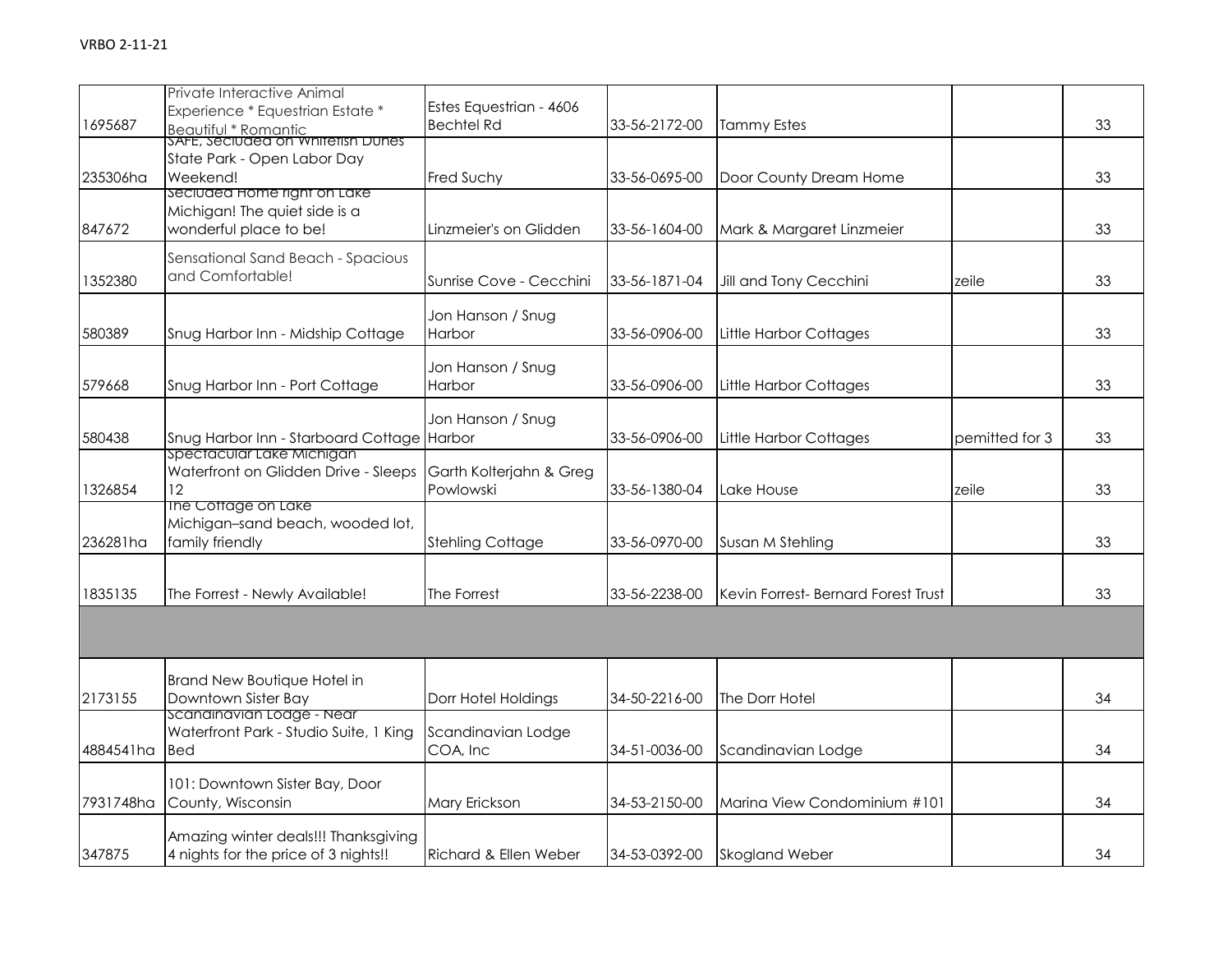| 297305  | Beautiful and Cozy Condo in Sister<br>Bay!                                             | Sarah George                         | 34-53-1039-00 | George's Getaway                        |      | 34 |
|---------|----------------------------------------------------------------------------------------|--------------------------------------|---------------|-----------------------------------------|------|----|
| 1166404 | Downtown Sister Bay!                                                                   | Susan Schlieble                      | 34-53-1795-00 | Harborview Condo - Schieble             |      | 34 |
| 1434839 | Downtown, luxury unit! Water View,<br>Walking Distance to all of Sister Bay!           | Marina Development LLC 34-53-2021-18 |               | Marina View Condominium #102 Northpoint |      | 34 |
| 1477900 | Marina View 203! Water View<br>Downtown New Construction Now<br>Renting Summer 2019!   | Marina Development LLC 34-53-2025-18 |               | Marina View Condominium #203 Northpoint |      | 34 |
| 1468836 | Marina View 204! Water View<br>Downtown New Construction Now<br>Renting Summer 2019!   | Marina Development LLC 34-53-2026-18 |               | Marina View Condominium #204 Northpoint |      | 34 |
| 1432397 | Downtown, luxury unit! Water View,<br>Walking Distance to all of Sister Bay!           | Marina Development LLC 34-53-2213-18 |               | Marina View Condominium #302 Northpoint |      | 34 |
| 1647469 | Newly built Excecutive Condo<br>located in heart of Sister Bay!                        | <b>Patrick Quinn</b>                 | 34-53-2072-06 | Mill Road Place 1                       | dcpm | 34 |
| 1669304 | Newly constructed Condo in town<br>only a block from Sister Bay Beach!                 | Kevin and Vicki Quinn                | 34-53-2120-06 | Mill Road Place 2                       | dcpm | 34 |
| 1680444 | Newly constructed Condominium in<br>the heart of Sister Bay!                           | Ken Larsen - Mill Road<br>Place LLC  | 34-53-2112-06 | Mill Road Place 3                       | dcpm | 34 |
| 1658821 | Newly constructed Mill Road Place<br>is in heart of downtown Sister Bay!               | Ken Larsen - Mill Road<br>Place LLC  | 34-53-2113-06 | Mill Road Place 4                       | dcpm | 34 |
| 1647494 | Water View Condo across from<br>marina and walk to everything in<br>town!              | Max McCormick                        | 34-53-2023-06 | Marina View Condo #104                  | dcpm | 34 |
| 1098719 | 3 bed 2 bath. Book your 2021 stay<br>now!                                              | David and Karen Bushre               | 34-56-1771-00 | Sunset Drive - Bushre                   |      | 34 |
| 1913142 | 3 bearoom nome waiking aistance<br>to beach, park, marina, restaurants<br>and shopping | Charles Raymond                      | 34-56-2260-06 | Pheasant Court Near the Bay             | dcpm | 34 |
| 482635  | 3800 Sq Ft Home On Wood Lot,<br>Walking Distance To Town!                              | Jack and Teresa Wall                 | 34-56-1335-06 | Wall to Wall Retreat                    | dcpm | 34 |
| 1747178 | 4 bedroom, remodeled kitchen,<br>new flooring throughout, and<br>updated bathrooms!!   | Kevin Schuhart                       | 34-56-1291-06 | Abode on Spring                         | dcpm | 34 |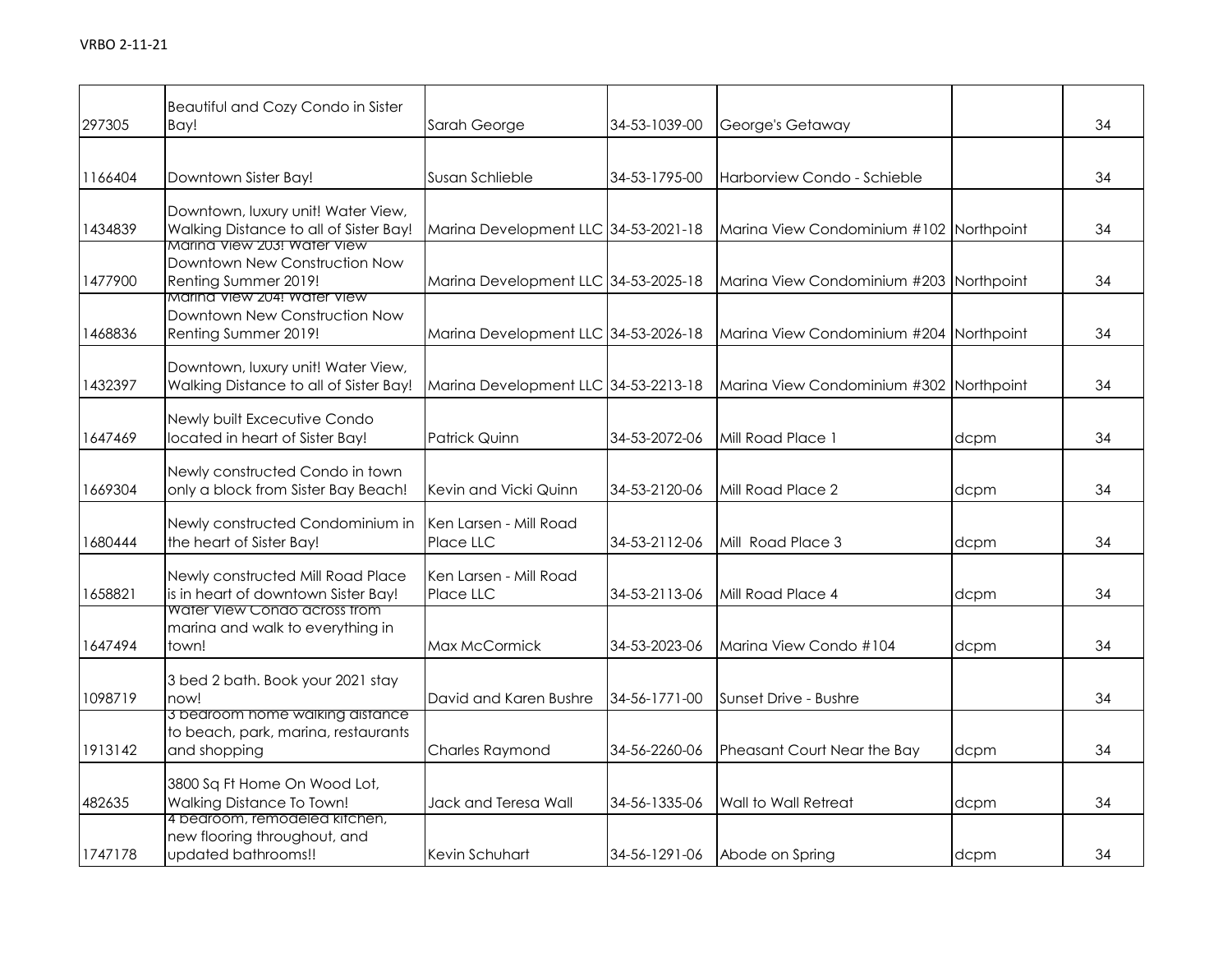| 854329    | <b>Beach Views, Waterfront Park</b><br>Access, Downtown Convenience!                      | Dawn and Walter Nawrot 34-56-1620-00                            |               | The Sister Bay Getaway                          |                 | 34 |
|-----------|-------------------------------------------------------------------------------------------|-----------------------------------------------------------------|---------------|-------------------------------------------------|-----------------|----|
| 188785    | Copper Moon Cottage                                                                       | Donald & Linda Denny                                            | 34-55-0761-06 | Copper Moon Cottage                             | dcpm            | 34 |
| 299942    | Door County Church Restored to a<br><b>Beautiful Home</b>                                 | <b>Gary Polipnick</b>                                           | 34-56-2050-00 | Maple Manor                                     |                 | 34 |
| 1282834   | Door County Farm House Sister Bay                                                         | Dorin Colcer                                                    | 34-56-1945-00 | My Door County Home - Colcer                    |                 | 34 |
| 4941549ha | Downtown Sister Bay Cottage (walk)<br>to everything), Sleeps 15, Open Year<br>Round.      | <b>Brandon Cotter</b>                                           | 34-56-1885-00 | Cotter Cottage                                  |                 | 34 |
| 788504    | Downtown-Walking Distance to<br>Everything                                                | Alma Vaicekauskas                                               | 34-56-1597-00 | <b>Parkview Rental</b>                          |                 | 34 |
| 1359639   | Enjoy this restored, old log home<br>with recently completed renovations David R Peterson |                                                                 | 34-56-1805-06 | Another Thyme                                   | dcpm            | 34 |
| 4444671ha | Family Friendly Retreat in the Heart<br>of Sister Bay                                     | Pam Schmitz                                                     | 34-56-1695-00 | <b>Sister Bay Chalet</b>                        |                 | 34 |
| 1996553   | Fresh & Charming Vintage DC Log<br>Cabin - June 2020 Remodel                              | Scott and Michelle<br>Thompson - Matthew<br>Thompson            | 34-56-2341-00 | A Door Away                                     |                 | 34 |
| 1201340   | IN THE HEART OF SISTER BAY!!!                                                             | Dan and Chris Murphy                                            | 34-56-1289-00 | <b>Waterview Place</b>                          | permitted for 3 | 34 |
| 810432    | In Town Sister Bay, Completely<br>Renovated In 2015 With Excellent<br><b>Upgrades</b>     | Jett & Alicia Wiswell -<br><b>Wiswell Property Group</b><br>LLC | 34-56-1888-06 | <b>High Garden Wiswell</b>                      | dcpm            | 34 |
| 1983538   | Large Classic Cottage in Heart of<br>Sister Bay                                           | ASHLEY PRANGE ET AL                                             | 34-56-1985-00 | Large Classic Cottage in Heart<br>of Sister Bay |                 | 34 |
| 1635434   | Luxury house 3/4 mile to<br>downtown Sister Bay                                           | Daniel & Laurel Simons                                          | 34-56-2173-00 | Treetops in Sister Bay                          |                 | 34 |
| 1624727   | Mid-Century Home Close to the<br>Beach                                                    | Louis J Wuollett                                                | 34-56-2106-00 | Mid Century on Forest                           |                 | 34 |
|           | 7625994ha Minutes away from downtown Sis                                                  | Enza Piech                                                      | 34-56-2064-00 | Piech -10873 N Spring                           |                 | 34 |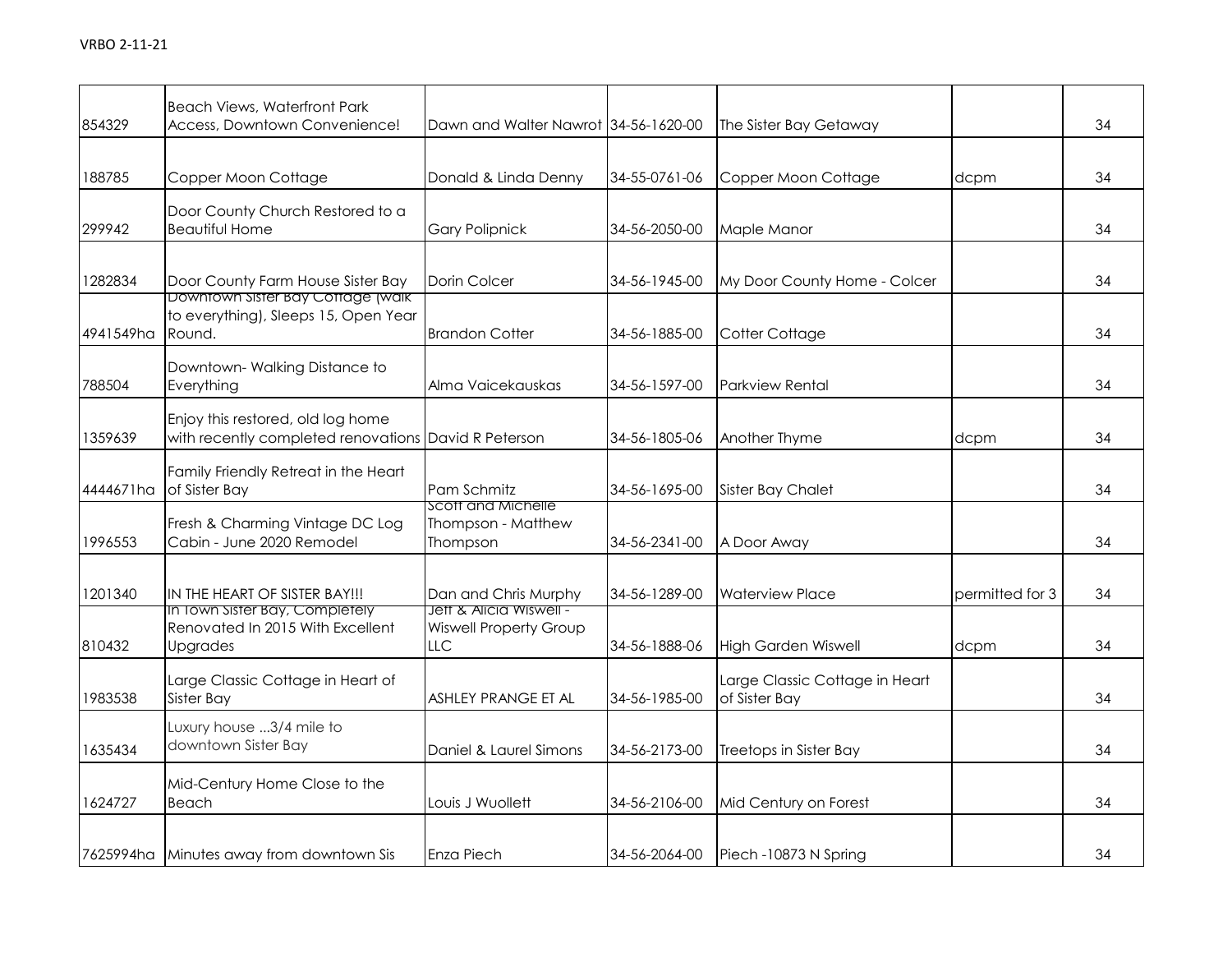|           |                                                       | Sarah                                |               |                               |                 |    |
|-----------|-------------------------------------------------------|--------------------------------------|---------------|-------------------------------|-----------------|----|
| 1551169   | Modern Dörr   Brand NEW Downtown VandenLangenberg     |                                      | 34-56-2196-00 | <b>Modern Dorr</b>            |                 | 34 |
|           | New 2018 Condo - Water View -                         |                                      |               |                               |                 |    |
| 1239848   | Walk To Everything                                    | Dan & Chris Murphy                   | 34-56-1289-00 | <b>Waterview Place</b>        | permitted for 3 | 34 |
|           | New Condo in the heart of Sister Bay                  |                                      |               |                               |                 |    |
| 1215728   | - Waterview!!!                                        | Chris and Dan Murphy                 | 34-56-1289-00 | <b>Water View Place</b>       | permitted for 3 | 34 |
|           | New for 2016, Luxuriously                             |                                      |               |                               |                 |    |
| 849698    | Renovated, Walk to the Beach &<br>Downtown Sister Bay | <b>Wiswell Property Group</b><br>LLC | 34-56-1602-06 | Kings Landing                 | dcpm            | 34 |
|           | Newly remodeled cottage walking                       |                                      |               |                               |                 |    |
|           | distance to shopping, beach,                          |                                      |               |                               |                 |    |
| 2003945   | marina and food<br>Open Concept Home with Gas         | Jack and Teresa Wall                 | 34-56-2306-06 | Wall to Wall Cottage          | <b>DCPM</b>     | 34 |
|           | Fireplace a Short Walk to Sister Bay                  | <b>EKJ Ventures -Beth</b>            |               |                               |                 |    |
| 2082885   | Fun!                                                  | Anderson                             | 34-56-2294-00 | <b>Sunset Drive Getaway</b>   |                 | 34 |
|           | Port New, One Block from                              |                                      |               |                               |                 |    |
| 286713    | Downtown and Public Beach                             | Andrew Boockmeier                    | 34-56-0075-06 | Port New                      | dcpm            | 34 |
|           |                                                       |                                      |               |                               |                 |    |
| 7465774ha | Quiet, Wooded Neighborhood,<br>Walk to Town           | Pam Schmitz                          | 34-56-2051-00 | Hillside Hideaway             |                 | 34 |
|           |                                                       |                                      |               |                               |                 |    |
|           | Remodeled Cottage only steps                          |                                      |               |                               |                 |    |
| 1359612   | away from Sister Bay!                                 | Jim Sailinsky                        | 34-56-1757-06 | Salinsky's Domicile - Cottage | dcpm            | 34 |
|           | Sister Bay Condo, Walk to the Beach                   |                                      |               |                               |                 |    |
| 1335838   | and Village                                           | Jean Rosio                           | 34-56-1941-00 | Rosio Condo                   |                 | 34 |
|           |                                                       |                                      |               |                               |                 |    |
| 1158494   | Sister Bay Cozy Cottage                               | Karen Berndt                         | 34-56-1788-00 | Sister Bay Cottage - Berndt   |                 | 34 |
|           | Sister Bay Modern Farmhouse on                        |                                      |               |                               |                 |    |
| 1631282   | Northwoods                                            | Louis J Wuollett                     | 34-56-2080-00 | Farmhouse on Northwoods       |                 | 34 |
|           |                                                       |                                      |               |                               |                 |    |
| 1208896   | Sister Bay Parkview Beach Cottage<br>#1               | Kim Erzinger                         | 34-56-1385-00 | Parkview Beach Cottage        | permitted for 2 | 34 |
|           |                                                       |                                      |               |                               |                 |    |
|           | Sister Bay Parkview Beach Cottage                     |                                      |               |                               |                 |    |
| 1218114   | #2                                                    | Kim Erzinger                         | 34-56-1385-00 | Parkview Beach Cottage        | permitted for 2 | 34 |
|           | Social distancework                                   |                                      |               |                               |                 |    |
| 1585184   | remoteamazing views HOT TUB!                          | Lynn and Jason Gilroy                | 34-56-2102-00 | Sunny Bluff - Gilroy          |                 | 34 |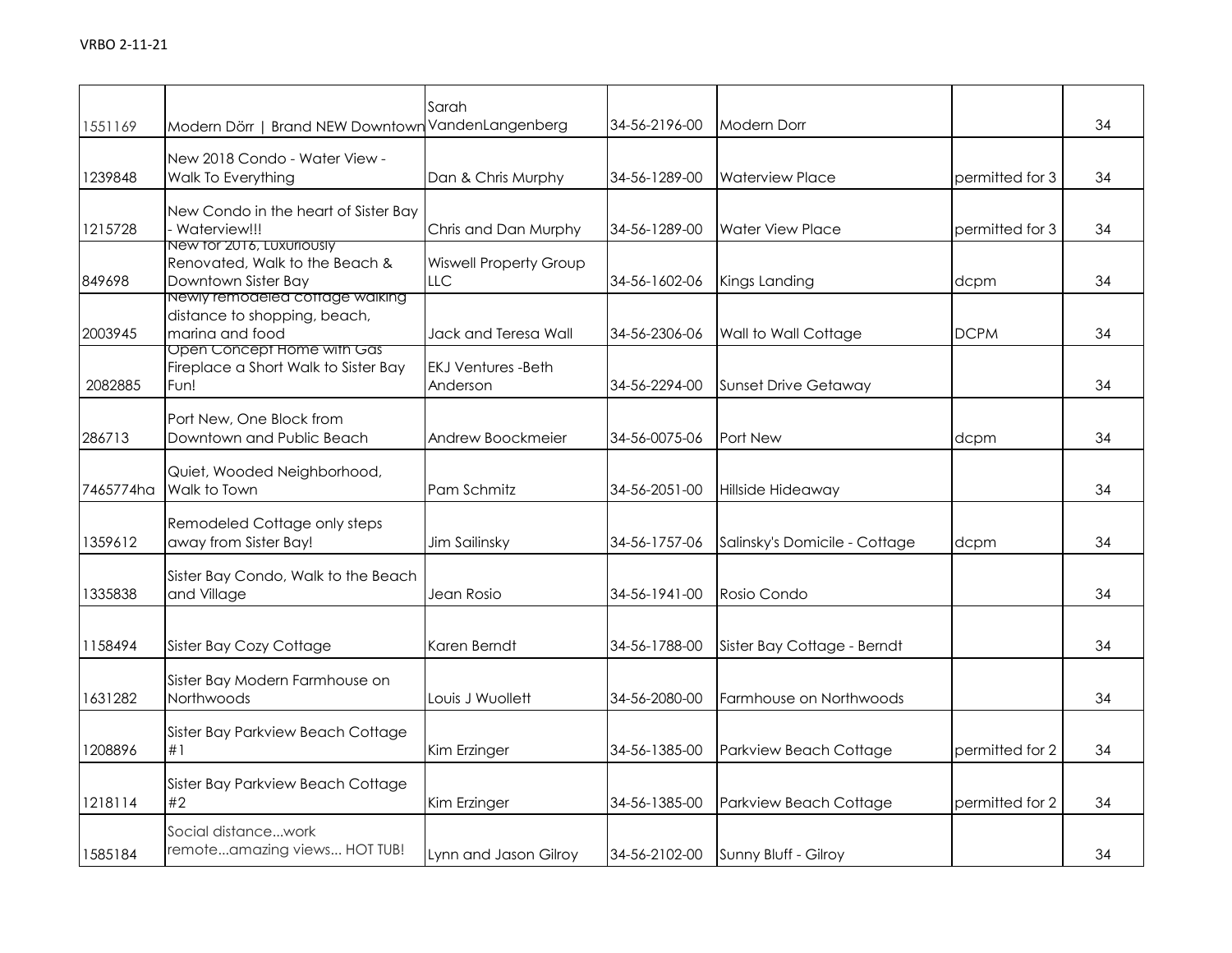| 2114557 | Spacious & Secluded - .3 miles to DT<br>Sister Bay                                  | Dean Lagenfeld/Tom<br>Ackley                            | 34-56-2314-00 | Seciuded Home Near<br>Downtown Sister Bay -Lagenfeld -<br>2210 Scandia |                 | 34 |
|---------|-------------------------------------------------------------------------------------|---------------------------------------------------------|---------------|------------------------------------------------------------------------|-----------------|----|
| 2136950 | Spacious, family-friendly, walking<br>distance <5 minutes to downtown<br>Sister Bay | Carley and Mark<br>Swanson                              | 34-56-2383-00 | Luna's Retreat                                                         |                 | 34 |
| 1360790 | Trillium Retreat is conveniently<br>located in the Village of Sister Bay            | Dennis & Maribeth Dorn                                  | 34-56-0495-06 | Trillium Retreat                                                       | dcpm            | 34 |
| 1022700 | Walk to town! Newly furnished 4<br>bedrooom home in Sister Bay                      | Julie & Nathan Slovin                                   | 34-56-1702-06 | Hidden Gem on Trillium                                                 | dcpm            | 34 |
| 1357055 | Walking Distance to beach, shops<br>and Sister Bay!                                 | Tom Ahlbeck - Daisy<br><b>Ahlbeck Trust</b>             | 34-56-1892-06 | Door in the Woods                                                      | dcpm            | 34 |
| 2066304 | Waterfront Home Downtown Sister<br>Bay                                              | White Family Cottages<br>LLC - Adam and Brigid<br>White | 34-56-2343-00 | White Family Cottage-Captains<br>Cottage                               |                 | 34 |
| 1607444 | Welcome to your home away from<br>home in the heart of Sister Bay!                  | Dennis King                                             | 34-56-2101-00 | Sister Bay House - DJK Properties                                      |                 | 34 |
| 1984096 | Welcome to your own private<br>getaway!                                             | Nissa Norton                                            | 34-56-2290-00 | Norton - 10640 Little Sister Road                                      |                 | 34 |
|         |                                                                                     |                                                         |               |                                                                        |                 |    |
| 1913722 | Snug Harbor Inn - 2 Bedroom<br>Cottage                                              | Snug Harbor Real Estate<br><b>Holdings LLC</b>          | 35-50-0907-00 | Snug Harbor Inn                                                        |                 | 35 |
| 1913717 | Snug Harbor Inn - Cottage 1A                                                        | Snug Harbor Real Estate<br><b>Holdings LLC</b>          | 35-50-0907-00 | Snug Harbor Inn                                                        |                 | 35 |
| 1913716 | Snug Harbor Inn - Luxury Cottage 1                                                  | Snug Harbor Real Estate<br><b>Holdings LLC</b>          | 35-50-0907-00 | Snug Harbor Inn                                                        |                 | 35 |
| 1913723 | Snug Harbor Inn - Luxury Cottage 4                                                  | Snug Harbor Real Estate<br><b>Holdings LLC</b>          | 35-50-0907-00 | Snug Harbor Inn                                                        |                 | 35 |
| 746476  | Arbor Suite - Modern Comfort in the<br>Heart of Downtown Sturgeon Bay               | The Arbor & Postcard -<br><b>RME Holdings</b>           | 35-53-1452-00 | Robert Esposito RME Holdings                                           | permitted for 2 | 35 |
| 1103228 | Historic, Renovated Coach House in<br>the Heart of Sturgeon Bay                     | Villa, Coach and Corner<br>Suite                        | 35-53-1628-00 | <b>ADIP LLC</b>                                                        |                 | 35 |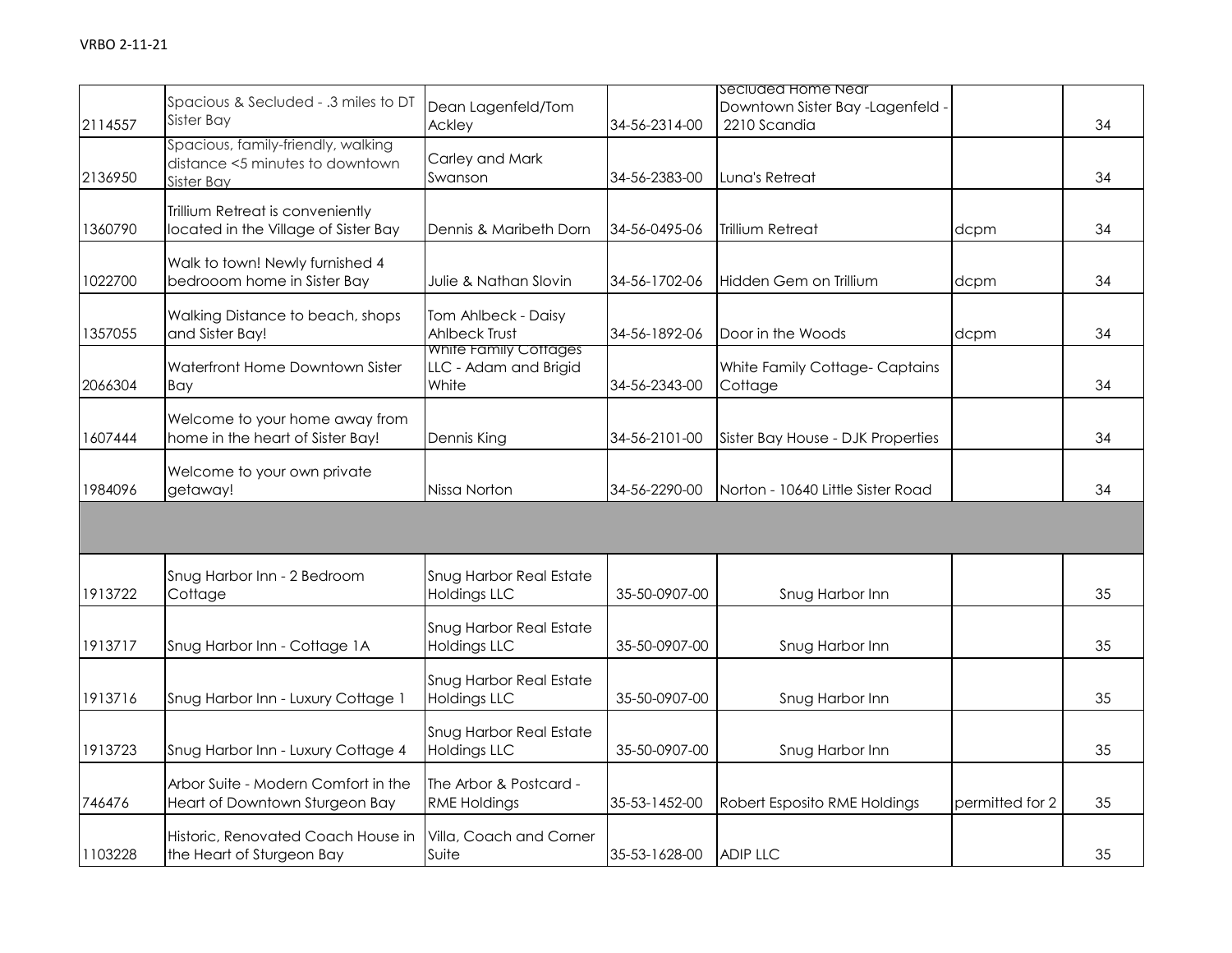| 483699    | Modern Comfort in the Heart of<br>Downtown Sturgeon Bay                                     | RME Holdings - Robert<br>Esposito                         | 35-53-1452-00 | Arbor & Postcard - RME Holdings        | permitted for 2          | 35 |
|-----------|---------------------------------------------------------------------------------------------|-----------------------------------------------------------|---------------|----------------------------------------|--------------------------|----|
| 862731    | Rustic Italian Charm in the Heart of<br>Downtown Sturgeon Bay                               | Villa and Corner Suite                                    | 35-53-1628-00 | <b>ADIP LLC</b>                        | permitted for 3          | 35 |
| 360120    | The Magnolia Suite-Romantic<br>Victorian Elegance                                           | Diane Allen & Mike Perski                                 | 35-53-1096-00 | The Magnolia Suite                     |                          | 35 |
| 794064    | <b>Historic Luxurious Suite, Modern</b><br>Amenitites, Downtown, One block to<br>waterfront | Tami Dal Santo                                            | 35-54-1544-00 | Diplomat B&B                           | permitted for<br>6 units | 35 |
| 814648    | Historic Luxurious Suite, Modern<br>Amenitites, Downtown, One block to<br>waterfront        | Tami Dal Santo                                            | 35-54-1544-00 | Diplomat B&B                           | permitted for<br>6 units | 35 |
| 7154645ha | 'Collectic Farmhouse Suite!' in<br>Sturgeon Bay!                                            | Hilpipre- 228 N /th Ave -<br>Collectic Farmhouse<br>Suite | 35-56-1939-00 | Aaron Hilpipre                         | permitted for 3          | 35 |
| 2092944   | *NEW LISTING!* *Pet Friendly* Walk to<br>downtown Sturgeon Bay!                             | Weber- 630 Kentucky                                       | 35-56-2339-07 | Cindy Weber                            | Simple Life              | 35 |
| 2035331   | Authentic 1882 Hand Huen Log<br>Home                                                        | Russ Cihlar                                               | 35-56-2310-00 | Cihlar Homestead                       |                          | 35 |
| 1359613   | <b>Beautiful Waterfront Retreat On</b><br>Sturgeon Bay with 114' private doc                | Tacoma Beach Getaway 35-56-0880-00                        |               | Anne Thenell                           |                          | 35 |
| 1986532   | Canal House - Centrally Located On<br>The Sturgeon Bay Waterfront                           | Shaun & David Tauber                                      | 35-56-2163-00 | Tauber Memorial Drive - Canal<br>House |                          | 35 |
| 2044745   | Charming Door County Home                                                                   | Maria Gotsch                                              | 35-56-2174-00 | Gotsch - Hudson Ave Hudson<br>House    |                          | 35 |
| 1391961   | Door County Home Away From<br>Home                                                          | Door County Home<br>Away from Home -<br>Weckler           | 35-56-2001-00 | <b>Phil and Alison Weckler</b>         |                          | 35 |
| 1017982   | Door County Waterfront Cottage                                                              | Door County Waterfront<br>Cottage - Minten                | 35-56-1767-00 | Eric Minten                            |                          | 35 |
| 7713779ha | Door County Waterfront Cottage<br>with Indoor/Outdoor Pools                                 | Marina<br>Cottages/Centerpointe<br>Marina                 | 35-56-0911-00 | <b>Shipyard Partners</b>               | permitted for 3          | 35 |
| 243639ha  | Door County Waterfront Cottage<br>with Indoor/Outdoor Pools                                 | Marina<br>Cottages/Centerpointe<br>Marina                 | 35-56-0911-00 | <b>Shipyard Partners</b>               | permitted for 3          | 35 |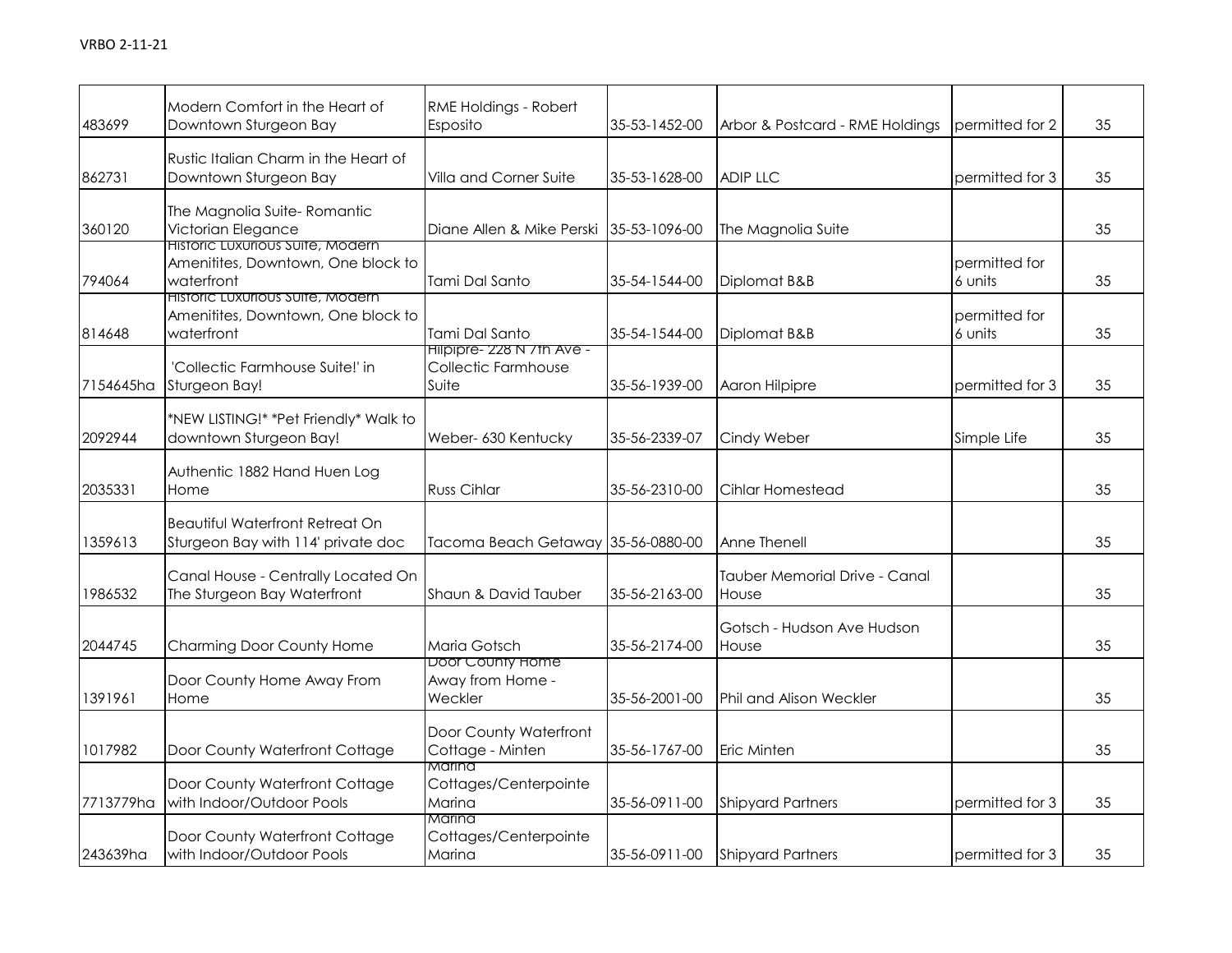| 892303       | Door County's Chalet on the Shore                                   | Chalet on the Shore                                               | 35-56-1663-00 | Jennifer Jorns & Brian Frisque       |                 | 35 |
|--------------|---------------------------------------------------------------------|-------------------------------------------------------------------|---------------|--------------------------------------|-----------------|----|
| 2027887 Home | Downtown Sturgeon Bay Waterfront                                    | Valhalla Guest House                                              | 35-56-2345-00 | Sanja Roberts and David<br>Corbisier |                 | 35 |
| 1618234      | Eagle's Nest, Waterfront Apartment                                  | Lily Pad Cottage &<br><b>Eagles Nest</b>                          | 35-56-1808-00 | Alisa Landman                        | permitted for 2 | 35 |
| 2030702      | Holy Hideaway<br><b>HYGGE HAUS-Cozy, Charming,</b>                  | Sunset House/Door Bell -<br>Keleny - ODK PROPERTIES               | 35-56-2017-00 | Ben Keleny - ODK Properties LLC      | permitted for 4 | 35 |
| 2111062      | Special New 2 Bedroom/2 Bath<br>house<br>Lagoon Bungalow Retreat in | <b>Hygge Haus</b>                                                 | 35-56-2369-00 | Susan Hartzell                       |                 | 35 |
| 1318797      | Sturgeon Bay, with direct water<br>access!                          | Lagoon Bungalow                                                   | 35-56-1898-00 | Anne Thenell                         |                 | 35 |
| 1618607      | Lily Pad, a Door County Waterfront<br>Cottage in Sturgeon Bay       | Lily Pad Cottage &<br><b>Eagles Nest</b>                          | 35-56-1808-00 | Alisa Landman                        | permitted for 2 | 35 |
| 1948262      | Modern clean style + comfort                                        | <b>Compass Cove</b>                                               | 35-56-2048-17 | Matthew and Desiree Wood             | restassure      | 35 |
| 862730       | Modern Comfort in the Heart of<br>Downtown Sturgeon Bay             | Robert and Teresa<br>Esposito                                     | 35-56-1628-00 | Villa and Corner Suite               | permitted for 3 | 35 |
| 7124043ha    | Modern Sturgeon Bay Home by<br>Potawatomi State Park!               | Port View Cottage                                                 | 35-56-1927-00 | <b>Christine Dehnert</b>             |                 | 35 |
| 9434291ha    | NEW! Chic Sturgeon Bay Home:<br>Walk to Beach & Park!               | Hammarstrom Hill<br>Hilpipre- 228 N / th Ave -                    | 35-56-2274-00 | Heather Weasler / Nancy Popp         | Evolve          | 35 |
|              | One-of-a-Kind Rustic Retreat in Dtwn<br>9436747ha Sturgeon Bay!     | Collectic Farmhouse<br>Suite                                      | 35-56-1939-00 | Aaron Hilpipre                       | permitted for 3 | 35 |
| 1988844      | Quiet Rental House on the Sturgeon<br><b>Bay Canal</b>              | Door Peninsula Rental                                             | 35-56-1760-00 | Christopher Kruck                    |                 | 35 |
| 9341498ha    | Restored 1930's Bungalow w/ Fire Pit,<br>In Town!                   | Barlas Holdings - 610<br>Jefferson St                             | 35-56-2076-00 | <b>Barlas Holdings</b>               | evolve          | 35 |
| 1870341      | Shabby chic updated downtown<br>living                              | Sunset House/Door Bell -<br>Keleny - ODK PROPERTIES 35-56-2017-00 |               | <b>ODK Properties</b>                |                 | 35 |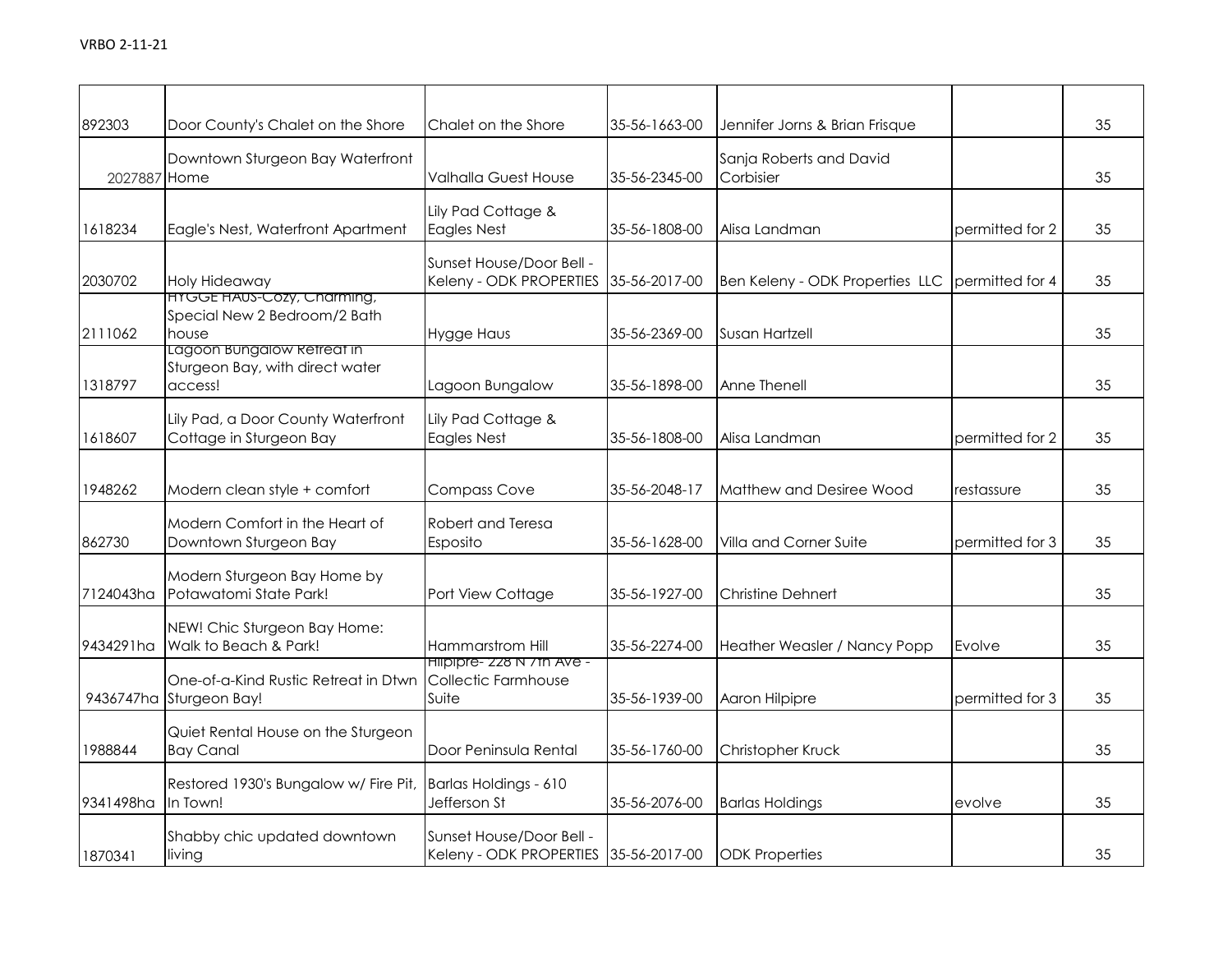| 1576606   | Sturgeon Bay Hidden Gem                                                                   | Sturgeon Bay Hidden<br>Gem | 35-56-2074-00 | Paul Peot                                |                 | 35 |
|-----------|-------------------------------------------------------------------------------------------|----------------------------|---------------|------------------------------------------|-----------------|----|
| 1349260   | Sturgeon Bay Waterfront Estate                                                            | R & H Bayshore Estate      | 35-56-1957-00 | Helen & Robin Urban                      |                 | 35 |
| 2143713   | Three bedroom   2 Bath Ranch<br>Home Steps Away from the Water                            | Home Sweet Home            | 35-56-2087-17 | Mary Olsen                               | restassure      | 35 |
| 1643221   | Waterfront cottage 3bdrm                                                                  | Bleck-316 N Joliet         | 35-56-1911-00 | Mike Bleck                               |                 | 35 |
| 4976711ha | Waterfront Sturgeon Bay Home w/<br>Deck & Fire Pit                                        | Cheryl Link                | 35-56-1875-00 | On Bay Thyme                             | evolve          | 35 |
| 2104350   | <b>THIS HIGH END CONDO HAS</b><br><b>EVERYTHINGALL IT NEEDS IS YOUR</b><br><b>BOAT!!!</b> | <b>Mary Edwards</b>        |               | Minimum 90 day rental No Permit Required |                 | 35 |
|           |                                                                                           |                            |               |                                          |                 |    |
| 418990    | A Scenic Laketront cottage. Door<br>County spring is comsing soon<br>flowers wildlife     | David & Kay Jenkins        | 36-56-1243-00 | Jenkins 2359-2361 S Lake<br>Michigan Dr  | permitted for 3 | 36 |
| 437119    | All Season Home- 200 Ft. of<br>Beachfront, Spectacular Views of<br>Lily Bay               | Mike Moreno                | 36-56-1323-00 | Moreno All Season Home                   |                 | 36 |
| 838167    | Arrowhead Waterfront Log Cottage<br>On Sand Beach With Fireplace.                         | Arrowhead Cottage          | 36-56-0844-00 | Tom Groenfeldt                           |                 | 36 |
| 893687    | Authentic Waterfront Log Cottage<br>On Sand Beach                                         | Pioneer Cottage            | 36-56-0866-00 | David Groenfeldt                         |                 | 36 |
| 429277    | Beaufiful cozy coffage on Lake<br>Michigan. Steps to sandy beach.<br>Shake off winter!    | David & Kay Jenkins        | 36-56-1243-00 | Jenkins 2359-2361 S Lake<br>Michigan Dr  | permitted for 3 | 36 |
| 659505    | Beautiful waterfront home with<br>swimming pond - North Unit                              | Joe Fittshur               | 36-56-1329-00 | Porthaven Executive Homes                | permitted for 2 | 36 |
| 659503    | <b>Beautiful Waterfront Home with</b><br>swimming pond - south unit                       | Joe Fittshur               | 36-56-1329-00 | Porthaven Executive Homes                | permitted for 2 | 36 |
| 1013091   | Door County Sand Beach Lake<br>House * Linens Incl. * Prime Beach<br>Location * Kayaks    | Harbour Lake House         | 36-56-1701-00 | <b>Tammy Estes</b>                       |                 | 36 |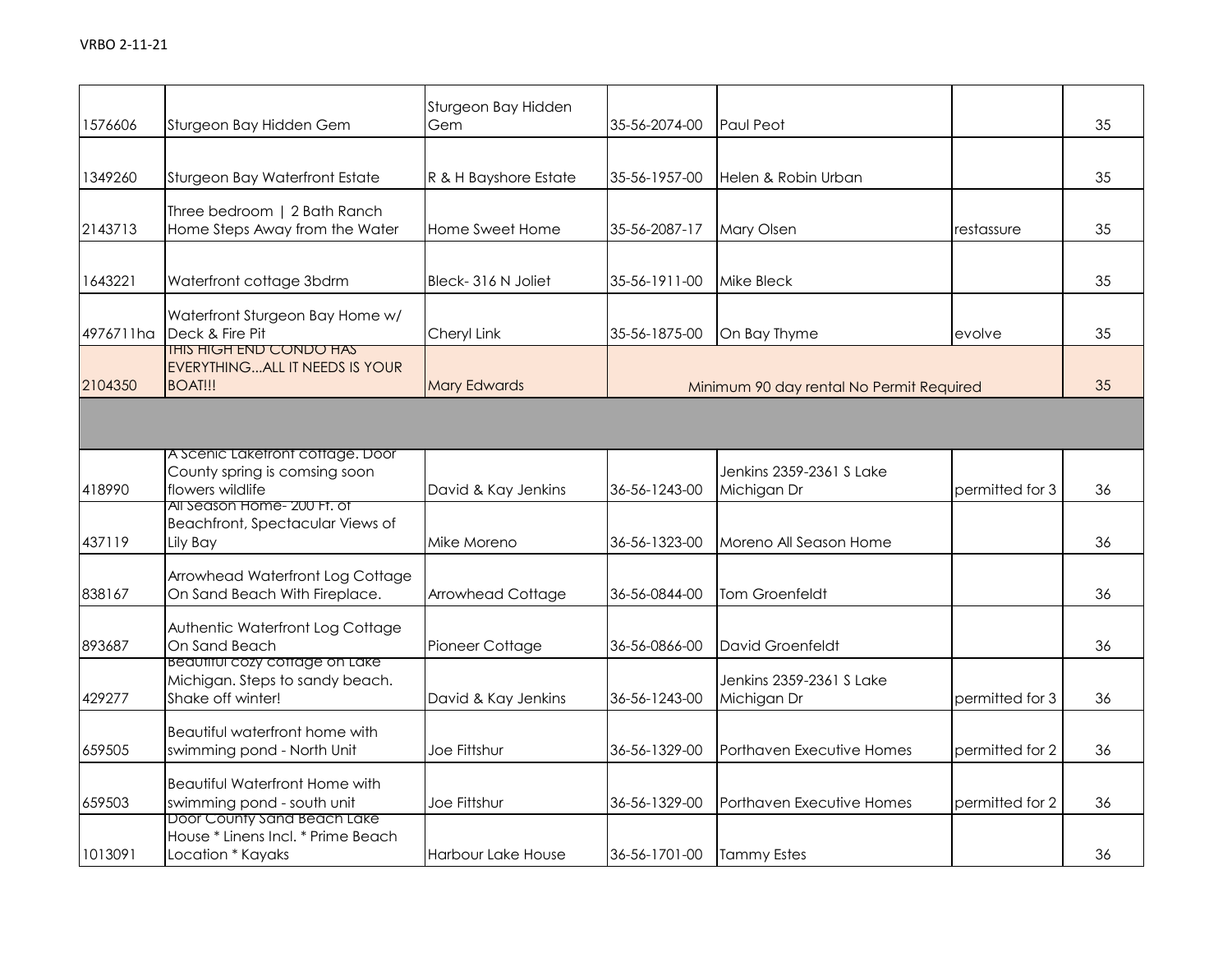| 451482    | Fall Getaway in Door County!<br>Perfect Gathering Place for Families<br>& Friends.                                     | Abode on the Beach                    | 36-56-0811-00 | Great Wulf Partners LLC/Capn<br>Wulf           |                 | 36 |
|-----------|------------------------------------------------------------------------------------------------------------------------|---------------------------------------|---------------|------------------------------------------------|-----------------|----|
| 1154854   | Get away from it all at this serene,<br>modern Door County estate.                                                     | The Clerestory on Lake<br>Michigan    | 36-56-1789-00 | Christopher Mohar and Kerry<br>Kretchmar       |                 | 36 |
| 433883    | Great Lake Michigan Beach in Door<br>County. Don't miss summer fun!                                                    | David & Kay Jenkins                   | 36-56-1243-00 | Jenkins 2359-2361 S Lake<br>Michigan Dr        | permitted for 3 | 36 |
| 1375405   | Lake Michigan Beach Home with<br>Over 100' of Private Sand Beach!<br>Pets Welcome!<br>SANDY LAKE MI BEACH (1901) quiet | <b>Just Beechy</b>                    | 36-56-1924-00 | Kristin & Theodore Blackwood                   |                 | 36 |
| 505916    | house on 3.5 acres, wifi, Great<br>REVIEWS!<br>Merry Breeze 4 Cottage~Romantic                                         | <b>Boyer Beach House</b>              | 36-56-1358-00 | Mike Boyer                                     |                 | 36 |
| 701320    | Getaway With 212 Ft Of Sandy Lake<br>Michigan Beach                                                                    | Merry Breeze Unit 4                   | 36-55-1438-00 | Peggy & Don Donaldson                          |                 | 36 |
| 1863503   | Newly remodeled water front home<br>on Lilly Bay!                                                                      | Philip & Rebecca Roever 36-56-2232-06 |               | Cedars on Lily Bay                             | <b>DCPM</b>     | 36 |
| 7189649ha | Peace of Beach Coffage, private<br>cottage on beautiful shores of Door<br>County                                       | Chris Jeanquart                       | 36-56-1969-00 | Jeanquart -3140 Lake Forest Park               |                 | 36 |
| 870129    | Lake Michigan Waterfront Rustic<br>Cabin                                                                               | <b>Tolans Cottage</b>                 | 36-56-0816-13 | Sally Tolan (Sandy Tolan)                      |                 | 36 |
| 1928341   | This house is a 4 bearoom(s), 2<br>bathrooms, located in Sturgeon Bay,<br>WI.                                          | Writt-3446 N Lake<br>Michigan Drive   | 36-56-2139-17 | Amber and Brian Writt                          | restassure      | 36 |
| 1489258   | This house is a 4 bedroom(s), 2.5<br>bathrooms, located in Sturgeon Bay,<br>WI.                                        | Clay Banks Woodsy<br>Retreat          | 36-56-1731-17 | David Goettelman                               | restassure      | 36 |
|           |                                                                                                                        |                                       |               |                                                |                 |    |
| 2181839   | *NEW LISTING* *Waterfront** home<br>on Little Sturgeon Bay!                                                            | Shore to Please                       | 39-56-1365-07 | Amy Hobbins                                    |                 | 39 |
| 570935    | <b>BOOKING NOW-WAIERFRONI-</b><br>ISLAND- FIRE PIT-SUNRISE SUNSET-9<br>MI.TO STURGEON BAY                              | Gordon's Isle View<br>Cottages        | 39-56-1648-00 | Jane & Brett Barr/ Jerry &<br>Jacquelyn Gordon | permitted for 2 | 39 |
| 1492937   | Cozy newly built home 35 feet off<br>the Bay with stunning sunsets                                                     | Fox Lane Beach House                  | 39-56-2039-00 | Duane and Linda Nolte                          |                 | 39 |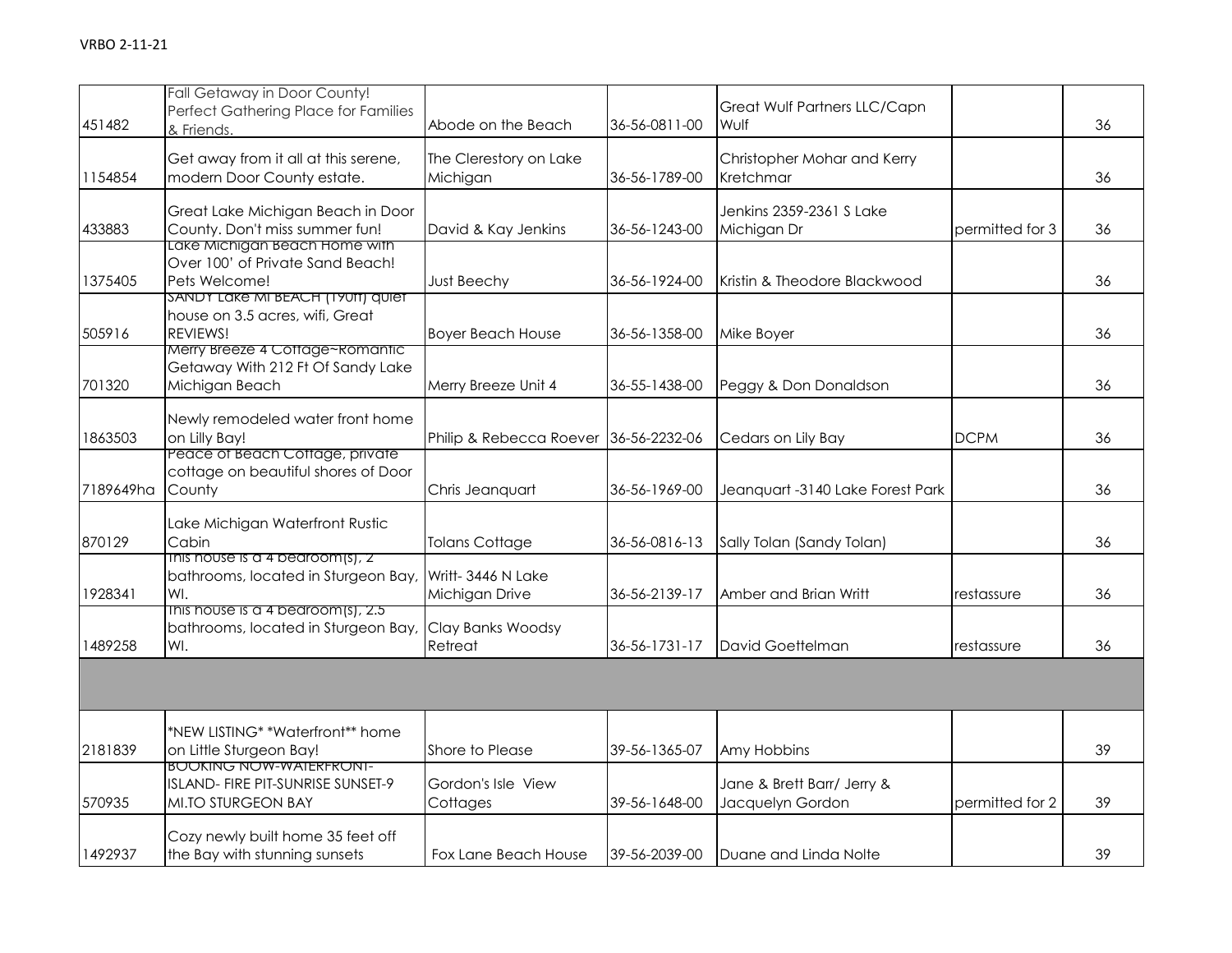| 962273    | Family Friendly Cabin On The Bay!                                                      | Cabin on the Bay -<br>Goffard                          | 39-56-1709-00 | <b>Gregory Goffard</b>                             |            | 39 |
|-----------|----------------------------------------------------------------------------------------|--------------------------------------------------------|---------------|----------------------------------------------------|------------|----|
| 1765908   | Picturesque Door County Waterfront<br>Cottage! Swim, Play, RelaxHave It<br>AII!        | Bayhouse, The - 2769 Bay<br>Road                       | 39-56-2219-00 | Michael Morrison                                   |            | 39 |
| 586665    | Snug Harbor Inn - Sunset Cottage                                                       | Jon Hanson / Snug<br>Harbor                            | 39-56-0860-00 | Sunset Cliff Cottage                               |            | 39 |
| 810620    | WATERFRONT- ISLAND-LG.SCREEN<br>PORCH-SUNRISE-SUNSET-CAMPFIRES                         | Gordon's Isle View<br>Cottages                         | 39-56-1648-00 | Jane & Brett Barr/ Jerry &<br>Jacquelyn Gordon     |            | 39 |
|           |                                                                                        |                                                        |               |                                                    |            |    |
| 2164585   | <b>Beautiful Modern Waterfront Lake</b><br><b>House With Views</b>                     | Jiffy's Corner                                         | 42-56-2357-00 | Dan Hobbs                                          |            | 42 |
| 1150626   | Private getaway for large groups<br>with firepit and view                              | Writers Haven - Desotell<br><b>Waterfront Property</b> | 42-56-1781-13 | Helen M Desotell & Tim Desotell                    | dreamland  | 42 |
| 1269309   | Door county rental on Sand Beach or Madl                                               | Sand Beach Cottage -                                   | 42-56-1862-00 | George Madle                                       |            | 42 |
| 9455216ha | Door County Serene Waterfront Bay<br>House - Phenomenal Sunsets                        | <b>Bay House</b>                                       | 42-56-2292-00 | <b>Mary Dref</b>                                   |            | 42 |
| 4264111ha | Door County, Green Bay waterfront<br>Cottage. 20 minutes to Green Bay<br>and Stur. Bay | Waterfront Cottage - Bur                               | 42-56-1666-00 | Waterfront Cottage - Bur                           |            | 42 |
| 2194854   | <b>Waterfront Cottage in Southern</b><br><b>Door County</b>                            |                                                        |               |                                                    |            | 42 |
| 1688188   | NEW!!! STUNNING BAY-FRONT NEW<br>CONSTRUCTION IN SOUTHERN DOOR! 315 Breezy Acres       |                                                        | 42-56-2115-07 | KAMI LLC-315 Breezy Acres LLC -<br>Michael Martell | simplelife | 42 |
|           |                                                                                        |                                                        |               |                                                    |            |    |
| 285175    | Amazing Sunsets*80ft shore* 25<br>acres*great cottage                                  | Amy Jorgenson                                          | 46-56-0581-00 | Funks Cottage                                      |            | 46 |
| 292728    | Beautiful lake front 4 bedrom home<br>with incredible sunsets                          | <b>RC Rudolph</b>                                      | 46-55-0566-00 | <b>Cascio Cottages</b>                             |            | 46 |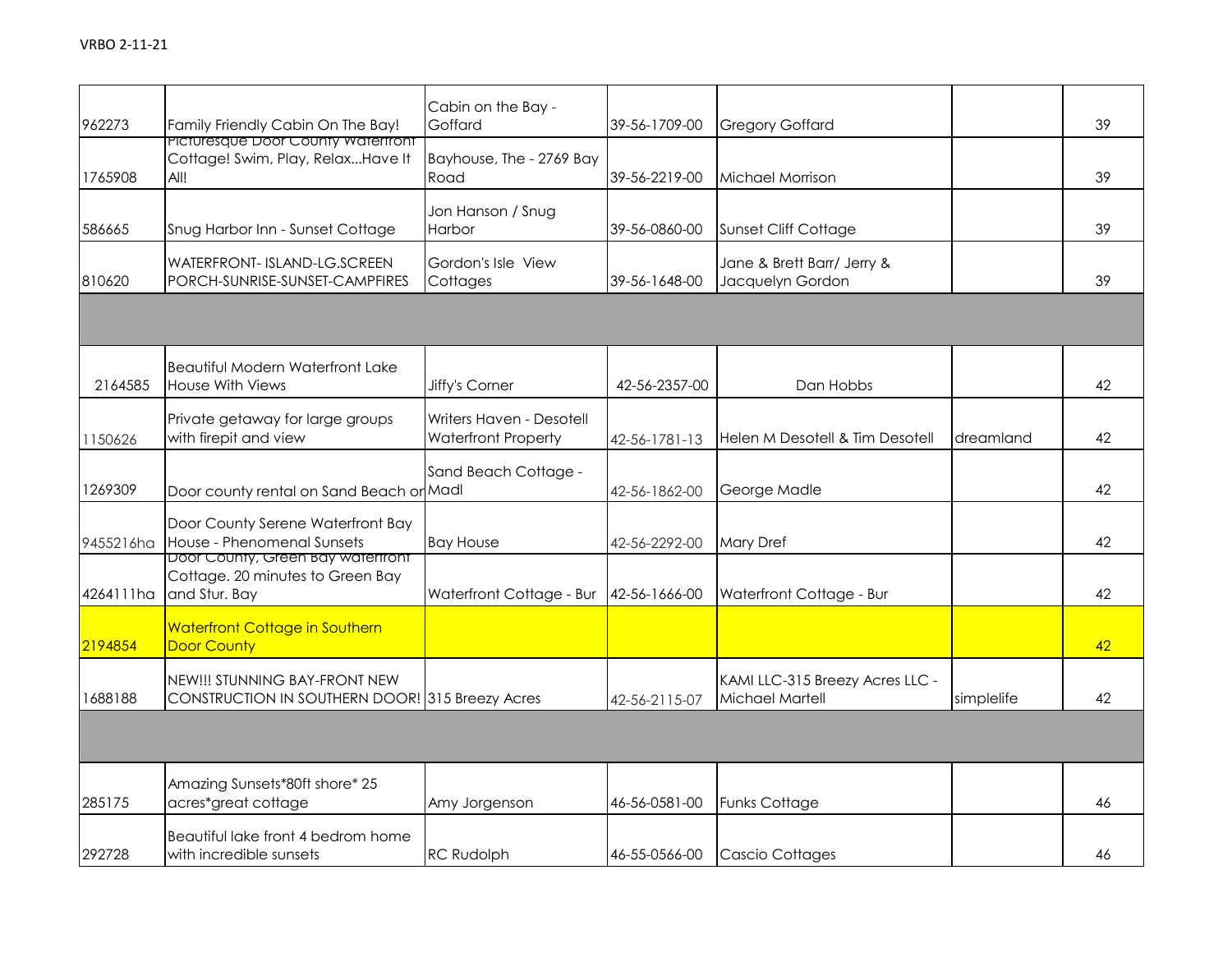| 1889052 | Beautiful waterfront log home,<br>stunning private swimming area                    | Washington Island LP -<br>Jennifer Imig    | 46-56-2262-00 | Sunrise Cove - 406 Hemlock                   | 46 |
|---------|-------------------------------------------------------------------------------------|--------------------------------------------|---------------|----------------------------------------------|----|
| 1391479 | <b>Breezy Beach Cottage</b>                                                         | <b>Richard Tobey</b>                       | 46-56-1940-00 | <b>Breezy Beach</b>                          | 46 |
| 806333  | Century farmhouse with 4 bedrooms<br>and large outside deck.                        | Debra Sheridan (Thielke)<br>and Dawn Chier | 46-56-1867-00 | Old Orchard Century Farmhouse                | 46 |
| 780911  | Great sunrises 200 ft of Lake<br>Michigan Shorefront 1.5 acres, 2<br>bedroom 1 bath | Greg & Kristine Koetter                    | 46-56-1588-00 | Koetter                                      | 46 |
| 594977  | Home Owner Custom Built Log<br>Cabin                                                | Dan & Lory Porter                          | 46-56-1668-00 | Log Cabin House - Porter                     | 46 |
| 1243560 | Initiative's Retreat - Ultimate<br><b>Lakefront Destination!</b>                    | Initiatives Retreat LLC                    | 46-56-1846-00 | Initiatives Retreat                          | 46 |
| 1999039 | Popular Figenscaus Bay House With<br>Private Dock, Paddleboat, Kayak<br>and Canoe   | Richard K. Moeller                         | 46-56-1151-11 | Shorefront - #103 Moeller                    | 46 |
| 362233  | Sectacular Sunsets from Becutiful<br>Lake Shore Home                                | <b>Trudy Schelitzche</b>                   | 46-55-0564-00 | Deer Run Shorefront Home                     | 46 |
| 1308276 | Spacious Washington Island Home<br>4bed 2bath                                       | Carol Lemon                                | 46-56-1917-00 | Washington Island Historical<br>Home - Lemon | 46 |
| 806850  | Washington Island Westside<br>Shorefront Home                                       | William & Mary Filer                       | 46-56-1428-00 | Above and Beyond Cottage                     | 46 |
| 1392021 | Waterfront cottage on Detroit<br>Harbor. Beautiful beach and<br>dockage.            | Leon A Shellswick                          | 46-55-0587-00 | <b>Spring Beach Cottage</b>                  | 46 |

| 728187  | Amore De Bay Romantic Suite for 2<br>includes Free Continental Breakfast<br>& WiFi. | Not in Door County |
|---------|-------------------------------------------------------------------------------------|--------------------|
| 480722  | Homey Lakefront Condo In Serene<br>Algoma, WI, A Stone's Throw From<br>Door County  | Not in Door County |
| 1375338 | Your Home Base for Discovering<br><b>Green Bay &amp; Door County!</b>               | Not in Door County |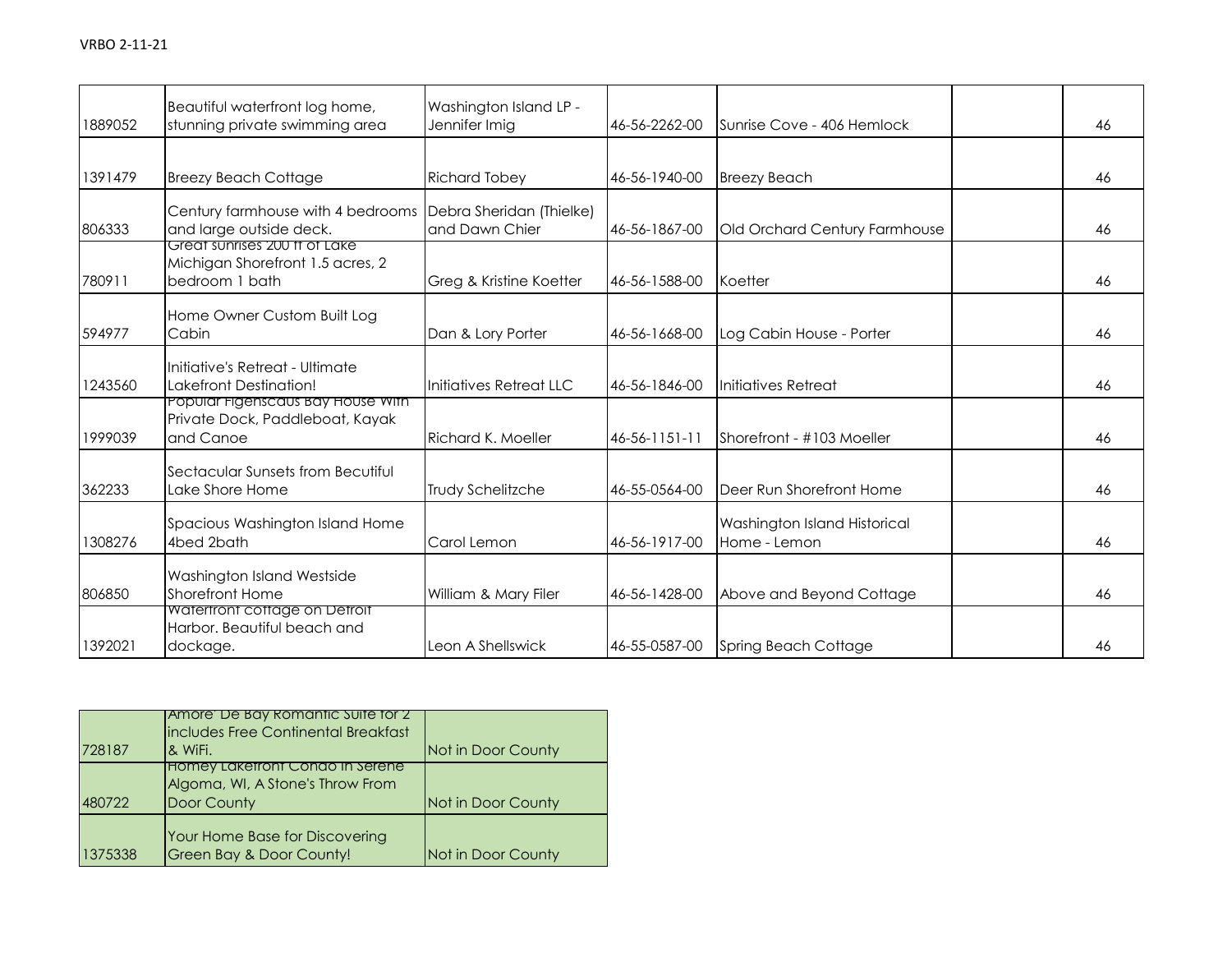| 1364728   | Modern Condo just steps from Lake<br>Michigan.                                                        | Not in Door County |
|-----------|-------------------------------------------------------------------------------------------------------|--------------------|
| 723000    | One of the best lakefront condos<br>Algoma has to offer!                                              | Not in Door County |
| 428159    | Beautiful Apartments in a turn-of-the-<br>century historic building                                   | Not in Door County |
| 843879    | Rivers Edge Condominiums,<br>Waterfront condos located in<br>Algoma WI. Lake Michigan                 | Not in Door County |
| 4590279ha | Beautiful Gem of a Home in Algoma<br>Wisconsin                                                        | Not in Door County |
| 25466     | Home Base for Discovering Green<br><b>Bay &amp; Door County!</b>                                      | Not in Door County |
| 344207    | Waterfront, Beautiful Sunrises, WIFI,<br>Direct TV, Sleeps a Family of Six.                           | Not in Door County |
| 7855081ha | <b>CEDAR CABIN on the BAY (Lake)</b><br>Michigan--Green Bay): Just listed!<br>Sleeps 6, Dog friendly, | Not in Door County |
| 1689283   | Lakeview Chalet - perfect for your<br>retreat                                                         | Not in Door County |
| 1726086   | Charming Cottage on the Bay - 20<br>minutes to Sturgeon Bay or Green<br>Bav!                          | Not in Door County |
| 1759002   | <b>Beautiful Condo on the shore of</b><br>Green Bay! Short drive to Green Bay<br>& Door Co.           | Not in Door County |
| 1707156   | Water View Cottage on Lake<br>Michigan (Bay-side)                                                     | Not in Door County |
| 2096207   | Water view rental unit! Beach,<br>Winery and Taproom next door!                                       | Not in Door County |
| 2057799   | Lake House                                                                                            | Not in Door County |
| 2121477   | We provide condo units for daily,<br>weekly, or monthly rental plans.                                 | Not in Door County |